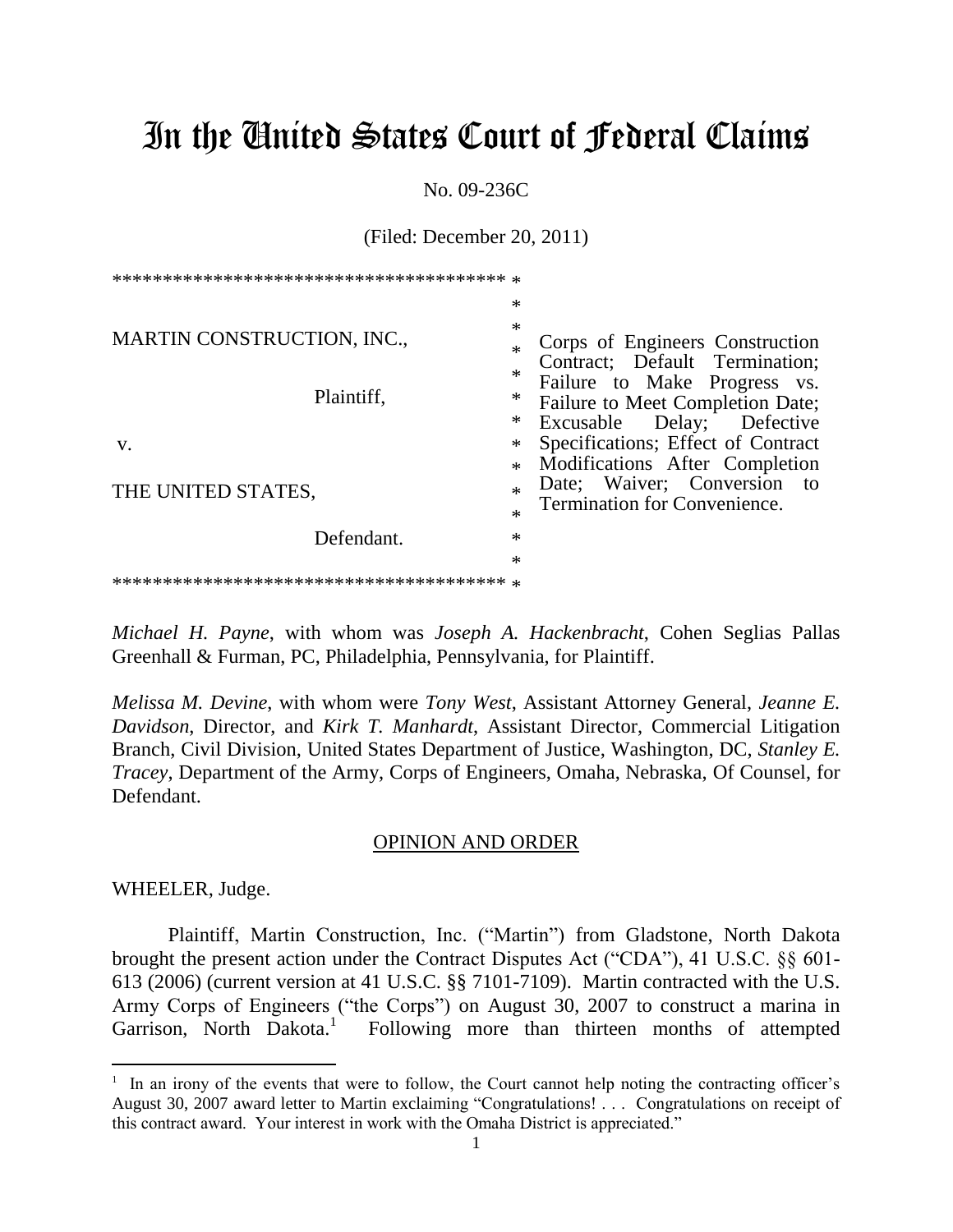performance, the Corps terminated Martin's contract for default on January 13, 2009, after the contract completion date had passed. In this action, Martin seeks to convert the termination for default into a termination for convenience of the Government, thereby entitling it to reimbursement of the costs it incurred in performing the project, plus reasonable overhead and profit. Martin claims that the default termination was improper for two primary reasons: (1) the Corps' defective design and subsequent modifications caused most of the project delays, making it impossible to finish the project by the October 11, 2008 contract completion date; and (2) the Corps waived the October 11, 2008 completion date.

Martin filed its complaint in this Court on April 17, 2009, appealing the decision of the Contracting Officer ("CO") to terminate the contract for default. The Court held a four-day trial from March 7-10, 2011 in Omaha, Nebraska. Following the submission of post-trial briefs, the Court heard closing arguments on November 18, 2011 in Washington, DC. For the reasons explained in this opinion, the Court finds that the Corps' decision to terminate Martin's contract for default on January 13, 2009 was improper. The evidence at trial established that the Corps' cofferdam design suffered from a critical defect, which significantly impeded the construction of the project. In brief summary, the Corps mistakenly specified a porous gravel material for the first zone of the cofferdam, making it practically impossible to dewater the marina area. Martin's inability to dewater created successive project failures and safety concerns that prevented timely performance.

The most troubling aspect of this case is the Corps' adamant refusal to accept any responsibility for its defective design, even while Martin made every effort to comply with it. This relatively routine construction project<sup>2</sup> did not need to end in contentious litigation. Competent procurement officials would have acknowledged the agency's obvious design mistake, made the necessary corrections, and afforded the contractor the additional time and money to complete performance. The real difficulty here is not that the Corps made a serious design mistake, but that it denied the mistake throughout and steadfastly blamed the contractor instead. As all contracting personnel know, there are standard clauses in every federal contract to allow for changes and schedule adjustments, but these clauses are only effective when the federal agency acknowledges that they should be used.

When the contract completion date passed, and the Corps faced the question of whether to terminate Martin's contract or allow Martin to complete the project, the Corps attempted to retain its ability to do both. Although Martin deserved a significant time extension to complete the project, the Corps began assessing liquidated damages and reserved its right to terminate the contract for default. Beginning a few weeks later, the

 $\overline{a}$ 

 $2 \text{ A unique feature of this project, however, was the severity of the winter weather in North Dakota. Any}$ outdoor construction project in North Dakota must consider that work will be curtailed or stopped during mid-November through mid-March.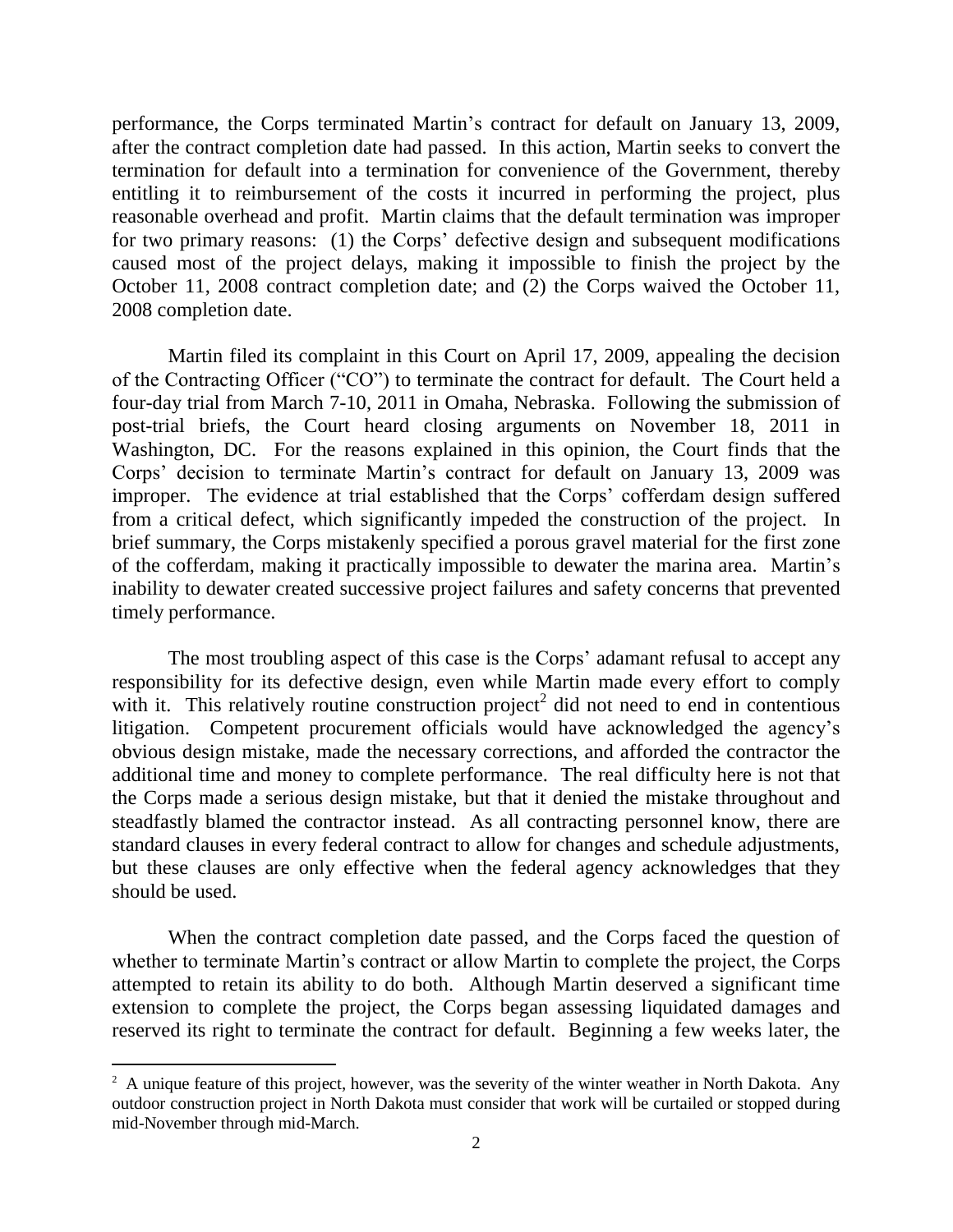Corps issued two modifications altering the scope of work *but failed to grant Martin any additional time to perform the work.* The Corps' message to Martin was "we want you to perform the additional work specified in the modifications, but you are still in default because the completion date (already passed) remains the same." The Court cannot accept this nonsensical position. The doctrine of waiver is seldom applied in construction contracts, but this contract might well present the rare or exceptional circumstances in which waiver should be found.

Upon careful consideration of the parties' contentions and the entire record, the Court concludes that the termination of Martin's contract for default should be converted into a termination for the convenience of the Government. This conclusion is based upon the fact that the Corps provided a defective design, specifying the wrong material for the first zone of the cofferdam and rendering the dewatering of the marina area practically impossible. The inability to dewater the marina area led to contract modifications and safety concerns that further delayed project completion. The evidence is overwhelming that due to these excusable delays, Martin was entitled to a time extension well into the spring of 2009, such that the Corps' decision to terminate Martin's contract for default on January 13, 2009 was improper. In light of this conclusion in Martin's favor, the Court need not decide Martin's second contention on the issue of waiver.

In separately filed actions, the parties have lodged opposing claims for damages related to the dispute herein. See Martin Constr. v. United States, No. 11-643 (Oct. 4, 2011); No. 11-066 (Feb. 1, 2011); No. 09-748 (Nov. 2, 2009). This decision resolves only the issue of liability stemming from the default termination. As set forth in the Court's November 21, 2011 Order, the Court will address the parties' damages claims henceforth in one consolidated action. See Order, Martin Constr. v. United States, No. 09-236 (Nov. 21, 2011), Dkt. No. 71.

# Findings of Fact<sup>3</sup>

### I. Contract Award and Performance Schedule

 $\overline{a}$ 

On August 30, 2007, the U.S. Army Corps of Engineers, Omaha District, awarded Contract No. W9128F-07-C-0026 ("the contract") to Martin Construction, Inc. DX 1; Stip.  $1<sup>4</sup>$  Martin is owned by Kurt Martin, who also serves as the company's president.

 $3$  This statement of the facts constitutes the Court's principal findings of fact under Rule 52(a) of the Court of Federal Claims ("RCFC"). Other findings of fact and rulings on mixed questions of fact and law are set forth in the Discussion section of this opinion.

 $4\,$  In this opinion, the Court will refer to the trial transcript by page and witness as "Tr. (Name)," and to trial exhibits as "PX  $\cdots$ " for Plaintiff's exhibits; "DX  $\cdots$ " for Defendant's exhibits; and "JX  $\cdots$ " for Joint exhibits. The parties' pretrial stipulations of fact, filed on February 18, 2011, are referred to as "Stip.  $\therefore$ " For lengthy exhibits, the citation includes the numerical portion of Bates numbers, e.g., "DX , ACE ."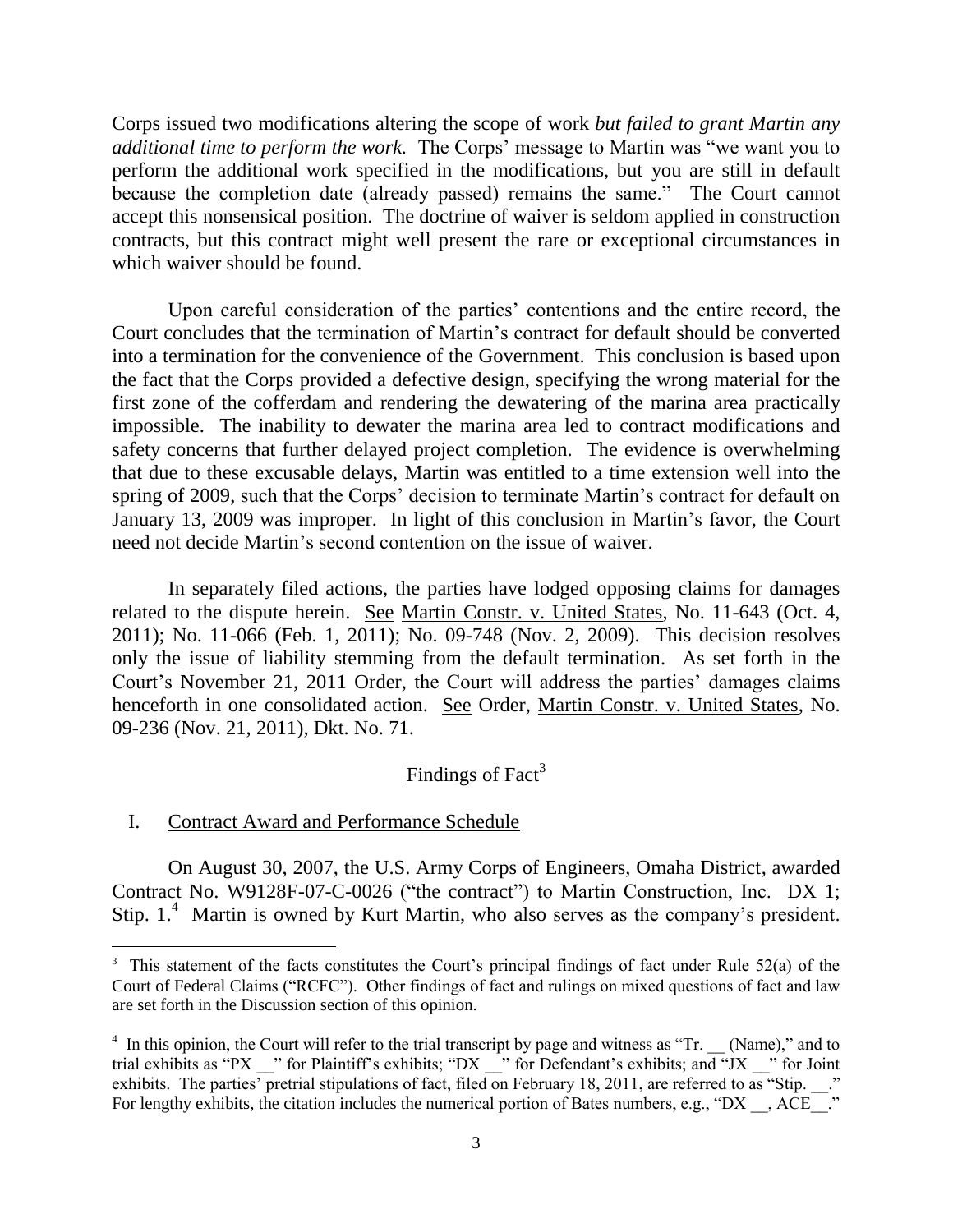Tr. 764 (Martin). The contract provided for the construction of a marina, as well as a concession building, parking lot, and access road, on the northern shore of Lake Sakakawea in Fort Stevenson State Park in Garrison, North Dakota. DX 1; Stips. 2-3. The Corps awarded the contract for a fixed price of \$6,997,859.74 with options, pursuant to a sealed bid procurement under Federal Acquisition Regulation ("FAR") Part 14. Stips. 6-8.

The contract performance period was not to exceed 365 days, and the original contract completion date was September 20, 2008. Stip. 11. During the course of performance, the Corps issued three modifications, resulting in a revised completion date of October 11, 2008. See Stips. 12-14. To construct the Fort Stevenson Marina, the contract required Martin to build a cofferdam<sup>5</sup> to restrain the water from Lake Sakakawea and allow Martin to excavate the marina under dry conditions. See Stip. 15. In large part, the issues presented in this case arise from Martin's contention that the cofferdam design was defective, resulting in major construction problems that prevented Martin from completing the project by the October 11, 2008 completion date. See, e.g., JX 238.

II. Cofferdam Design

 $\overline{a}$ 

Under the contract, Martin was to construct the cofferdam in two zones: an underwater fill zone and a zone composed of compacted earth fill. PX 20; see also Stip. 16. Underwater fill is typically a high-strength granular material, Tr. 404-06 (Matuska), and in this case, the contract specified that the material for the underwater fill would be State of North Dakota Type 7 Aggregate (Class 7 Permeable Base Aggregate) ("N.D. 7") or its equivalent, DX 1, ACE16061; Stip. 18.

The contract also included instructions directing the sequence of the cofferdam construction:

# NOTE: AFTER UNDER WATER FILL IS PLACED, DEWATER AREA. THEN PLACE GEOTEXTILE, AND PLACE COMPACTED EARTH FILL.

PX 20. The cofferdam's designer, Terry Matuska confirmed that this was the intended construction sequence. Tr. 413. The contractor was to place the underwater fill composed of N.D. 7 and then dewater the area by continually pumping water from the inside of the marina. Id. at 413-15. Once dewatering was complete, the contractor was to

<sup>&</sup>lt;sup>5</sup> The RS Means Construction Dictionary defines a cofferdam as "[a] watertight enclosure used for foundation construction in waterfront areas. Water is pumped out of the cofferdam allowing free access to the work area." (4th ed. 2010). As the Administrative CO for the project explained, "[t]he purpose of the cofferdam is to have a temporary structure to hold back the water while the marina could be excavated safely on the dry side." Tr. 182 (Mailander).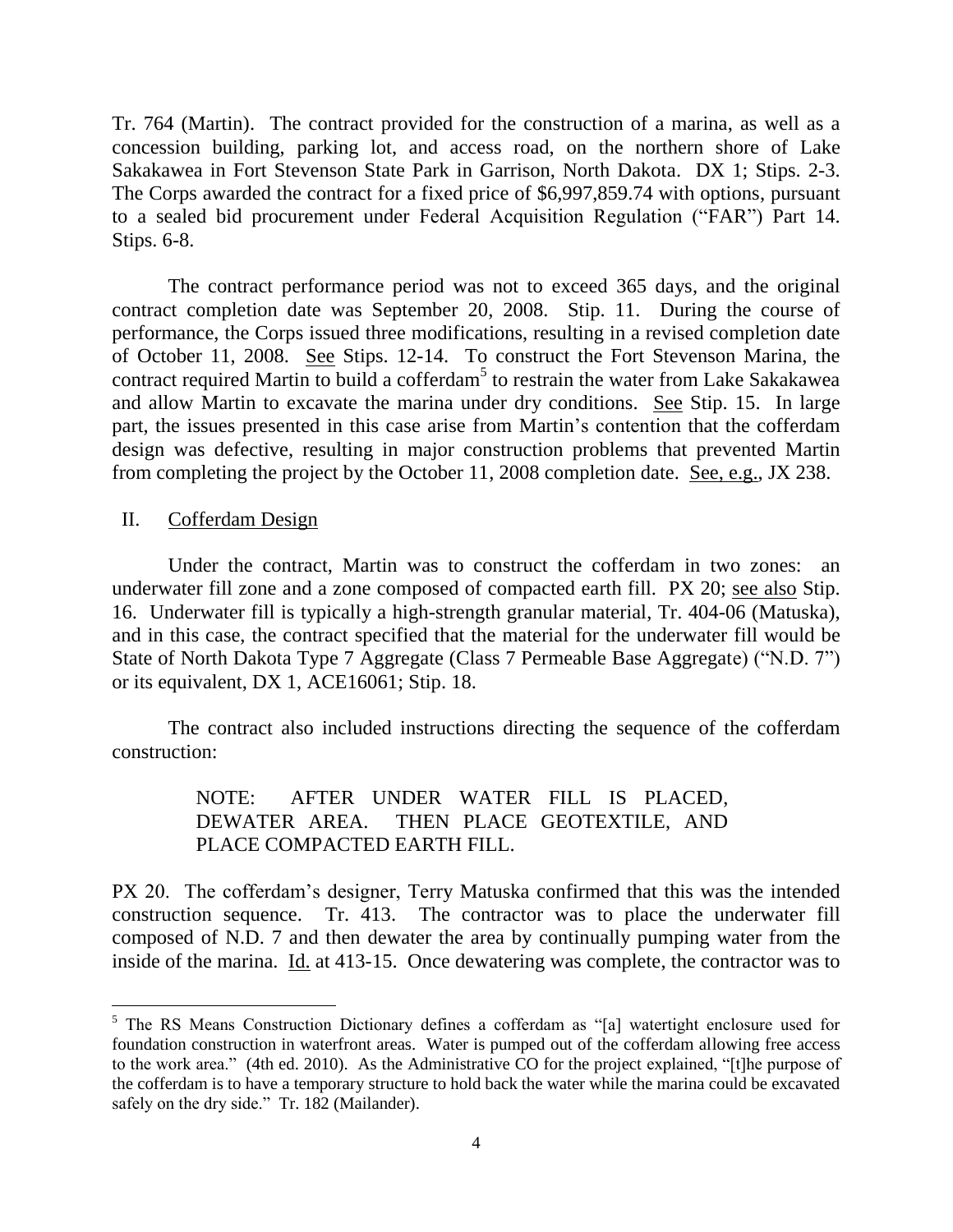place the geotextile material (a woven synthetic fabric) on top of the underwater fill and then place the compacted earth fill on top of the geotextile fabric. Id. at 413, 416-17.

Mr. Martin testified that he envisioned the construction sequence to take place in two stages. Stage one would include placing the underwater fill, dewatering the inside of the marina, and excavating waste from the inside of the marina. Tr. 784-85. Stage two would include constructing an underwater toe drain,<sup>6</sup> placing the geotextile fabric, and placing the compacted earth fill. Id. This sequence is consistent with how Martin's expert interpreted the contract specifications. See Tr. 1138-39 (Schwartz).

## III. Cofferdam Construction

Martin began placing the underwater fill on December 6, 2007 and then ceased placement for the winter season on December 26, 2007. Stips. 21-22. Martin resumed work on March 18, 2008 and finished placing the underwater fill in early April 2008. Stip. 23; Tr. 788 (Martin). By all accounts, Martin did a good job on this phase of the construction. See Tr. 107-08 (McCormick), 261, 274 (Mailander).

Following the construction sequence, once Martin had finished placing the underwater fill, it began dewatering the marina area in mid-April 2008. Tr. 788-89 (Martin); see also PX 84. Martin commenced dewatering with a four-inch pump, but when that failed to decrease the water level more than one foot, see Tr. 1073 (Aarseth), Martin brought in a 12-inch Crisafulli pump on April 30, 2008, Tr. 790-91 (Martin), 1132 (Schwartz); see also PX 84. When the larger pump likewise failed to reduce the water level sufficiently, Martin sent a letter to the Corps on May 2, 2008, requesting a change in the method of cofferdam construction. PX 65. In the letter, Martin explained:

> After placing the underwater fill and pumping the water trapped on the marina side of said fill, it is obvious that water is migrating or infiltrating through the underwater fill at a rate equal to our pumping. Additional pumps are not the answer. Martin Construction's fear is that the more water that infiltrates through the underwater fill, the larger the pores will become, with a potential disastrous effect. . . .

. . . .

 $\overline{a}$ 

Martin Construction believes placing a wedge of clay against the underwater fill will seal off the infiltrating water and allow for a safe working condition to complete the marina.

 $6$  A "toe" is "[a]ny projection from the base of a construction or object to give it increased bearing and stability." RS Means Construction Dictionary (4th ed. 2010). The "toe drain," or "drainage toe," simply collects water and carries it away from the cofferdam. Tr. 1057-58 (Martin).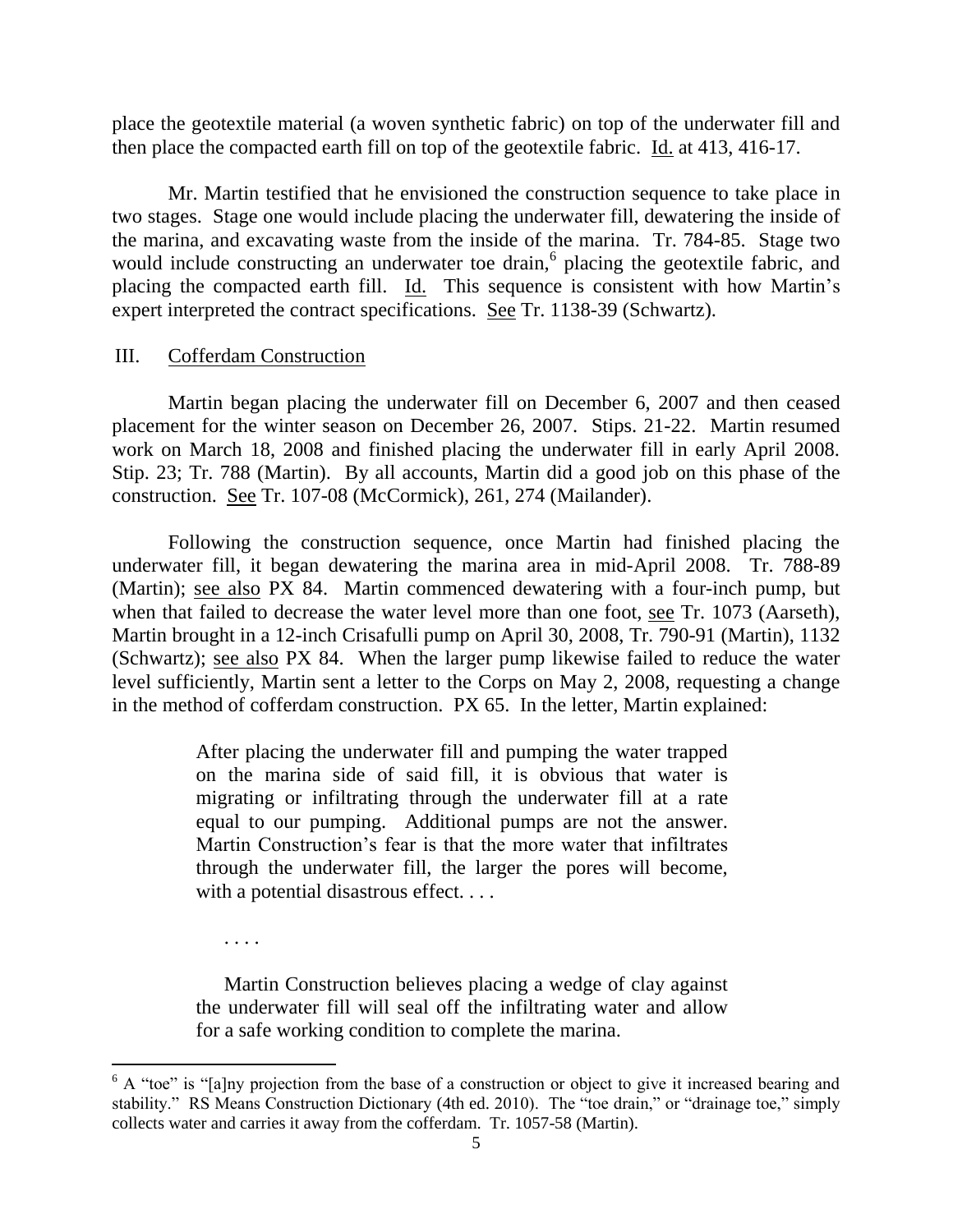Id.

The Corps' Mr. Matuska testified that he thought Martin's plan was a "good idea," Tr. 479, and on May 6, 2008, the Corps responded with a letter saying that it considered it "technically acceptable to place uncompacted clay material along the cofferdam underwater fill material to facilitate [the] dewatering effort," PX 67. The letter provided that the clay wedge should be approximately twelve feet wide and placed in one continuous operation. Id. It also indicated that the placement of geotextile material between the underwater fill and the uncompacted clay could be deleted from the contract and that Modification R00008 had been issued to address this deletion. Id. Attached to the letter, the Corps provided a drawing illustrating that Martin should place the clay wedge on the inside of the cofferdam. See Tr. 288 (Mailander), 1088-90 (Hachfeld); see also PX 66.

Martin began placing uncompacted clay against the inside slope of the underwater fill on or about May 9, 2008, while concurrently pumping water out of the marina. Tr. 797 (Martin); see also PX 84. Mr. Martin testified that the object was to place the clay wedge and raise the cofferdam to elevation 1825 but that Martin could not get the water pumped out, the clay wedge was "sliding continuously," and the project was experiencing "slope failures." Tr. 890. According to Martin's records, Martin worked to place the clay wedge while pumping water out of the marina from May 9 to May 21, 2008. See PX 84. With the clay wedge against the underwater fill, Mr. Martin testified that Martin was able to decrease the water level but that the clay wedge was "never stable" because it was sitting on an unstable foundation. Tr. 797-98.

Shortly thereafter, in June 2008, the project experienced heavy rains, which led to rapidly-rising lake levels. According to a schedule of work conducted at the site through the end of June, Martin could not work on the cofferdam from June 3 through June 13, 2008 because of rain or wet conditions. See PX 84. The original contract anticipated fluctuating water levels; however, it projected that the water level would be approximately 1813 feet above sea level. See PX 20. Based upon this projection, the original design called for the top elevation of the cofferdam to reach 1825 feet. Id. By July 3, 2008, the water level had reached 1820 feet. PX 73; PX 82.

In a letter dated July 3, 2008, Mr. Martin informed the Corps that he considered the change in water level to constitute a differing site condition. PX 82; Stip. 25. While the Corps disagreed that the lake fluctuation was a differing site condition, see PX 83, it nevertheless directed Martin to build the cofferdam to elevation 1830, PX 86; Tr. 50 (McCormick). On July 22, 2008, Martin completed raising the cofferdam to elevation 1830, Stip. 26, and by July 25, 2008, the lake had risen to 1825 feet, PX 73. To account for the severe weather and the increase in the scope of work to raise the cofferdam to elevation 1830, the Corps issued two unilateral modifications in July 2008, which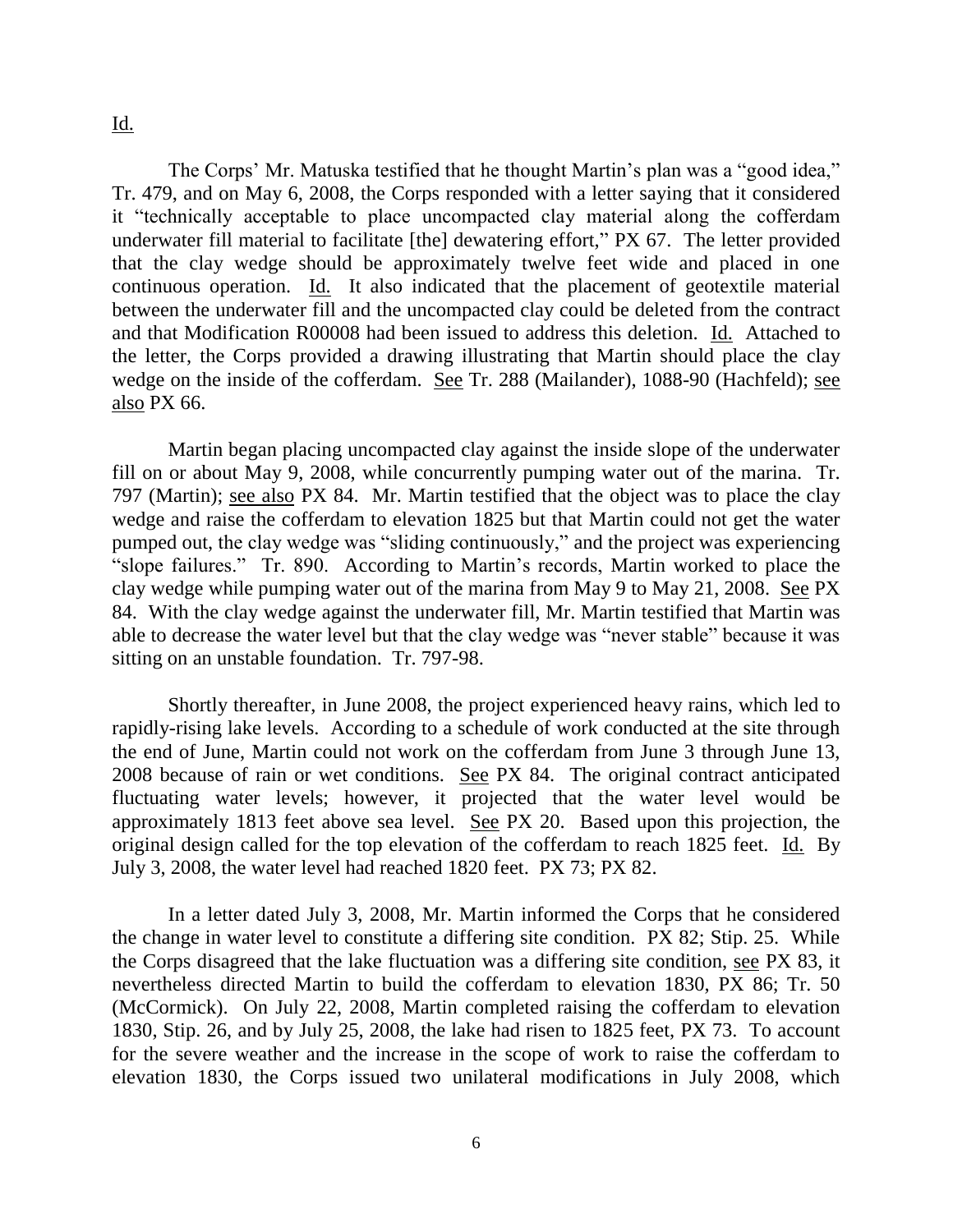extended the contract performance time by a total of 19 days. Tr. 48 (McCormick); Stips. 12-13.

Mr. Martin testified that the heavy rains further increased the flow of water through the cofferdam and contributed to the "sloughing" of the uncompacted clay. Tr. 799-800. Martin's supervisor on the project, Mr. Aarseth confirmed that although the clay wedge helped decrease the water level, it was unstable and tended to slip. Tr. 1075 (Aarseth). The instability of the clay wedge led to concerns regarding the overall stability of the cofferdam. See, e.g., JX 228. In a letter dated July 1, 2008, the Corps criticized Martin for failing to stabilize the cofferdam according to the modified design, stating:

> The dewatering effort identified in referenced serial letter [JX 170] was not implemented in a continuous operation as previously agreed upon. Clay sloughing of the partially completed cofferdam has been increasing to the point that it could possibly cause a failure. You must complete the construction of this important phase of work safely and quickly to avoid a possible major construction schedule impact.

Id.

The next day, July 2, 2008, Martin sent the Corps a letter with the subject "NOTICE OF DEFECTIVE DESIGN AND EXTREME SAFETY HAZARD." JX 230. The letter stated Martin's belief that the use of N.D. 7 for the underwater fill prohibited effective dewatering, a "critical step of the cofferdam construction." Id. The letter further asserted that "[t]he defective design . . . does not allow Martin . . . to properly dewater the site" and "is not allowing the cofferdam to be built under planned conditions and therefore safety is a major concern." Id. Martin requested that the Corps obtain a hydraulic engineer to redesign the cofferdam, id., and temporarily suspended work on the marina side of the cofferdam due to safety concerns, see JX 238; see also JX 259 (indicating that Martin continued work in what it considered safe areas).

The Corps responded on July 3, 2008, acknowledging that "safety hazards exist" but attributing those hazards to Martin's failure to "diligently complete[] the construction of the cofferdam in accordance with the plans." JX 232. In its July 3 letter and a subsequent letter dated July 7, 2008, the Corps denied that the cofferdam design was defective, JX 232; JX 237, and repeatedly directed Martin to install clay fill to stabilize the toe of the as-built cofferdam and allow the elevation of the cofferdam to be raised, JX 237; JX 241.

Mr. Martin testified that Martin attempted three times to place the underwater toe but that it was impossible to place the toe as directed because of silt accumulating from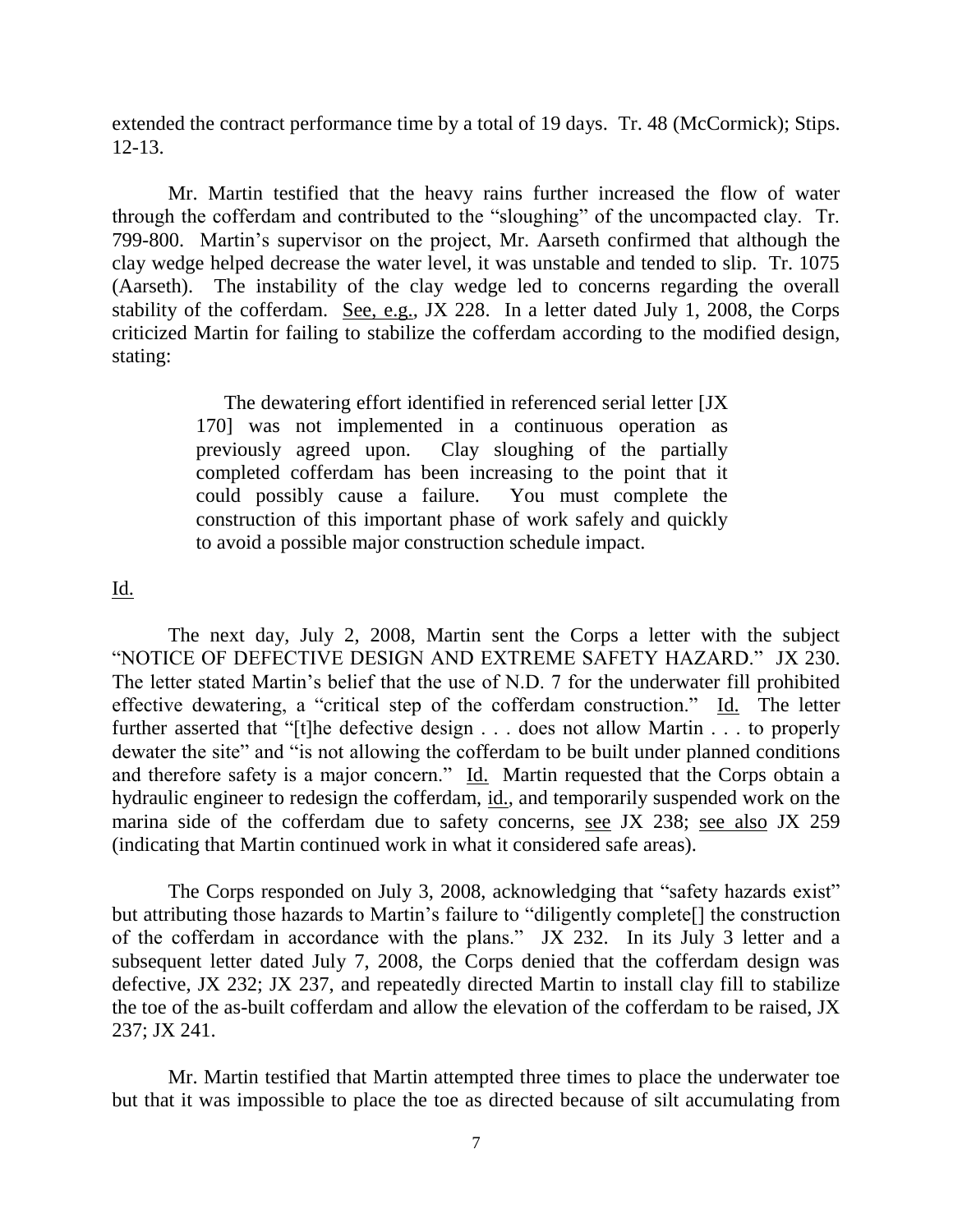mud slides off the cofferdam. See Tr. 804-05, 892; see also JX 259. Mr. Martin testified that when his personnel attempted to place the clay fill on July 10, 2008, "we basically almost lost the cofferdam completely." Tr. 811-13.

The next day, the Corps sent Martin a letter entitled, "Revised Direction, Stabilization of Cofferdam." JX 250. The letter directed Martin to use "uncleaned field stone" ("dirty rock") rather than the clay material for the toe of the cofferdam and instructed Martin to place the dirty rock "using the same procedure previously identified for the clay material." Id.; see also Tr. 204-05 (Mailander). Martin performed as instructed and finished placing the dirty rock on July 15, 2008. See JX 254. Mr. Mailander, the area engineer for the Corps' Black Hills office and the administrative CO for the Fort Stevenson project, testified that the dirty rock functioned as a replacement for the drainage toe originally specified in the contract. Tr. 178, 218. Mr. Martin testified that it was like "makeshift sheetpiling . . . to try to hold everything back." Tr. 893. With the dirty rock in place, Mr. Mailander testified that there was a working cofferdam by the end of July such that Martin was able to proceed with the project. Tr. 205-06.

#### IV. Cofferdam Stability and Modifications

Although the Corps contended that a working cofferdam existed by the end of July 2008, id., Martin continued to express to the Corps its concern that the existing structure was unstable, Tr. 288 (Mailander), 826-28 (Martin); see, e.g., JX 279. In a letter dated July 29, 2008, Martin wrote that "[t]he [d]efective cofferdam design created continued problems which are ongoing and is a potential loss of life situation which your refusal to acknowledge is second by second increasing the chance of loss of life." JX 279. That same day, the Corps issued a letter continuing to deny any defects in the cofferdam design and stating that "[t]he cofferdam has now been safely rectified." JX 278.

Nevertheless, sometime between mid-July and early August, the Corps established a "no-cross line," prohibiting Martin from excavating west of a line located approximately 100 feet east of the cofferdam structure. See JX 286; see also Tr. 820 (Martin). Mr. Martin testified that Mr. Matuska verbally instituted this no-cross line on July 18, 2008 because the cofferdam was "failing again" due to cracks in the structure. Tr. 820. By contrast, Mr. Mailander testified that Mr. Martin requested the no-cross line. Tr. 178, 333. Regardless of the impetus for establishing the no-cross line, Mr. Mailander testified that the Corps established it to allow the cofferdam to settle and stabilize and because the Corps did not want Martin to undermine the cofferdam. Tr. 224, 333. A letter from the Corps dated August 1, 2008, stated that the Corps instituted the no-cross line "[b]ecause of mutual concern regarding the sequence of the marina excavation." JX 286. According to Mr. Martin, the no-cross line remained in effect until September 26, 2008. Tr. 820-21, 937-38 (Martin).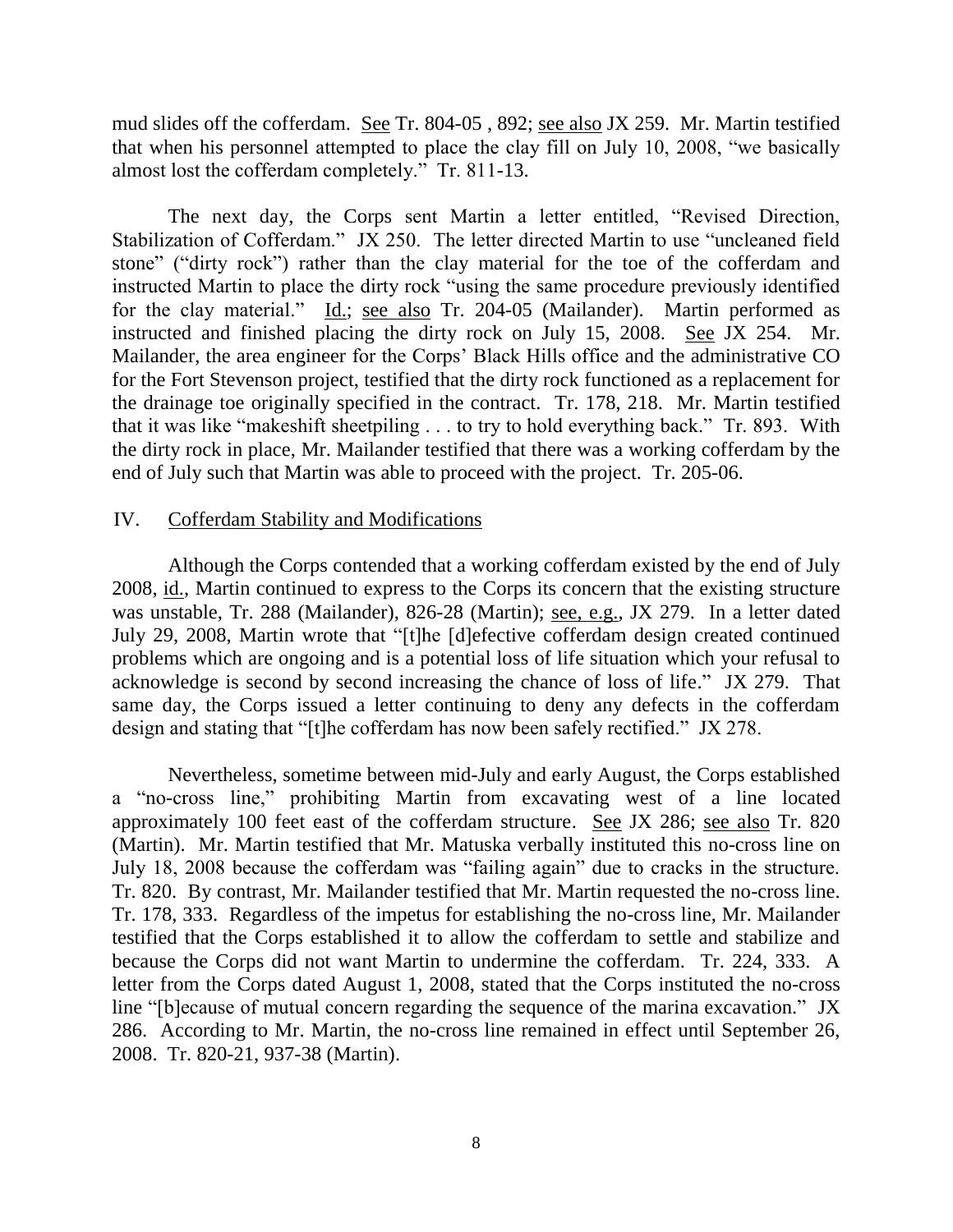In addition, during the July-August timeframe, both parties engaged third-party experts to evaluate the stability and safety of the cofferdam structure, including the north and south abutments. Tr. 288-91 (Mailander). Martin retained Dr. Paul Schwartz, a civil engineer with a geotechnical specialty, to inspect the worksite and provide his opinion on the stability of the existing cofferdam structure, future marina excavations, and future construction of the marina abutments. Tr. 1112, 1168 (Schwartz); see also PX 128. At the beginning of August, the Corps retained Terracon Consultants, Inc. to assess the strength and stability of the cofferdam structure. Tr. 50 (McCormick), 437 (Matuska), 846 (Martin), 1173 (Schwartz).

Dr. Schwartz conducted an on-site visit on August 13-14, 2008, at which time he reviewed the contract plans and specifications and inspected the site. Tr. 1126-27 (Schwartz); see also PX 128. Based upon his independent analysis, he concluded that the safety factor for the underwater fill was 0.93. Tr. 1156 (Schwartz). Both Dr. Schwartz and the Government's geotechnical engineering expert, Dr. William L. Deutsch testified that a factor of safety equal to or less than one is unsafe and represents "incipient failure." Tr. 572 (Deutsch), 1156, 1159 (Schwartz). Accordingly, Dr. Schwartz concluded that the overall cofferdam had a "very low stability." Tr. 1159 (Schwartz).

On behalf of Martin's consultant, Westbrook Engineers, Dr. Schwartz drafted a letter dated August 18, 2008, which was forwarded to the Corps and set forth his conclusions and recommendations based upon his site visit and review of the contract specifications. Tr. 1168-70 (Schwartz); PX 128. The letter summarized that "our major concern is for the stability of the entire embankment cofferdam (i.e. due to the crack forming this week), and more importantly, the stability of the cofferdam and marina abutments during any subsequent excavations or fill placements." PX 128. Accordingly, the letter urged:

## We strongly recommend that the following be implemented immediately:

*All marina excavation and embankment fill placements shall be ceased near the cofferdam embankment and the north and south abutments until a safe and functional engineering and construction solution can be developed.* 

Id. (emphasis in original). Due to evidence of cracking and instability, Dr. Schwartz further recommended that the Corps develop "a detailed subsurface exploration and testing program" and conduct "a rigorous analytical slip stability analysis" before excavating the toe or filling on the abutments. Id.; Tr. 1169-70 (Schwartz).

On August 22, 2008, the Corps informed Martin that it considered the cofferdam and north embankment to be in "stable condition," JX 333, and during the latter half of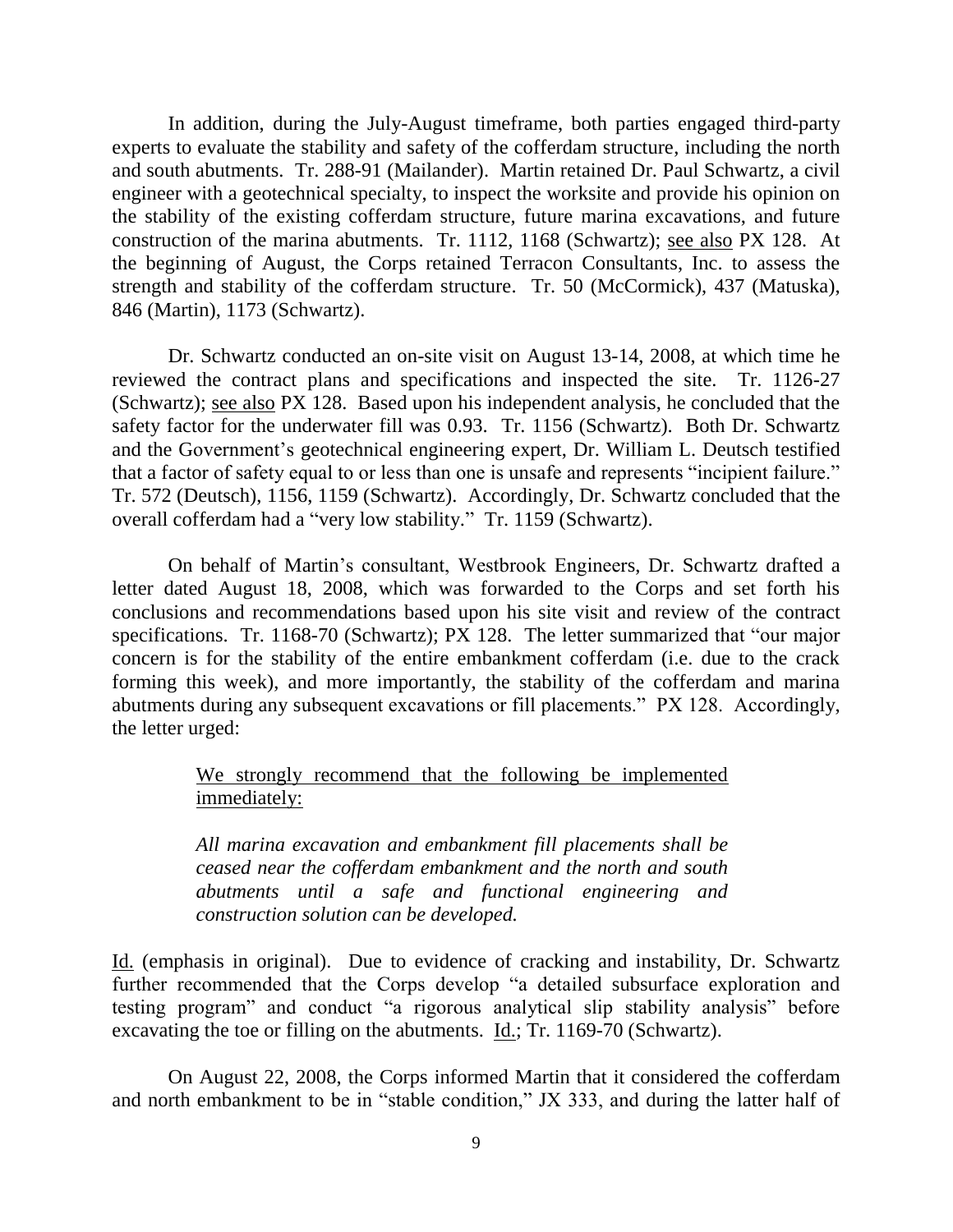August, the Corps repeatedly directed Martin to fill the abutments to elevation 1830, see id.; JX 353. At the same time, Dr. Schwartz continued to monitor the worksite and advised that it would be unsafe to do so. Tr. 1176-79 (Schwartz). Dr. Schwartz drafted a follow-up letter to the Corps, dated September 3, 2008, in which he reiterated the safety concerns expressed in his August 18 letter. See PX 130.

On September 10, 2008, representatives from the Corps held a meeting with Mr. Martin and Dr. Schwartz. Tr. 61-62 (McCormick), 838, 846 (Martin), 1173 (Schwartz); see also JX 371. At the meeting, the Corps indicated that they were employing Terracon to do a strength and stability analysis of the cofferdam structure, as Dr. Schwartz had suggested. See Tr. 837, 846 (Martin), 1173 (Schwartz). In addition, the Corps' Chief Engineer, Omaha District, John Bertino asked Martin to fill the north and south abutments to elevation 1830 by November 1, 2008. Tr. 845 (Martin). According to Mr. Martin, Mr. Bertino indicated that doing so would put the Corps in a good position to finish the project by spring. Tr. 845 (Martin). Martin finished raising the abutments to elevation 1830 on September 30, 2008. Id.

In a series of emails from late September through early November 2008, Corps personnel discussed the propriety of continuing to fill the north and south abutments. In an email dated September 29, 2008, Robert Michaels, Chief of the Construction Division, wrote to Mr. Bertino:

> Martin Construction is moving dirt well and has the South abutment going up. Could be 1830 by Tuesday. We need approval to direct Martin to continue higher on the South Abutment to 1855. We need to give him this direction today if possible so he has no excuses to stop. Are we good to go on the South Abutment up to 1855?

PX 153, ACE002986.

Corps employee, Brad Jones responded the next day, informing Mr. Michaels and additional Corps personnel that "based on the independent geotechnical analysis performed the week of 15 September, there is concern with raising the south abutment above El. 1830." Id. at ACE002985. He continued, "We won't know if this is a real issue until the stability analysis is completed by Terracon." Id. Mr. Jones further stated, "I am hopeful Martin will stop building the abutments once he reaches E. 1830 on his own, as he indicated was his plan to Terry Matuska last week. This would give us time to complete the analysis and get a good read on the stability of the south abutment." Id.

Nearly a month later, in an email dated October 23, 2008, Mr. Jones informed Corps personnel that the "[r]esults of the [stability] analysis indicate the south abutment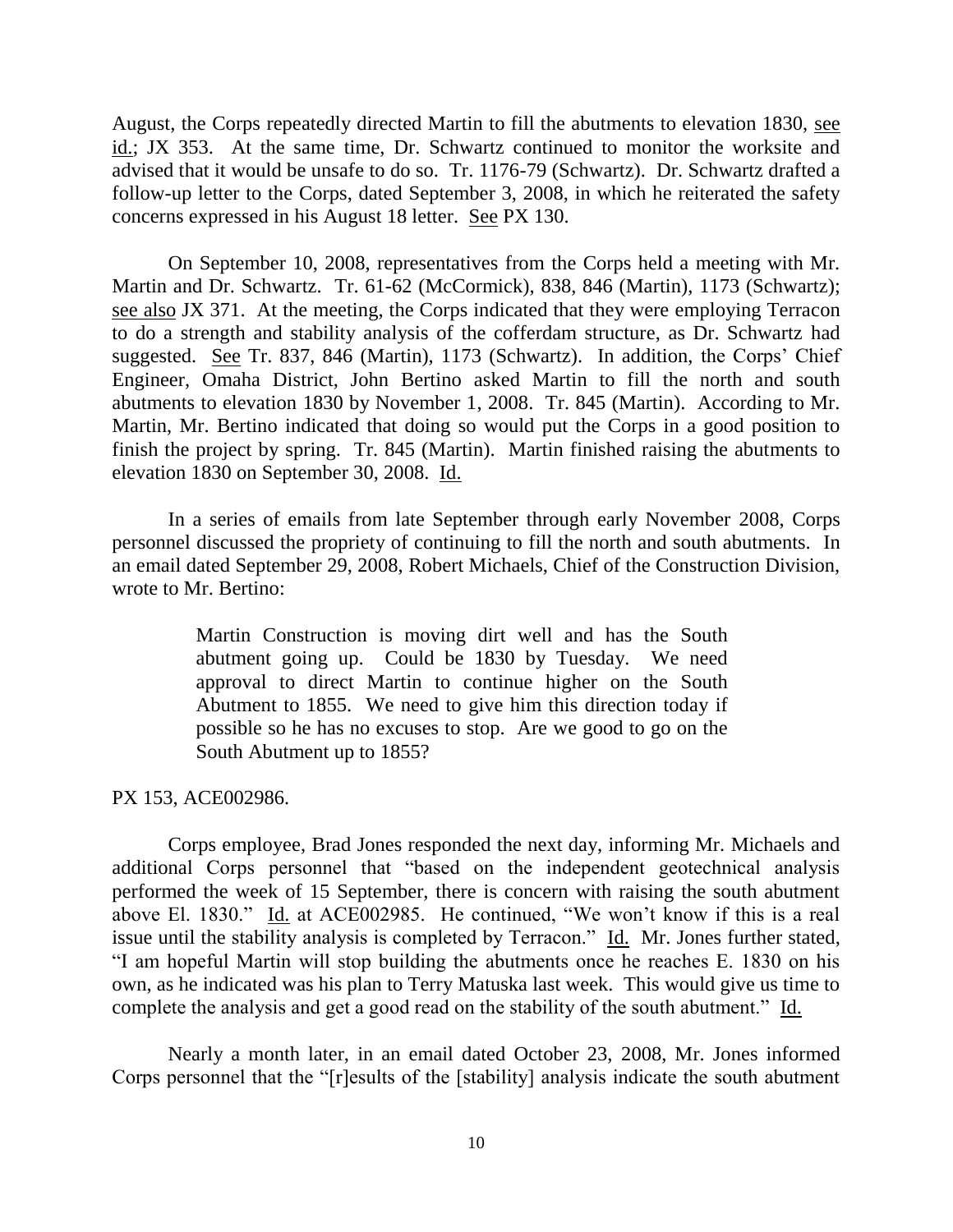will not be stable without modification once the cofferdam is removed." PX 156, ACE002438. His email outlined a proposal for going forward:

> The best approach seems to be adding a berm in the abutment at El. 1825 and reducing excavation depth of the cofferdam to El. 1800. This will result in removal of soil previously placed on the abutment, thereby reducing the driving force and increasing stability. The berm would be about 30 feet in width, starting at the radius on the marina side, transitioning back into the abutment on the lake side.

Id.

Also on October 23, 2008, Martin's consultant, Westbrook Engineers sent the Corps a letter requesting the results of Terracon's analysis. See PX 157. That same day, Mr. Jones informed Corps personnel via email that "[Terracon] plan[s] to complete analysis of the north abutment by Friday, Oct. 31, and issue a final report by 7 November." PX 156, ACE002439. Terracon finalized its analysis of the south abutment on October 28, PX 159, ACE005469, and on October 31, the Corps issued Modification 17 to implement Terracon's recommendations concerning the south abutment, see PX 161.

While analysis of the south abutment was concluding, the parties awaited the results of the stability analysis of the north abutment. On November 4, 2008, the Corps' on-site construction representative, Loren Nishek sent an email to Corps personnel, in which he stated that the "north abutment may have the same 1830 bench as the south abutment which will require a revised grading plan to be given to the contractor." PX 162, ACE006503. Mr. Nishek's suspicions were confirmed in an email that same day from Mr. Jones: "As expected, we need a 30-foot wide bench at El. 1830 on the north abutment with excavation of C-Dam to El. 1800 to be stable." PX 163.

On November 20, 2008, Westbrook Engineers sent a second letter to the Corps requesting the results of Terracon's analysis. See PX 170. On November 28, the Corps issued Modification 18 to implement Terracon's recommendations concerning the north abutment. See PX 173. Terracon ultimately issued its report on December 3, 2008. PX 174; Tr. 1178 (Schwartz).

The basis of Terracon's report was a field investigation it conducted September 15-20, 2008 to "[p]erform independent stability analyses of the cofferdam and associated abutments." PX 174, ACE102629. In its report, Terracon noted that "[t]he sloughed soft clays and silty lake sediments" in the north and south abutments are "the critical strata relative to the potential slope stability." Id. at ACE102632. Based upon samples of the critical strata, Terracon recommended "revisions to design slope geometry . . . for both of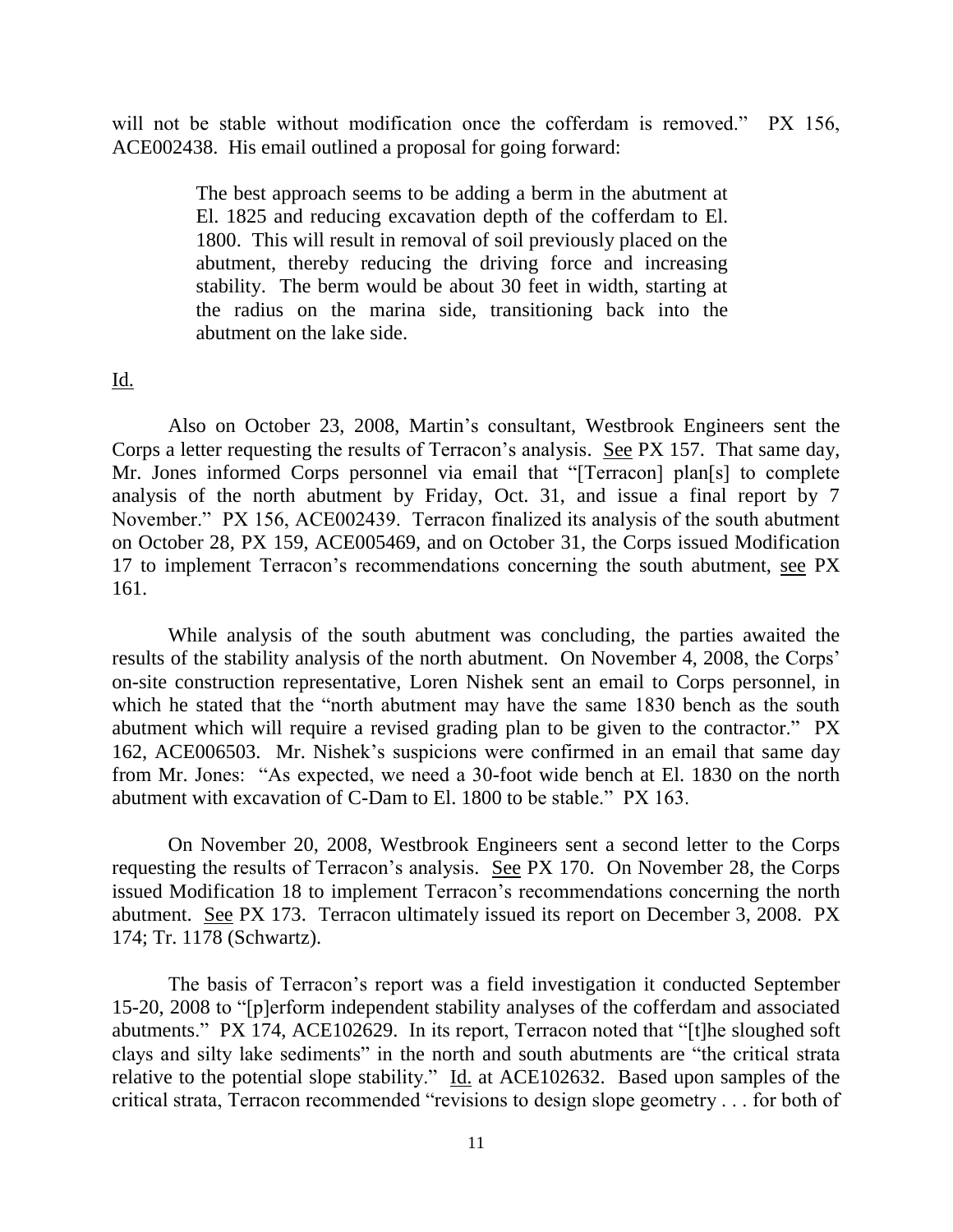the abutments to produce an appropriate factor of safety."  $\underline{Id}$  at ACE102633. It also recommended that pore pressure piezometers  $("PZs")^7$  "be installed and monitored to establish pore pressure trends for at least several weeks before additional fill placement [on the abutments] begins." Id. at ACE102634.

## V. Martin's Termination

 $\overline{a}$ 

After an exchange of letters throughout July and August, wherein Martin and the Corps disagreed on the stability and safety of the existing cofferdam structure, the Corps sent Martin a letter on September 5, 2008, in which it threatened to terminate the contract. In its September 5 letter, the Corps offered Martin the opportunity to "show cause" why the contract should not be terminated for default due to Martin's failure to make progress to meet the contract completion deadline. Stip. 29. Mr. McCormick, Chief of Civil Works in the Corps' Contracting Division, testified that the Corps wrote the show cause letter because Martin "refused to place some fill past . . . west of an excavation line" and was not going to meet the October 11 completion date. Tr. 53.

Martin responded with a letter on September 12, 2008, attributing delays to "unforeseeable causes beyond the control of and without fault or negligence of Martin Construction, Inc.," and listing 26 acts or omissions by the Corps "causing Martin to incur increased costs and impeding project completion." JX 387. On September 18, 2008, the Corps replied with a letter denying any "excusable delay" and requesting a complete construction schedule and topographical survey information for the placement of the underwater fill*.* JX 400. Also on September 18, 2008, the Corps issued Martin an Interim Unsatisfactory Performance Appraisal. PX 139; Stip. 31.

Mr. McCormick testified that the Corps held a meeting with Mr. Martin the next day, during which Mr. Martin assured the Corps that he would complete the contract before winter. Tr. 58. At the meeting, Mr. Martin provided the Corps with the topographic survey information, as well as an updated construction schedule showing a completion date of December 2008. Id.

On September 24, 2008, the CO sent Martin a letter stating, "While I still consider Martin Construction to be delinquent in the performance of the contract, I am holding the contract termination in abeyance pending progress that is made on the south abutment and riprap placement over the next ten days." PX 151. Mr. Martin testified that he interpreted "progress" to mean that Martin should raise the north and south abutments to elevation 1830 by November 1, 2008, as Mr. Bertino had directed in the meeting on September 10, 2008. Tr. 845 (Martin). As noted, Martin finished raising the abutments

 $<sup>7</sup>$  In an email dated November 19, 2008, Mr. Jones explained to Corps personnel that PZs are "monitoring"</sup> devices" used "to measure the effect on underlying soft materials of placing additional embankment materials." PX 166, ACE005503.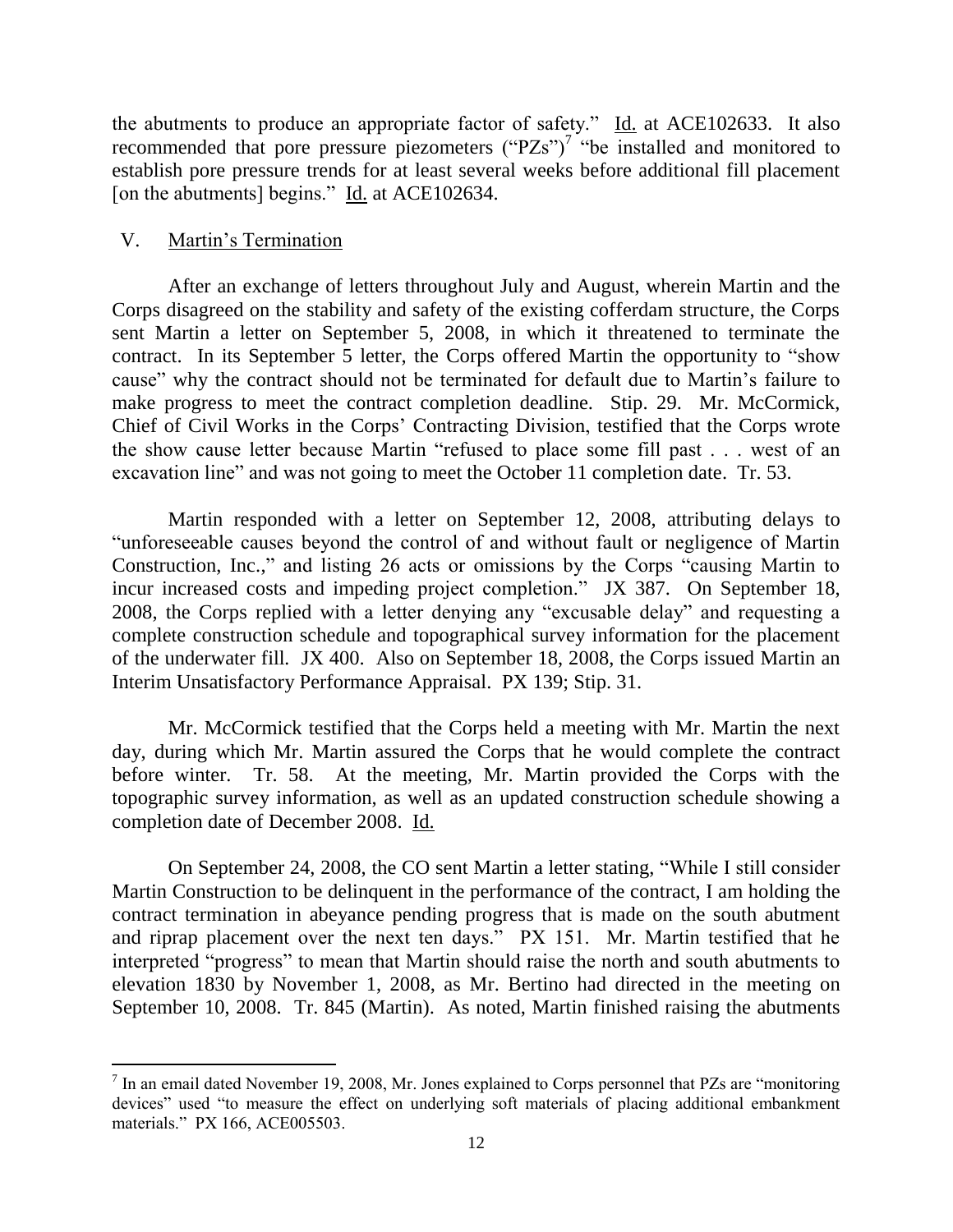to elevation 1830 on September 30, 2008, and Mr. McCormick testified that Martin made "very good progress" during this time. Tr. 156-57.

However, shortly thereafter until December 9, 2008, Mr. McCormick testified that Martin did not make good progress and that the Corps expected Martin to make even less progress with the onset of winter weather. Tr. 153. Mr. Martin conceded that from the end of September through December, Martin halted almost all fill placement because of problems with wet material and because Mr. Bertino had directed Martin to cease filling the abutments once it reached elevation 1830. Tr. 845, 854 (Martin). Mr. Martin testified, however, that Martin continued "placing riprap and excavating." Id.

During this time, Martin continued to submit updated schedules and narratives, pursuant to contract requirements, but it often qualified its submissions. For example, in a letter attached to a schedule submitted on October 31, 2008, Martin wrote: "This schedule is purely speculative given the constant design changes and changed/differing site conditions. The preliminary analysis provided . . . is not only identified as preliminary but also very difficult to read and understand given the all black and white print out accompanying the letter." PX 160.

On October 30, 2008, the Corps reprimanded Martin again for falling behind schedule. See JX 503. Martin responded that "the defective design is every day changing the scope of work and the scheduling of work." JX 506. On October 31, 2008, Martin submitted for the first time a schedule showing a spring completion date of April 21, 2009 (all previous schedules had reflected a winter completion date). See JX 510.

On December 9, 2008, Mr. Martin met with Corps representatives, including Mr. Mailander, Mr. McCormick, and Mr. Nishek. Tr. 66-67 (McCormick). Mr. McCormick testified that by early December, it was clear that Martin was not going to finish the contract in December, as Martin still needed to complete the abutments, excavate the interior marina, finish placing riprap, and complete construction of the concession building. Tr. 67-68. In Mr. McCormick's view, the purpose of the December 9 meeting was to find an orderly end to the contract without a termination for default or a termination for convenience. Id. At the meeting, the Corps proposed a deletion of work, such that once Martin finished excavating the interior of the marina, the contract would be complete. Tr. 68-69 (McCormick); see also JX 646.

Martin responded on January 7, 2009, requesting deletion of all remaining work through a termination for convenience. See JX 671. On January 12, 2009, the Corps responded that a termination for convenience "is not an acceptable alternative," JX 673, and on January 13, 2009, the Corps sent Martin a letter terminating the contract for default, JX 674; Stip. 34. In its default letter, the Corps wrote that "the failure to meet the contractual completion date of October 11, 2008 and any subsequent projected dates is inexcusable." JX 674. The letter provided that "[t]he severe weather experienced in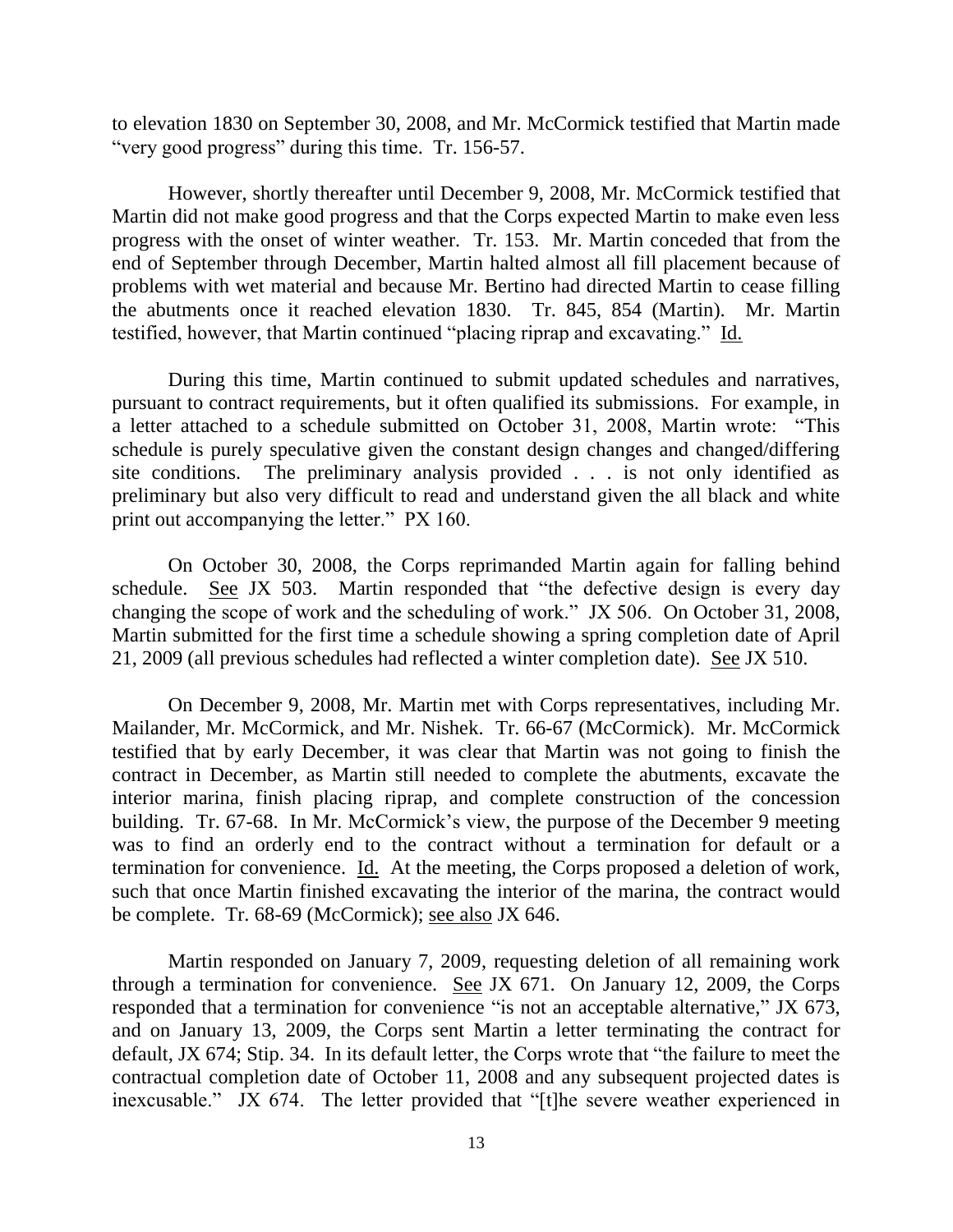North Dakota over the past several weeks was not a factor in this determination," noting that Martin "had an obligation to substantially complete the contract prior to the onset of winter weather." Id.

### Discussion

## I. Burden of Proof

The Federal Circuit has held that a termination for default is "a drastic sanction, which should be imposed (or sustained) only for good grounds and on solid evidence." Lisbon Contractors, Inc. v. United States, 828 F.2d 759, 765 (Fed. Cir. 1987) (citing J.D. Hedin Constr. Co. v. United States, 408 F.2d 424, 431 (Ct. Cl. 1969); Schlesinger v. United States, 390 F.2d 702, 709 (Ct. Cl. 1968)); see also H.N. Bailey & Assocs. v. United States, 449 F.2d 387, 391 (Ct. Cl. 1971) (same). The Government bears the burden of proof to show that the contractor was in default at the time of termination. Lisbon Contractors, 828 F.2d at 763-64. If the Government establishes that the contractor was in default, then the contractor must show that its default was excusable. TGC Contracting Corp. v. United States, 736 F.2d 1512, 1515 (Fed. Cir. 1984); Nat'l Eastern Corp. v. United States, 477 F.2d 1347, 1356 (Ct. Cl. 1973). A contractor can demonstrate that the default was excusable "by showing that improper government actions were the primary or controlling cause of the default." Keeter Trading Co. v. United States, 79 Fed. Cl. 243, 253 (2007). If the court finds that the default was excusable, the termination for default is converted into a termination for convenience. Pinckney v. United States, 88 Fed. Cl. 490, 506 (2009) (citing Keeter, 79 Fed. Cl. at 262).

## II. Propriety of Default Termination

Here, it is not disputed that Martin failed to complete the marina project by the contract completion date of October 11, 2008. Martin contends, however, that the default termination was improper for two primary reasons. First, Martin contends that the Corps, by specifying the use of N.D. 7 for the underwater fill, provided a defective design specification. (Pl.'s Br. 36-38, Sept. 23, 2011.) According to Martin, the use of N.D. 7 allowed too much water to flow through the cofferdam, preventing Martin from making progress on work that needed to be performed under dry conditions and rendering the cofferdam unstable such that project modifications were necessary. (Pl.'s Br. 25, Oct. 31, 2011.) In Martin's view, the delays that resulted from the use of N.D. 7 and the subsequent modifications were therefore "legally excusable and unavailable as grounds for a default termination." Id. at 43. Second, Martin alleges that the Corps' issuance of an "abeyance letter" on September 24, 2008 and subsequent conduct amounted to a waiver of the October 11, 2008 contract completion date. (Pl.'s Br. 58, Sept. 23, 2011.) Martin contends that, due to the Government's waiver, it was improper for the Corps to terminate the contract based upon Martin's failure to meet the October 11 date. Id. at 62.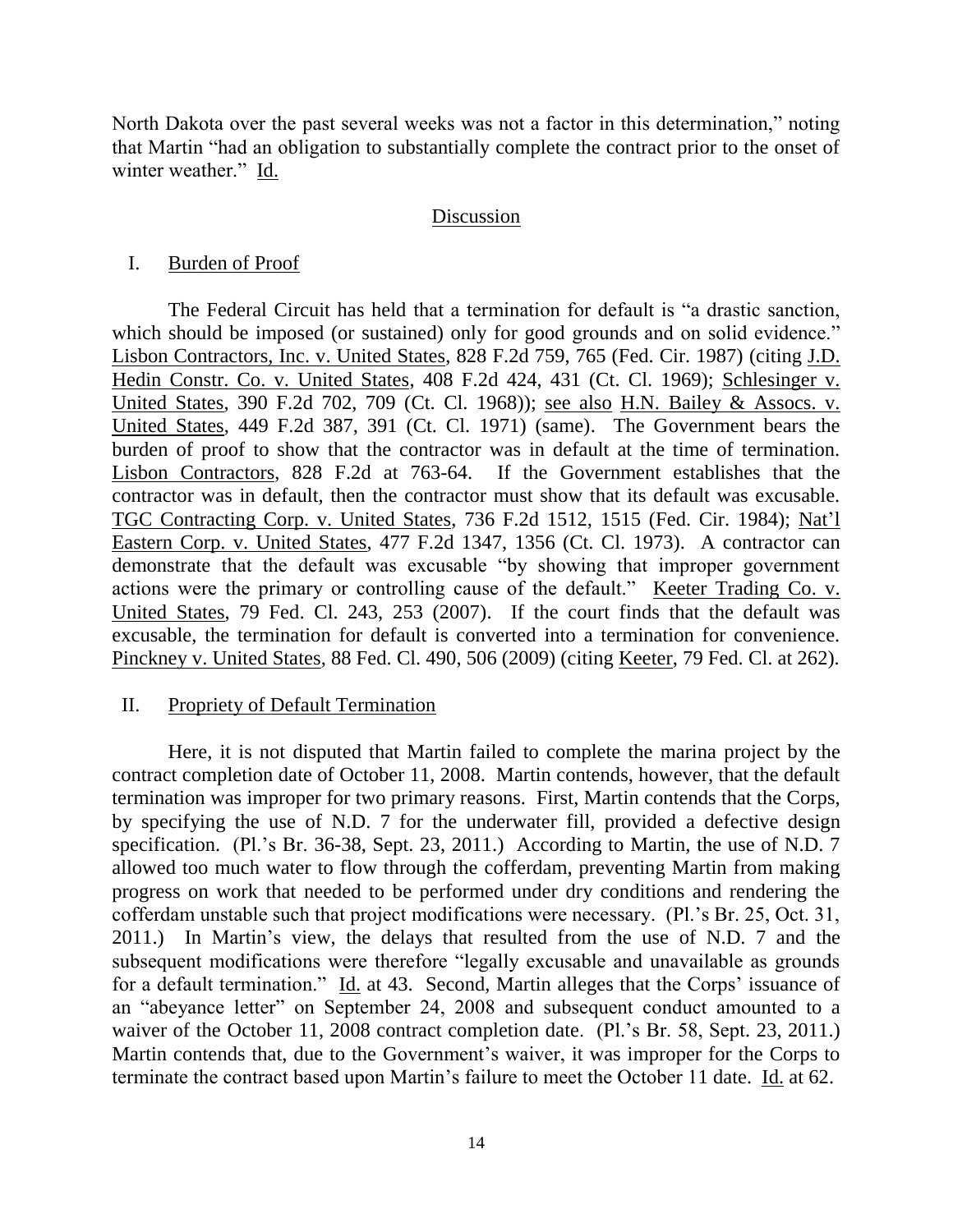For its part, Defendant denies that there was excusable delay and maintains that it was entitled to terminate the contract for default because Martin failed to meet the contract completion date. Although Defendant ultimately conceded that its cofferdam design was defective, it nevertheless alleges that Martin caused the project delays through its failure to build the cofferdam as designed and by its self-imposed delays. (Def.'s Br. 34, Oct. 31, 2011.) Even assuming excusable delay, Defendant contends that it was entitled to terminate Martin for failing to make progress, as Martin failed to show that it had the capability or intent to finish the project even by June 4, 2009, the completion date proposed in the last schedule that Martin submitted to the Corps. Id. at 12. Moreover, Defendant denies that its conduct constituted a waiver of the October 11, 2008 contract completion date. Id. at 13.

At the outset, the Court observes that this case involves a termination for failure to meet the contract completion date. "Termination for failure to make progress is distinct from termination for failure to meet contracted-for deadlines." Abcon Assocs., Inc. v. United States, 44 Fed. Cl. 625, 631 (1999) (citing Universal Fiberglass Corp. v. United States, 537 F.2d 393, 398 (Ct. Cl. 1976)). While a termination prior to the completion date is a termination "for failure to make progress," a termination after that date is a termination "for failure to meet a performance deadline." Id.

Defendant attempts to argue that, in addition to terminating the contract because Martin failed to meet the October 11, 2008 completion date, the Corps also terminated the contract because Martin failed to make progress. See (Def.'s Br. 29, Oct. 31, 2011). However, in its termination letter, the Corps cites the contract completion date of October 11, 2008, and states that the contracting officer "determined that [Martin's] failure to meet the contractual completion date of October 11, 2008 and any subsequent projected dates is inexcusable." PX 185. Immediately thereafter, the letter states that Martin's contract is terminated for default.  $\underline{Id}$ . This language, along with the fact that the termination occurred after the completion date, indicates that the Corps terminated Martin for failing to meet the October 11 deadline.

In any event, the Corps could not justify a termination based upon failure to make progress because the Corps failed to establish a new contract completion date after the October 11 date had passed. As this Court has noted, a decision to terminate a contractor for failing to make progress "must be based on a correct understanding of the remaining work and the time left for completion." CJP Contractors, Inc. v. United States, 45 Fed. Cl. 343, 371 (1999). Accordingly, the contracting officer must know "not only how much work is left but also the correct contract completion date." Id.

Although the termination letter noted that "Martin Construction has now failed to progress satisfactorily in order to meet its January 2009 projected completion," PX 185, Mr. McCormick testified that the Corps never accepted Martin's proposed completion dates and instead, that the Corps maintained the October 11, 2008 deadline, Tr. 72-73.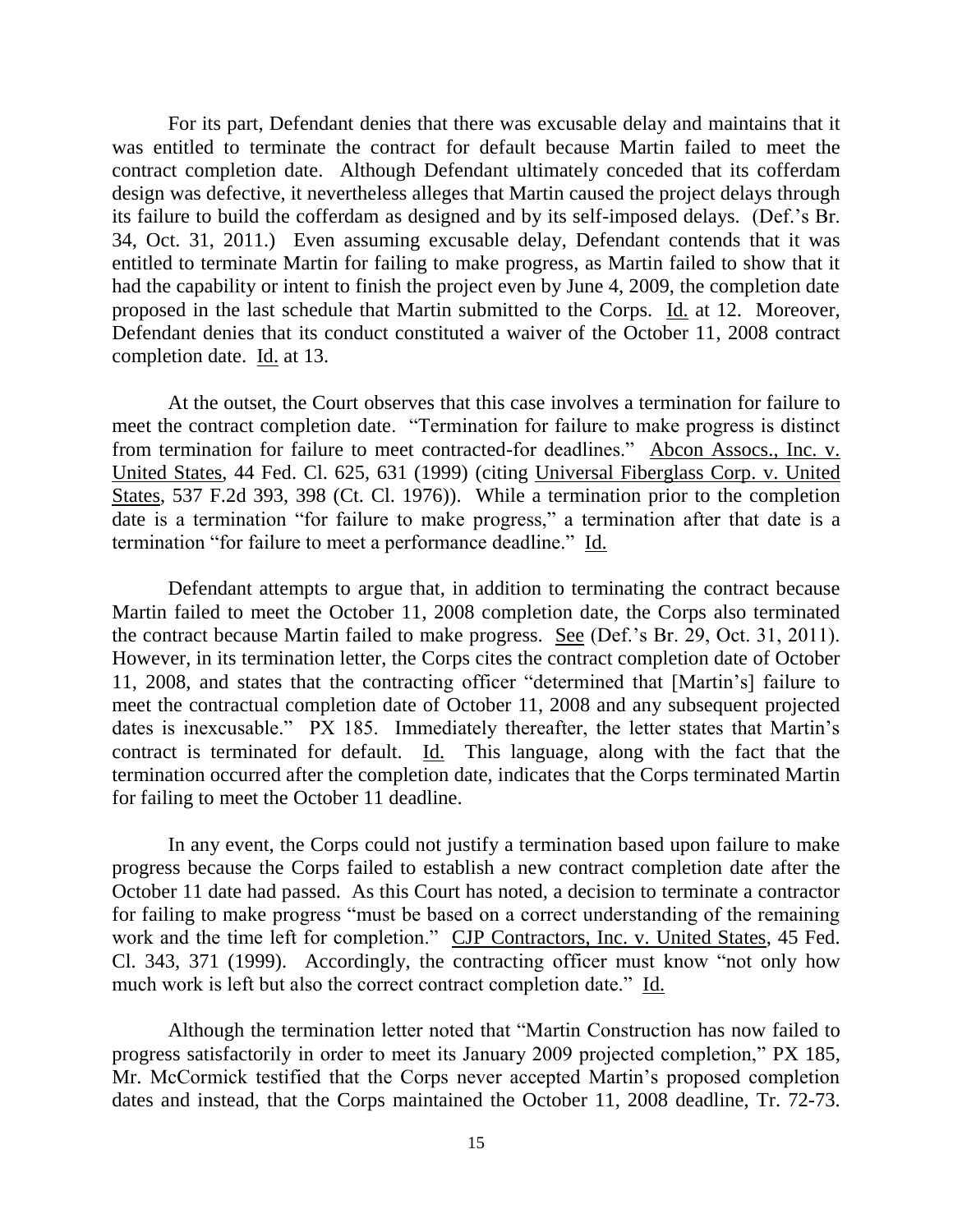Likewise, Defendant has conceded that it never established a new contract completion date once the October 11, 2008 deadline had passed. See (Def.'s Br. 30, Sept. 23, 2011). Without establishing a new contract completion date, the Corps had no benchmark for measuring Martin's progress and could not have assessed whether a termination for failure to make progress was warranted.

Given the overall substance of the termination letter, the fact that the termination occurred after the October 11, 2008 deadline, and the fact that the Corps never established a new contract completion date, the Court finds that the Corps' termination was for failure to meet a contracted-for deadline. The parties agree that by October 11, 2008, the marina project was not completed. See (Pl.'s Br. 67, Sept. 23, 2011); see also Tr. 64, 120 (McCormick), 867 (Martin). The question, therefore, is whether the Corps was justified in terminating Martin's contract for failing to meet the October 11, 2008 completion date.

#### A. Excusable Delay

Martin's first primary argument is that its failure to complete the project by the October 11, 2008 completion date was the result of excusable delay. (Pl.'s Br. 67, Sept. 23, 2011.) Martin cites the Corps' defective design and its subsequent directives and modifications as sources of excusable delay. Id. at 36, 68-69. Plaintiff alleges that the Corps' refusal to grant Martin an extension to account for these delays was a breach of the default clause in the contract, DX1, ACE15847, found at FAR 52.249-10, and thus, the termination for default was improper. Id.

Specifically, Martin claims 170 days for delays caused by the Corps' defective design, including delays resulting from "the inability to dewater, the subsequent directives of the Corps to address problems with the cofferdam, and the directed and constructive changes in the composition and dimensions of the cofferdam." (Pl.'s Br. 65, Sept. 23, 2011.) Martin claims at least 71 days due to Modifications 17 and 18, which altered the construction of the north and south abutments. Id. at 71. In addition, Martin notes that the Corps issued Modifications 17 and 18 at a time of year when "a contractor could anticipate not working at all" due to adverse winter weather conditions. Id. at 70.

Whether Martin is entitled to a time extension for these delays depends on whether the delays are "excusable" within the meaning of the default clause, FAR 52.249-10. Paragraph (b) provides:

> The contractor's right to proceed shall not be terminated nor the contractor charged with damages under this clause, if  $-$

(1) The delay in completing the work arises from unforeseeable causes beyond the control and without the fault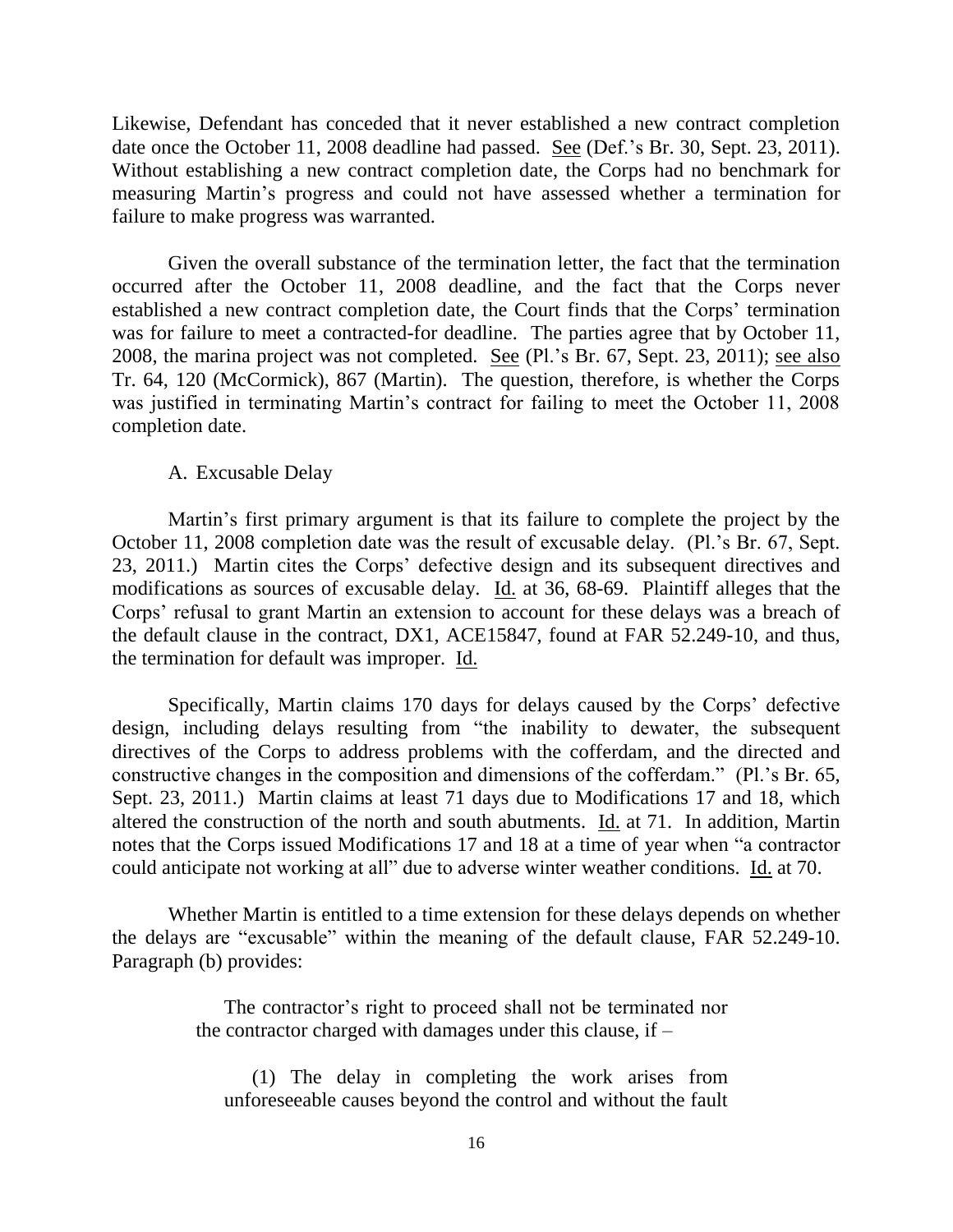or negligence of the contractor. Examples of such causes include

. . . .

(ii) acts of the Government in either its sovereign or contractual capacity.

FAR 52.249-10(b)(ii); DX 1, ACE15847. To receive a time extension under this clause, the contractor must show that the delay was "excusable," meaning the delay was beyond its control; was not caused by its fault or negligence; and was unforeseeable. CJP Contractors, 343 Fed. Cl. at 372 (internal citations omitted). In addition, to warrant a time extension, the contractor must show that the excusable event delayed activities along the critical path, which consists of activities that must be performed on schedule so as not to delay the entire project. Id.; Sterling Millwrights, Inc. v. United States, 26 Cl. Ct. 49, 75 (1992) (citing Haney v. United States, 676 F.2d 584, 595 (Ct. Cl. 1982)).

1. Defective design

Martin first claims excusable delay on account of the Corps' defective cofferdam design. (Pl.'s Br. 36, Sept. 23, 2001.) Specifically, Martin claims that the specification to use N.D. 7 for the underwater fill was defective because it allowed too much water to flow through the stage one cofferdam and made dewatering practically impossible. Id. at 37-38. Martin maintains that the defective specification had a domino effect, causing continual project failures as Martin attempted to comply with the defective design. Id. at 36. As a result, Martin claims that the defective design and resulting effect prevented contract completion by the October 11, 2008 deadline and entitled Martin to an extension that would have established a new deadline in the late spring of 2009. Id.

This Court has observed that "[g]overnment liability for faulty design specifications is well-settled: 'If the contractor is bound to build according to plans and specifications prepared by the owner, the contractor will not be responsible for the consequences of defects in the plans and specifications.'" Sterling Millwrights, 26 Cl. Ct. at 83 (quoting United States v. Spearin, 248 U.S. 132, 136 (1918)).

> Rather, when the Government contracts for supplies to be manufactured in accordance with Government specifications, there is an implied warranty that if the specifications are followed, a satisfactory product will result. . . . If the warranty is breached, i.e., the specifications are defective, the plaintiff is entitled to damages equal to the amount expended in trying to comply with the defective specifications.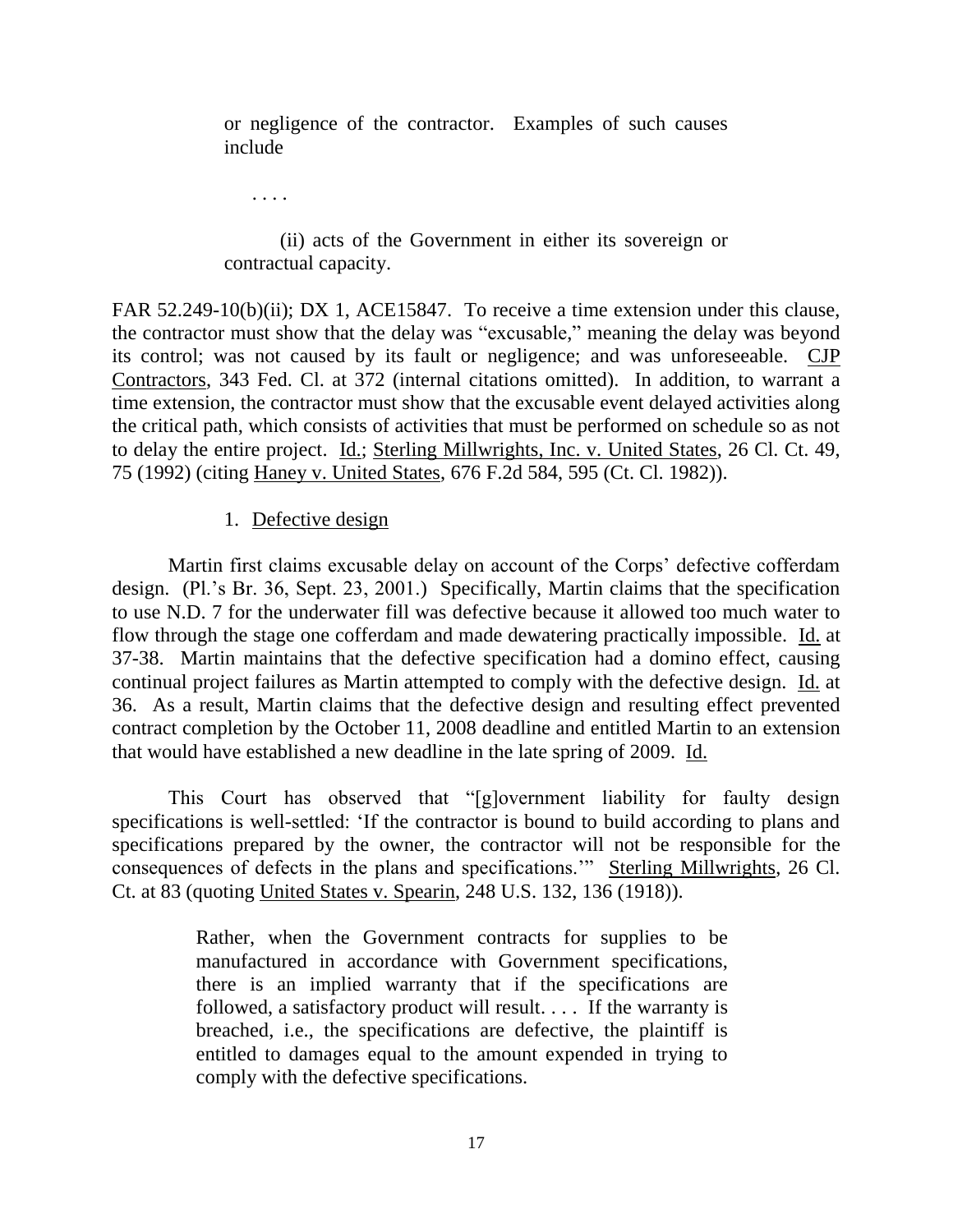Id. at 84 (citing Hol-Gar Mfg. Corp. v. United States, 360 F.2d 634, 638 (Ct. Cl. 1966)). Liability attaches, however, only if the contractor (i) relies on government "design specifications" and not merely "performance specifications," id., and (ii) fully complies with the design specifications, Tyger Constr. Co. v. United States, 31 Fed. Cl. 177, 243 (1994). If the contractor establishes that it fully complied with the design specifications, and that an unsatisfactory result occurred nonetheless, then the burden shifts to the Government to show that the unsatisfactory result was due to another cause, such as defective materials or workmanship. Ordnance Research, Inc. v. United States, 609 F.2d 462, 479-80 (Ct. Cl. 1979).

# a. Design specifications

Government specifications will be deemed design specifications where "the government sets forth in precise detail the materials to be employed and the manner in which the work [is] to be performed, and [the contractor is] not privileged to deviate therefrom." Sterling Millwrights, 26 Cl. Ct. at 84. Examples of design specifications include "detailed measurements, tolerances, materials, *i.e.*, elaborate instructions on how to perform the contract." Id. By contrast, performance specifications merely set forth "an objective . . . to be achieved, and the successful bidder is expected to exercise his ingenuity" in selecting the means to achieve that objective. Id.

Here, the contract provided, in pertinent part:

The underwater fill for the cofferdam shall consist of materials classified as GW, GP, SW, SP, ASTM D 2487. The material shall consist of a clean granular soil such as a pit run sand or sand with gravel. The material shall be State of North Dakota Type 7 Aggregate or equivalent. The contractor may utilize alternative materials, including recycled concrete, as long as the material is stable and free draining, and approved by the contracting Officer prior to use.

DX 1, ACE16061. Defendant does not contest that the contract required Martin to use N.D. 7 or its equivalent to construct the underwater fill. Stip. 17; see also Tr. 217 (Mailander). While the contract permitted the contractor to utilize "alternative materials," the contractor's discretion was limited, as the CO would have had to approve the use of any alternative materials. Moreover, the language, detail, and specificity of the pertinent provision indicate that the specification to use N.D. 7 for the underwater fill was a design specification. By directing the use of N.D. 7 or its equivalent, the Government set forth in precise detail the material to be used; it did not merely set forth an objective for the contractor to achieve through its own ingenuity. For these reasons, the Court concludes that the contract set forth a design specification when it specified the use of N.D. 7 for the underwater fill.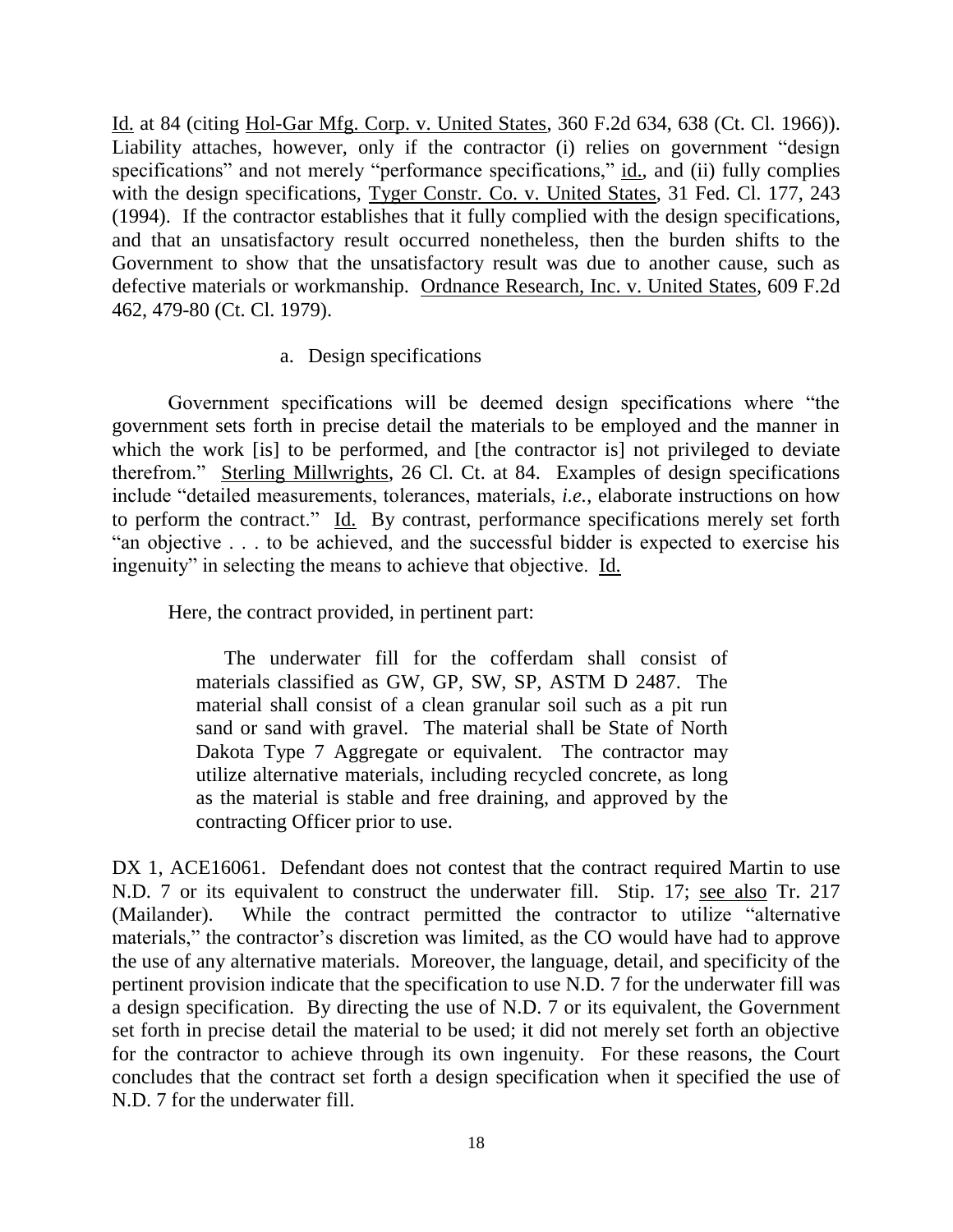#### b. Substantial compliance

In addition to showing that the contractor relied on a design specification, the contractor also must establish that it fully complied with that specification. Tyger, 31 Fed. Cl. at 243. Here, the issue of compliance does not appear to be in dispute. The parties do not contest that Martin utilized N.D. 7 for the underwater fill, see Tr. 107 (McCormick), 784 (Martin), and, by all accounts, Martin did a good job on this phase of the construction, see Tr. 107-08 (McCormick), 261 (Mailander). Accordingly, the Court finds that Martin fully complied with the design specification to use N.D. 7 for the underwater fill.

#### c. Defective specifications

Lastly, to invoke the implied warranty, the contractor must show that the design specification was defective. The evidence presented is overwhelming that the Corps' cofferdam design suffered from a critical defect. Despite fully complying with the specification to use N.D. 7 for the underwater fill, Martin had great difficulty dewatering the marina and suffered many setbacks as a result. Martin's expert in geotechnical engineering, Dr. Paul Schwartz explained that the Corps' design engineer erred when designing the underwater fill, grossly underestimating the amount of water that would flow through the stage one cofferdam. Tr. 1149-50, 1154. Specifically, Dr. Schwartz explained that the design engineer assumed a coefficient of permeability $8$  for the underwater fill of 0.3 feet per minute. Tr. 1149. According to Dr. Schwartz, this rate of permeability is for a medium to fine sand—"far off from the permeability of [N.D. 7]," which is actually 23 feet per minute. $9$  Tr. 1128, 1149. Using the permeability of sand rather than the permeability of N.D. 7 aggregate, the design engineer computed a permeability and flow rate that was *77 times too low*. Tr. 1149, 1154 (emphasis added). Thus, the design engineer erroneously concluded that the underwater fill would retain water so that the area behind the cofferdam could be dewatered. However, based upon the permeability of N.D. 7 aggregate, Dr. Schwartz testified that "you could pump all day and not lower the groundwater table." Tr. 1128.

The Corps compounded the problem by deleting steel sheetpiling from the cofferdam design in the original solicitation. Dr. Schwartz testified that sheetpiling is a "standard criteria" for controlling seepage through granular materials, Tr. 1165 (e.g., N.D. 7), and Mr. Matuska confirmed that sheetpiling would have aided the dewatering effort if it had been installed, Tr. 464. As of April 2007, steel sheetpiling had been

 $\overline{a}$ 

<sup>&</sup>lt;sup>8</sup> The coefficient of permeability is the ease with which water moves through a structure. Tr. 1128 (Schwartz).

 $9$  To permit a mental comparison between sand and N.D. 7, the average size of N.D. 7 aggregate is one quarter of an inch in diameter. Tr. 408-09 (Matuska).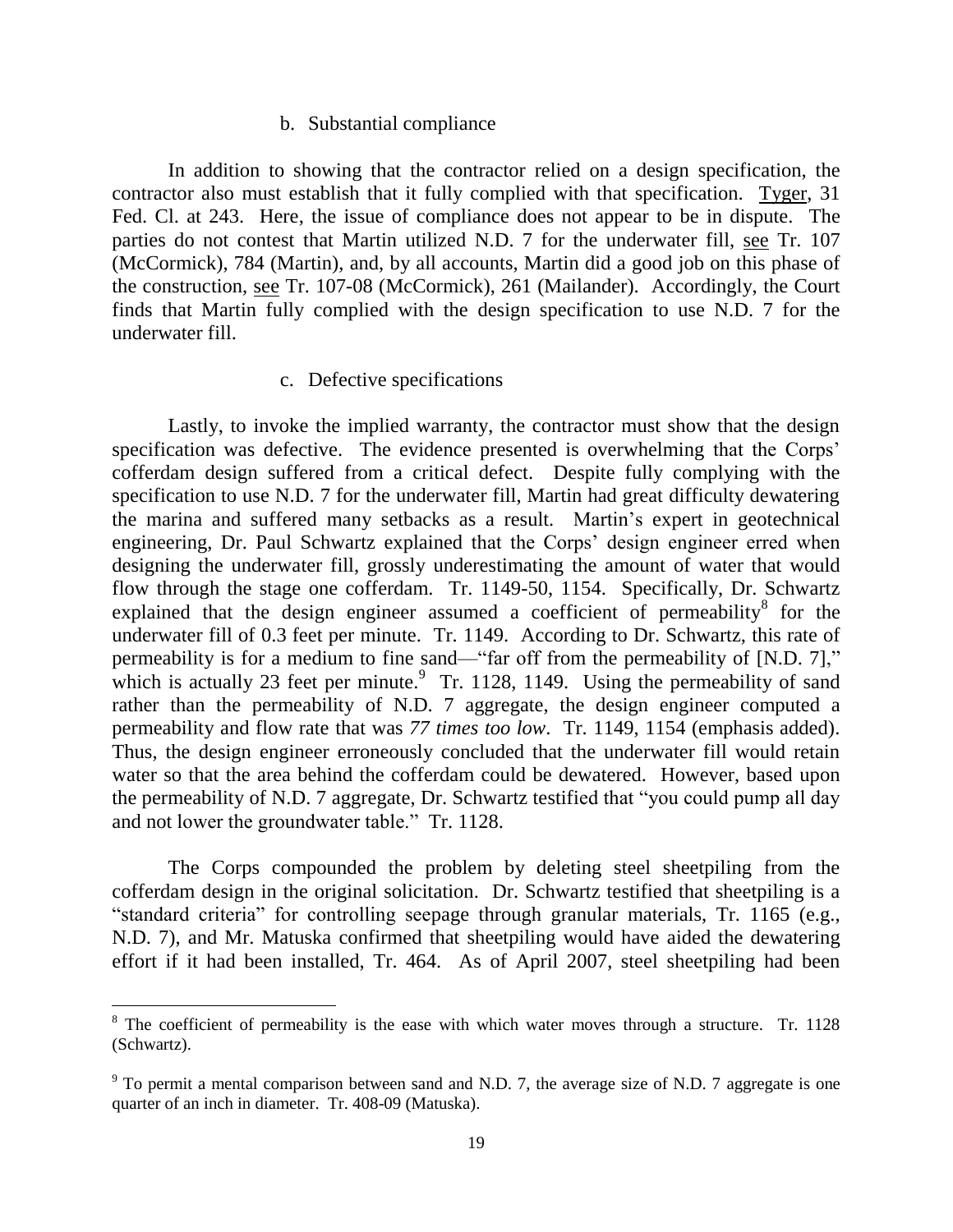included in the cofferdam design, but just before the design was finalized, Mr. Matuska elected to delete it from the design. See Tr. 462-63 (Matuska). When asked why, Mr. Matuska responded that he deleted the steel sheetpiling to save money. Id.

Dr. Schwartz testified that because the cofferdam design did not allow for successful dewatering, it frustrated the entire construction sequence. See Tr. 1139-40. Dr. Schwartz reviewed the contract and testified that the construction sequence was to be as follows: the contractor was to build the stage one cofferdam, which would serve as the "building block of the whole project"; then, the contractor was to remove the unsuitable soil, or lake sediment deposits; put down the geotextile material; and then place the compacted clay. Tr. 1138-39. Given the amount of water coming through the stage one cofferdam, however, Dr. Schwartz maintained that carrying out the construction sequence was "a practical impossibility." Tr. 1139. He explained:

> [I]f you've got all this water coming through this Stage 1 cofferdam, and no seepage control, and you can't get it dewatered, there is no way you're going to go in there and do that foundation prep and get those soft clay sediments under your main cofferdam.

> . . . [W]ith the water coming down that slope you're not going to be able to place that geotextile. . . . [T]he water coming through the cofferdam wouldn't be able to get through that geotextile. It would float it.

> And . . . how are you going to go in there and lay down compacted earth? . . . If they couldn't dewater it, they would never get that compacted clay.

> So, it looked to me like unless they could dewater it[,] it was an impractical construction and . . . at that time it was very questionable whether they could dewater it . . . because of stability and movement . . . because of the excess of gradients at the water level[] and . . . the quantity of flow coming through.

Tr. 1139-40.

Beginning on July 2, 2008 and throughout the remainder of contract performance, Martin informed the Corps of its view that the cofferdam design suffered from a critical defect and needed to be redesigned. See JX 230. In its July 2 letter, Martin averred that the use of N.D. 7 was "not allowing proper dewatering," and as a result, "[t]his most critical step of the cofferdam construction was compromised." Id. Martin went on to state that "[t]he defective design, which kept Martin Construction, Inc. from applying the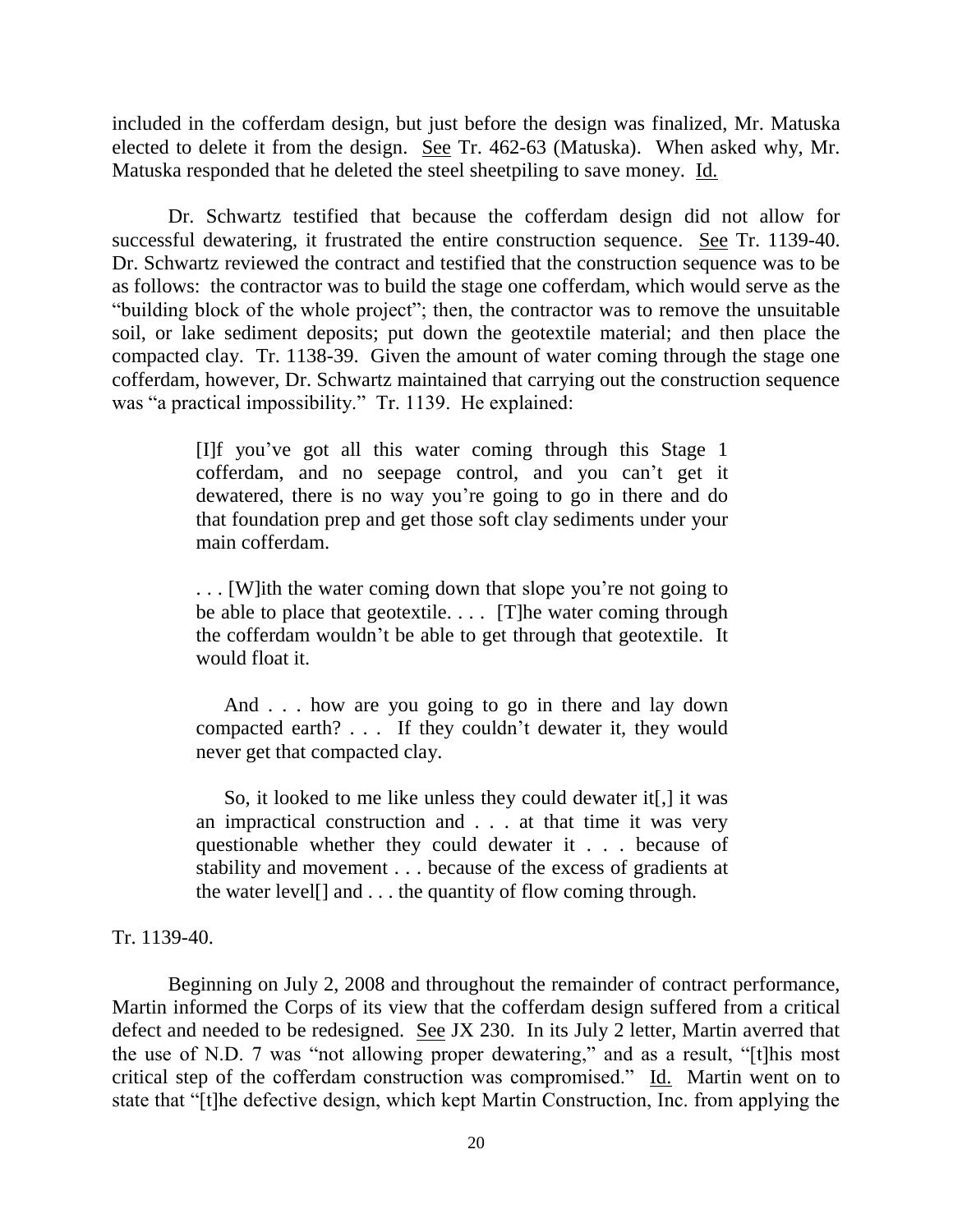fabric also does not allow Martin Construction, Inc. to properly dewater the site. This is not allowing the cofferdam to be built under planned conditions and therefore safety is a major concern." Id. While Martin continually complained that the cofferdam design was defective and impeding progress on the project, the Corps responded by denying that its design was defective and blaming Martin for project failures. See JX 232; JX 237.

At trial, Defendant's witnesses maintained this position. Mr. McCormick testified that the cofferdam design was not defective and that Martin caused the problems with the cofferdam construction by deviating from the original cofferdam design and not proceeding with construction in a timely manner. Tr. 77. Likewise, Defendant submitted an "expert report" by Mr. Matuska, in which he espoused the view that "the problems that Martin encountered regarding the performance of the cofferdam arose from the way in which Martin constructed the cofferdam and the manner in which Martin dealt with the flow of water and was not as a result of the way in which the cofferdam was designed." DX 158.

It became evident, however, that Defendant could not refute the fact that the cofferdam design was defective. Defendant made little effort to rebut Dr. Schwartz's convincing testimony. In its brief cross-examination of Dr. Schwartz, Defendant did not question his testimony regarding the Corps' computation of the flow rate of the underwater fill or the general propriety of using N.D. 7 for the underwater fill. See Tr. 1180-92 (Schwartz). Most telling, however, was the fact that *nowhere* in its post-trial briefs did Defendant take issue with Dr. Schwartz's testimony or address whether N.D. 7 was the proper material to be used for the underwater fill. See (Def.'s Br. Sept. 23, 2008; Def.'s Br. Oct. 31, 2008). As Plaintiff's counsel aptly pointed out, Defendant "ignor[ed] the elephant standing amongst the teacups in the living room." (Pl.'s Br. 26, Oct. 31, 2008.)

Apparently recognizing the weakness of its position, Defendant finally conceded, during post-trial oral argument, that the Corps' permeability calculations for the underwater fill were incorrect and that the specification of N.D. 7 for the underwater fill was defective. See Transcript of Oral Argument (Nov. 18, 2011) ("Tr. Oral Arg."). Notably, despite this concession, Defendant still asserts that Martin did not encounter excusable delay and that the default termination was proper.

#### d. Causal connection

To refute Martin's claim of excusable delay, Defendant contends that the project delays resulted—not from its own defective design—but from Martin's failure to follow certain contract specifications and from Martin's self-imposed delays. (Def.'s Br. 34, Oct. 31, 2011.) Once the contractor has established that it fully complied with faulty design specifications, the burden shifts to the Government to show that the unsatisfactory result was due to another cause, such as defective materials or workmanship. Ordnance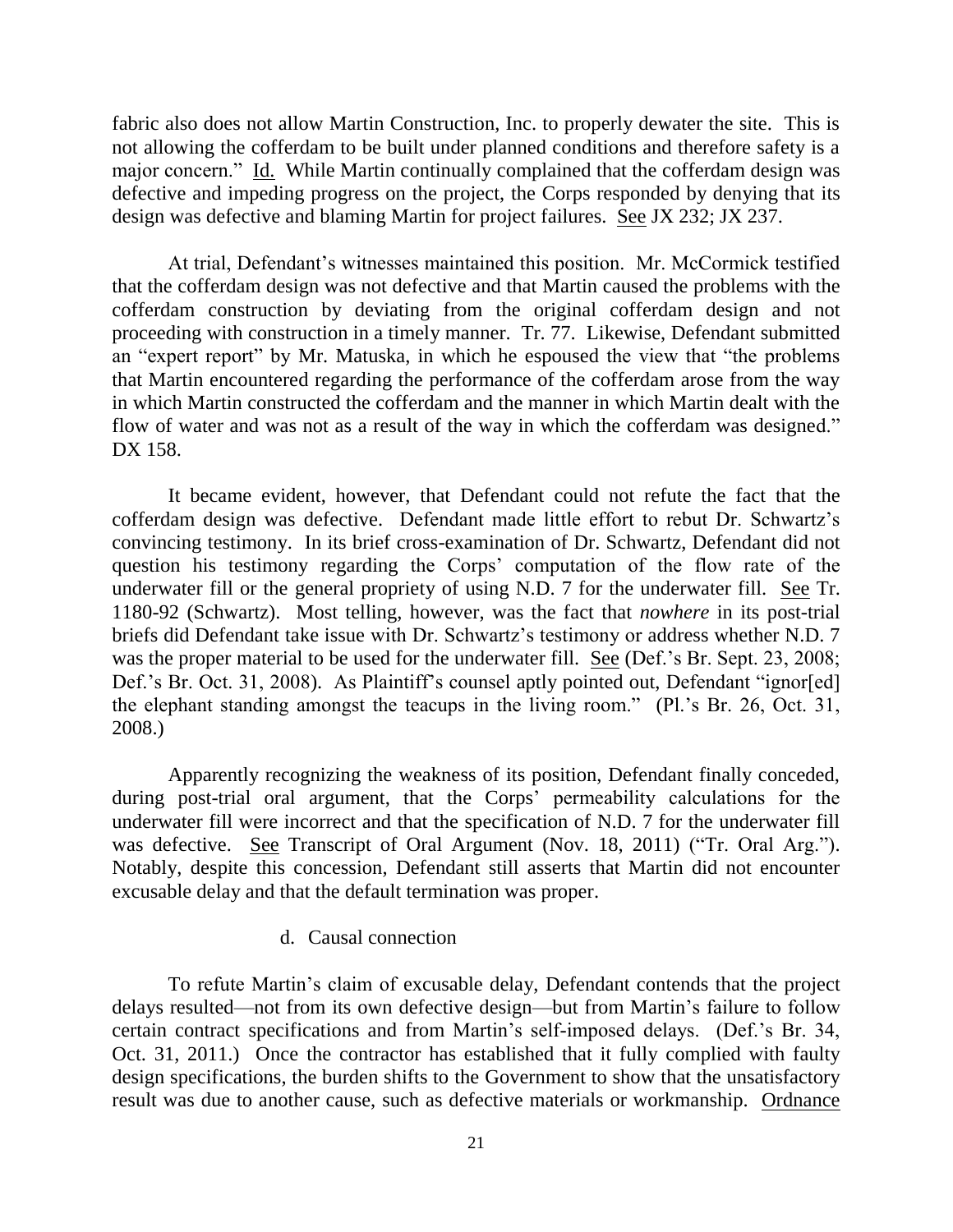Research, 609 F.2d at 479-80. The Government will be "relieved of liability irrespective of its faulty specifications, where the actual delays were occasioned by factors outside the government's control." Remler Co. v. United States, 179 Ct. Cl. 459, 465 (1967) (citing J.D. Hedin Constr. v. United States, 347 F.2d 235, 244 (Ct. Cl. 1965), cert. denied, 389 U.S. 840 (1967)).

## • Martin's alleged failure to follow certain contract specifications

According to Defendant, Martin's inability to dewater and the subsequent alterations in the cofferdam design resulted from Martin's failure to follow certain contract specifications. See (Def.'s Br. 3, 32, Oct. 31, 2011). Specifically, Defendant asserts that: (1) Martin did not build the underwater fill drainage toe despite the Corps' directions to do so, id. 4-5; (2) Martin built the compacted earth fill at a slope steeper than that designed by the Corps, id. at 5; (3) Martin did not place the clay wedge and dewater "in one continuous operation," as directed by the Corps, id. at 6-7; and (4) Martin did not provide adequate dewatering methods to the project, id. at 7. The Court addresses each of Defendant's assertions below.

# *Martin's failure to build the drainage toe as originally designed*

First, Defendant faults Martin for failing to build the underwater fill drainage toe, despite repeated direction from the Corps to do so. (Def.'s Br. 5, Oct. 31, 2011.) According to Defendant, if Martin had built the drainage toe prior to dewatering, it would have aided the dewatering process. Id. In addition, Defendant contends that Martin's failure to build the drainage toe even after Martin had dewatered the marina led to instability and necessitated the use of dirty rock. Id.

The record demonstrates, however, that the Corps directed Martin not to build the drainage toe until *after* it had dewatered the inside of the marina. In a May 6, 2008 letter, the Corps directed Martin to place the drainage toe "*after* the dewatering effort has been accomplished," PX 67 (emphasis added), and Mr. Martin confirmed receiving these directions from the Corps, Tr. 796, 911, 915. Moreover, Mr. Martin testified that it would have been impossible to place the drainage toe without first dewatering the area: "I don't know how we would have put it in without dewatering it first . . . . [T]hat toe was in a critical spot. It couldn't be just guessed in. It had to be measured in." Tr. 796.

Moreover, both Mr. Martin and Dr. Schwartz testified that because Martin could not get the water level below the top of the drainage toe, it was impossible to build the drainage toe as the Corps directed. See Tr. 891-92 (Martin), 1185 (Schwartz). Mr. Martin testified that his personnel attempted three times to place the underwater toe but that silt accumulating from mud slides off the cofferdam prevented them from doing so. He stated: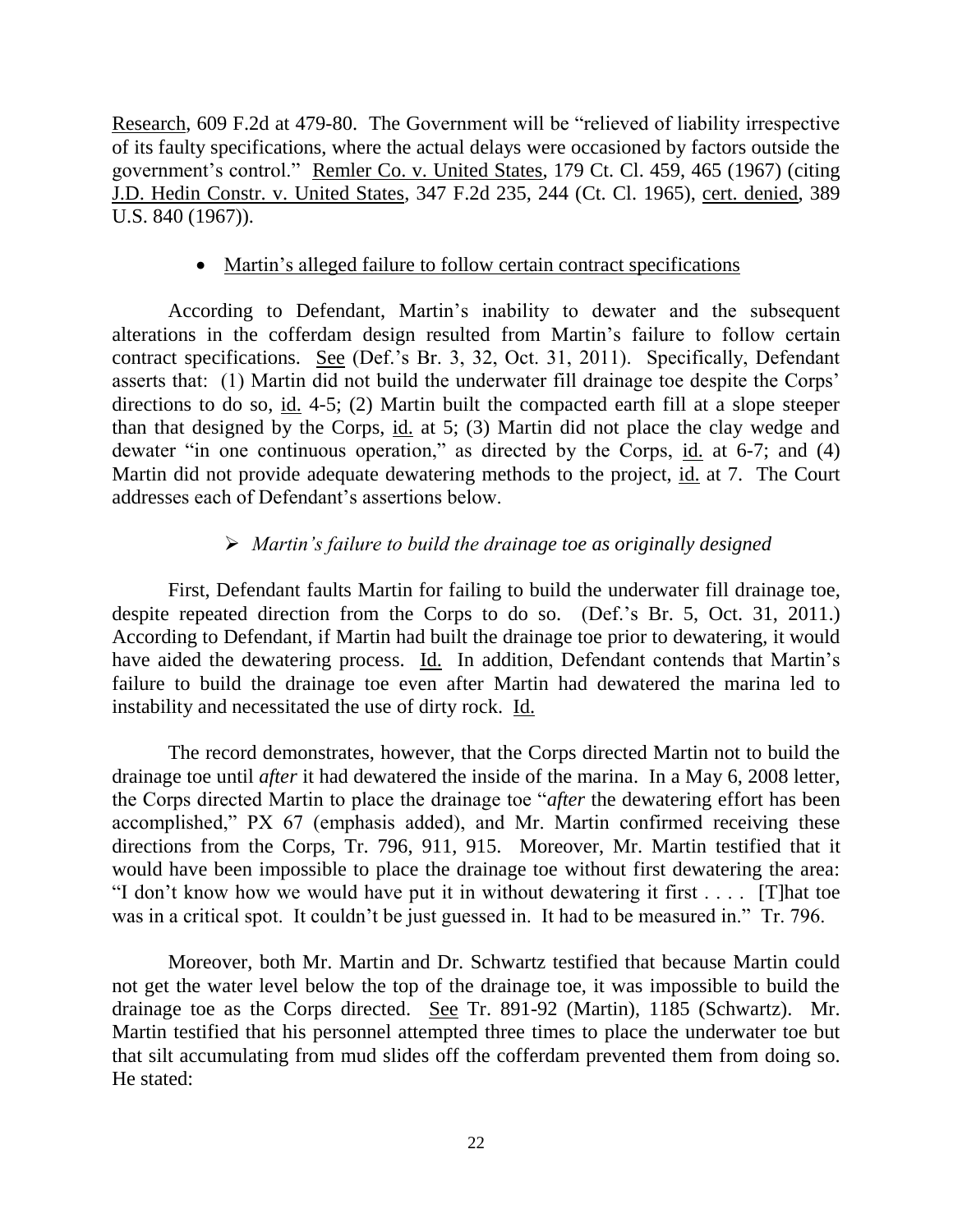[T]here's no way you were going to put that toe in as they were trying to describe. . . . When you would take one scoop out with the trackhoe, one more scoop of mud would go right back in there. You could have scooped all day long. It was a failed process.

Tr. 804-05; see also Tr. 891-92 (Martin); JX 259 (asserting that the cofferdam's design prevented Martin from placing the underwater toe because it allowed in too much water). In fact, when Martin attempted to place the clay fill on July 10, 2008, Mr. Martin observed that "we basically almost lost the cofferdam completely." Tr. 811-13.

The view that Martin could not construct the drainage toe as originally designed is corroborated by the fact that the Corps revised the cofferdam design, instructing Martin to use dirty rock, rather than clay, to construct the drainage toe. See JX 250. Mr. Mailander testified that the dirty rock replaced the drainage toe and served as an alternate toe. Tr. 205, 218-19. This revision came just one day after the cofferdam nearly failed. See Tr. 811-13 (Martin); JX 250. In light of this evidence, the Court finds that Martin's failure to construct the drainage toe as originally designed was not the result of Martin's refusal to do so, but instead was another consequence of the excess water flowing through the stage one cofferdam due to the Corps' defective design.

## *Martin's construction of the compacted earth fill at a slope steeper than that originally designed*

Second, Defendant points out that Martin built the compacted earth fill at a slope steeper than that designed by the Corps. (Def.'s Br. 5, Oct. 31, 2011) (comparing DX 1, ACE10135 with DX 159, DEU00032). Defendant has failed to explain, however, how the steeper slope of the compacted earth fill adversely affected the cofferdam construction, if at all. When asked at oral argument how the steeper slope affected the cofferdam, counsel for Defendant reluctantly proffered that the steeper slope made the cofferdam more unstable. See Tr. Oral Arg. (Nov. 18, 2011). At the same time, however, Defendant was attempting to maintain that the cofferdam was stable as of September 2008. Id. Moreover, aside from counsel's proffer that the steeper slope rendered the cofferdam less stable, Defendant offered no evidence to support this position. The Court finds that Defendant has not carried its burden of demonstrating that the steeper slope of the compacted earth fill had any appreciable effect on the cofferdam construction. See Ordnance Research, 609 F.2d at 479-80.

# *Martin's alleged failure to place the clay wedge and dewater in one continuous operation*

Third, Defendant contends that Martin did not construct the clay wedge as required and consequently, that the Government is not responsible for any of the delays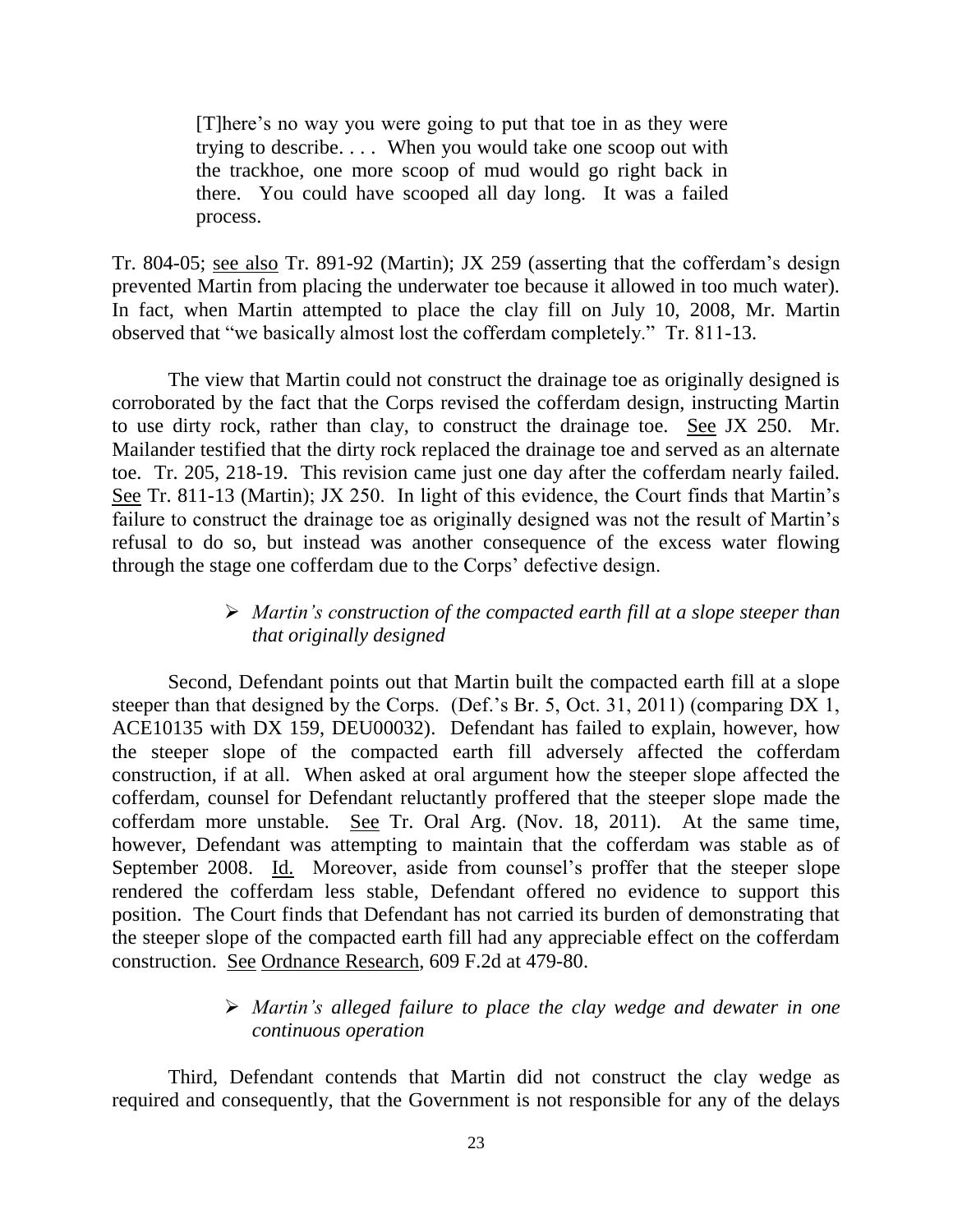that resulted from placement of the clay wedge. (Def.'s Br. 7, Oct. 31, 2011.) To support its position, Defendant makes two arguments. Defendant first contends that dewatering was a performance specification and therefore, Martin was responsible for implementing a successful dewatering plan. Id. at 6. Defendant maintains that the Corps merely approved the placement of the clay wedge as part of Martin's proposed dewatering plan. Id. Second, Defendant maintains that even if placement of the clay wedge could be construed as a design specification, Martin did not follow the design specification because it did not place the clay wedge and dewater "in one continuous operation," as the Corps had instructed. Id. at 7 (citing PX 67, ACE006996; JX 228, ACE0004935; Tr. 387:12-15 (Mailander)).

As a preliminary matter, it is not clear which party suggested use of the clay wedge, but the Corps ultimately supported and directed it. Although Martin proposed use of the clay wedge in its May 2, 2008 letter, see PX 65, Mr. Martin testified that the Corps had requested the proposal, Tr. 794, 890, and the Corps ultimately directed placement of the clay wedge in its May 6, 2008 letter, see PX 67. Furthermore, Mr. Mailander testified that the Corps thought the clay wedge "would work," Tr. 278, and Mr. Matuska agreed, stating that he thought Martin's proposal was a "good idea," Tr. 479.

The use of alternative means of dewatering, such as the clay wedge, was necessary only because of the large amount of water flowing through the underwater fill due to the Corps' defective design. The record demonstrates that neither party anticipated use of the clay wedge: it was not specified in the original design, and Mr. Mailander admitted at trial that it constituted a change in the method of cofferdam construction. See Tr. 279-80 (Mailander). Use of the clay wedge required the Corps to delete the geotextile material previously provided for in the original design, see PX 67, further indicating that it was an unexpected modification. Instead, Mr. Matuska testified that he expected Martin to use pumps to dewater the marina, Tr. 415, and Mr. Martin confirmed that he anticipated using smaller pumps intermittently, Tr. 793, 899. Thus, use of the clay wedge was not part of the "dewatering plan," for which Martin was responsible; use of the clay wedge was necessary only because of the Corps' defective design. In attempting to place the clay wedge, Martin exerted reasonable efforts to remedy the dewatering problem that resulted from the Corps' defective design. It was not required to do any more than that. See Connell Rice & Sugar Co. v. United States, 837 F.2d 1068, 1071 (Fed. Cir. 1988).

Defendant also contends that Martin is liable for the consequences flowing from use of the clay wedge because Martin did not follow the Corps' instructions when placing it. (Def.'s Br. 7, Oct. 31, 2011.) Specifically, Defendant asserts that problems arose because Martin failed to place the clay wedge (the uncompacted clay) and then the compacted clay in one "continuous" operation, thereby allowing the uncompacted clay to become saturated. Id.; see also Tr. 196 (Mailander). However, the evidence at trial demonstrated that it was not Martin's delay that caused the clay wedge to become saturated but the amount of water flowing through the underwater fill, the heavy rains in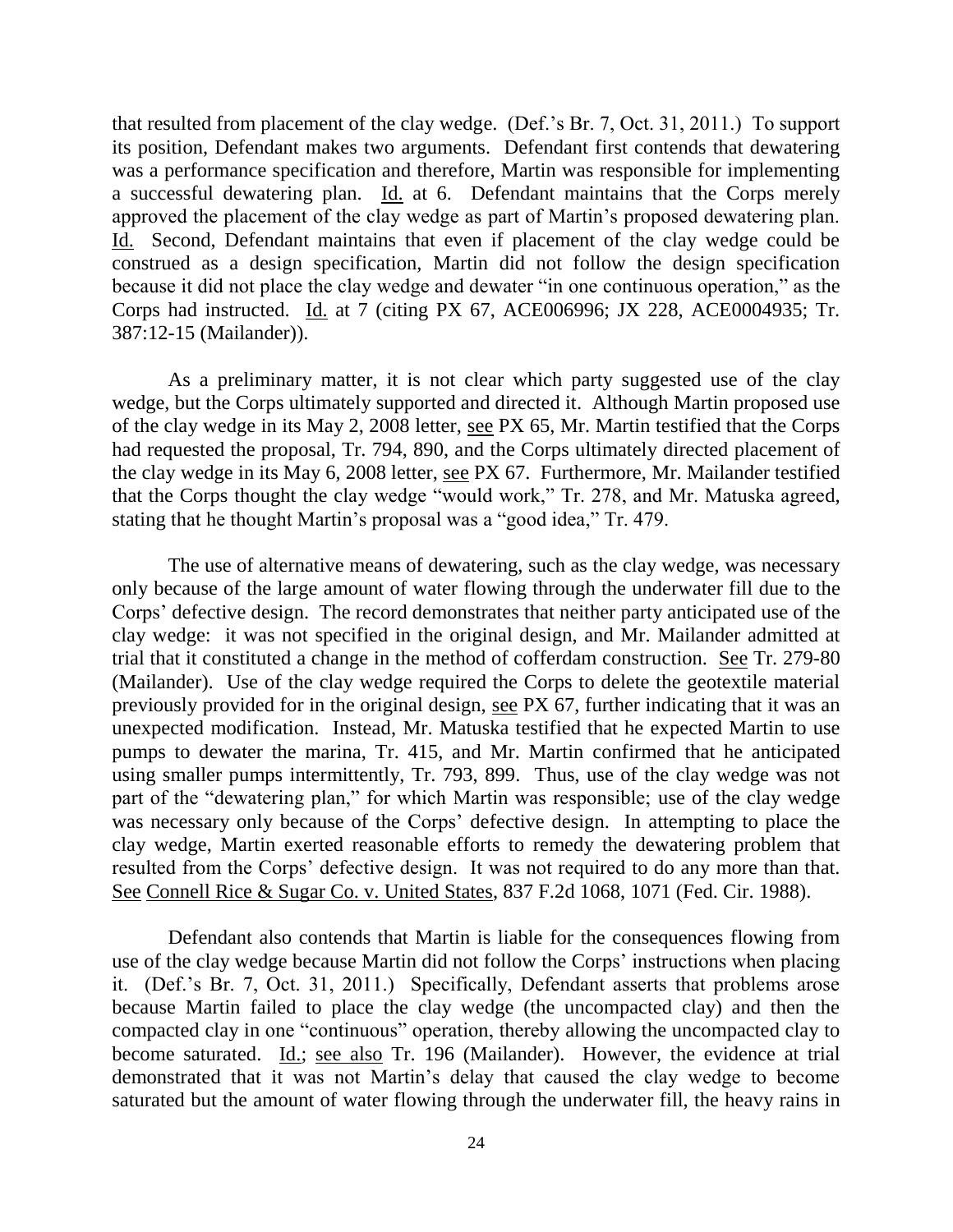May and June 2008, and the Corps' decision to place the clay wedge on the inside of the cofferdam.

Dr. Schwartz's testimony demonstrated that the clay wedge became saturated, in part, because of the amount of water flowing through the underwater fill:

> [Y]ou've got a lot of water coming through. You have your lake sediments down there . . . so you don't have a firm base . . . and then you're going to place this clay into water and try to admit it to that slope that's flowing water, and in my mind that was just completely wrong . . . .

> So now you have . . . more very soft material that you can squeeze through your fingers, and then you're going to try to build a compacted clay on top of that?

### Tr. 1142-43.

In addition, shortly after Martin completed placing the clay wedge (May 21, 2008), there were heavy rains, which led to rapidly-rising lake levels. See PX 73. On account of the rain, Martin could not work eleven days between May 30 and June 13, 2008, see PX 84, and the Corps increased the top elevation of the cofferdam by five feet, directing Martin to build the cofferdam to elevation 1830, PX 86; Tr. 50 (McCormick). By July 25, 2008, the lake had risen to 1825 feet—the top elevation of the cofferdam as originally designed. PX 20; PX 73. To account for the severe weather and the increase in the scope of work to raise the cofferdam to elevation 1830, the Corps issued two modifications in July 2008, extending the contract performance time by 19 days. Tr. 48 (McCormick); Stips. 12-13. Mr. Martin testified that the rising lake levels increased the flow through the cofferdam and contributed to the "sloughing" of the uncompacted clay. Tr. 799-800.

Moreover, Dr. Schwartz testified that the Corps erred when it directed Martin to place the clay wedge on the marina side, or inside, of the cofferdam. Tr. 1141; see also Tr. 288 (Mailander), 1088-90 (Hachfeld) (testifying that the Corps provided Martin with a sketch illustrating that the clay wedge should be placed on the inside of the cofferdam); PX 66. Dr. Schwartz explained that a more conventional method would be to place the impervious material on the lake side of the cofferdam. Tr. 1140-41; see also PX 128, ACE007906. In a letter to the Corps on August 18, 2008, Dr. Schwartz wrote: "Such unconventional placement of the impervious clay material on the landside slope under hydraulic head, underwater, and in flowing seepage waters only aggravates the seepage conditions and causes more instability issues." PX 128. He explained at trial that placing the clay wedge on the marina side of the cofferdam resulted in an additional wet layer with the consistency of "chocolate pudding." Tr. 1141-42. As Martin attempted to build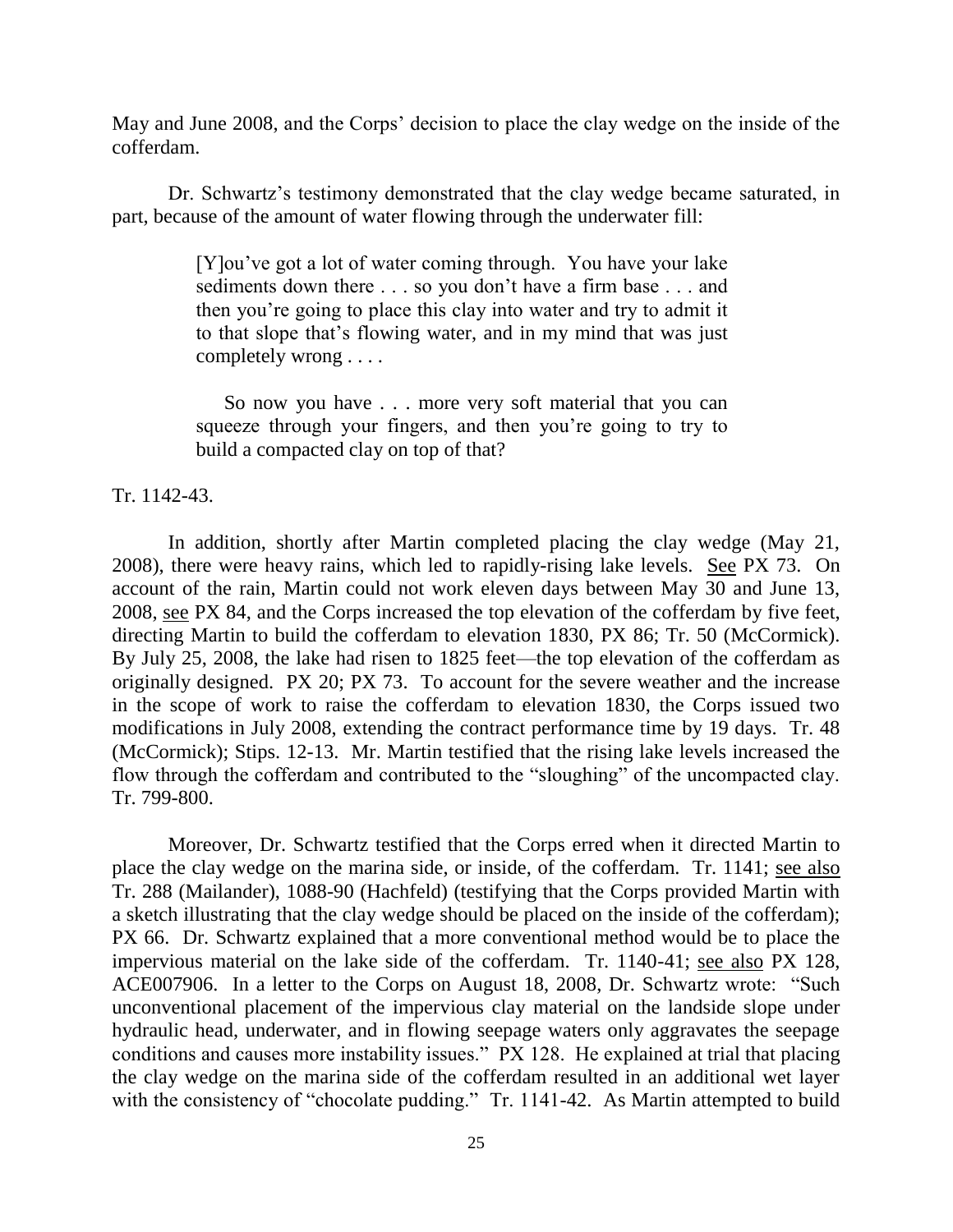the layer of compacted clay on top of it, the clay wedge would slide out, resulting in "mud waves." Tr. 1075 (Aarseth), 1142-43 (Schwartz). As explained in more detail below, this circumstance rendered the cofferdam unstable and led to further project delays.

The evidence shows that Martin was faced with a nearly impossible dewatering condition, through no fault of its own, as a result of the Corps' defective design. See Tr. 1143-44 (Schwartz). Faced with this situation, Martin put forth reasonable efforts to remedy it, including its attempt to place the clay wedge. See Tr. 796-97 (Martin). Instead of aiding Martin in its efforts, the Corps attempted to shirk responsibility for the situation, continually denying that the cofferdam design suffered from any defect. See JX 232; JX 237. Moreover, the Corps worsened the problems with the cofferdam by instructing Martin to place the clay wedge on the marina side of the cofferdam. Under such circumstances, the Court cannot endorse the Corps' continued attempts to deflect the blame onto Martin.

## *Martin's alleged failure to provide adequate dewatering methods to the project*

Fourth, Defendant claims that Martin aggravated the problems with the cofferdam by failing to provide adequate dewatering methods to the project. (Def.'s Br. 6, Oct. 31, 2011.) As noted above, Defendant maintains that dewatering the marina was a performance specification, and therefore, Martin was responsible for providing and implementing a successful dewatering plan. Id.; Tr. 217-18, 280-81 (Mailander). Defendant contends that Martin failed to do so because it used inadequate equipment and did not pump in a continuous manner as necessary to dewater the marina. (Def.'s Br. 7, Oct. 31, 2011); Tr. 458 (Matuska).

Again, nothing in the record indicates that the Corps expected Martin to utilize any method other than pumping to complete dewatering, as both Mr. Matuska and Mr. Martin testified that they expected that Martin would use pumps to dewater the marina. See Tr. 415 (Matuska), 793, 899 (Martin). Mr. Martin testified that he sent the Corps a certification projecting pumping costs of \$50,000, based on a smaller pump working for a total of fifteen days. Tr. 876-77. According to Mr. Martin, the Corps signed and accepted the certification. Id.

Moreover, the record demonstrates that Martin exerted reasonable efforts to dewater the marina but that its efforts were frustrated by the amount of water flowing through the underwater fill. As previously noted, Martin began the dewatering process in mid-April 2008 with a four-inch pump. Tr. 788-89 (Martin), 1073 (Aarseth). When the four-inch pump failed to decrease the water level sufficiently, Martin tried a twelve-inch Crisafulli pump. Tr. 790-91 (Martin). Three different witnesses testified that the Crisafulli pump was so powerful that it began sucking up the underwater fill. Tr. 275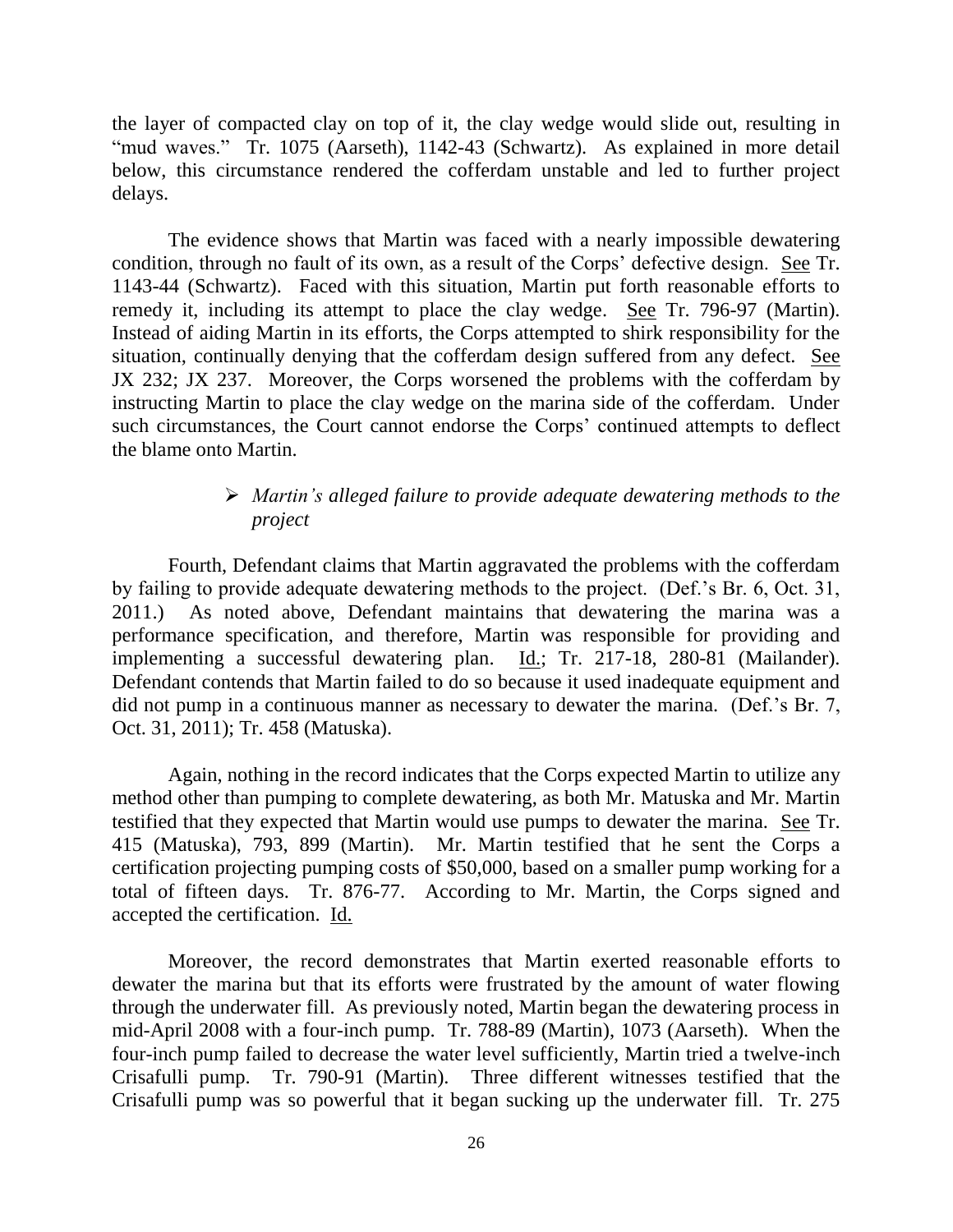(Mailander), 791 (Martin), 1132 (Schwartz). Nevertheless, Martin still could not decrease the water level by any appreciable amount. Tr. 792 (Martin). Mr. Aarseth testified that more or different types of pumps would not have enabled Martin to dewater the marina because there was too much water coming through the underwater fill. Tr. 1073. Likewise, Dr. Schwartz testified that based on the coefficient of permeability of N.D. 7, Martin "could pump all day and not lower the groundwater table." Tr. 1128.

Mr. Matuska maintained that Martin could have dewatered the marina with pumping alone. Tr. 415-16. The problem, according to Mr. Matuska, was that "[t]he equipment that Martin initially used to deal with the flow of water through the underwater fill was inadequate and the dewatering operation was not continuous." Tr. 458. Mr. Matuska reached his conclusions, however, based upon the quality assurance reports that he had read. Tr. 473 (Matuska). He admitted that he did not observe the dewatering efforts personally in April, May, or June and that government observers on the job reported that the water was running into the marina as fast as Martin could pump it out. Tr. 473-74 (Matuska). Likewise, while Mr. Matuska testified that Martin did not properly dewater because it did not do so continuously, Tr. 455, Mr. Aarseth, who was on the project site 24 hours per day, testified that the pumps were running all the time, Tr. 1082 (Aarseth).

Mr. Matuska also testified that based on his calculations when designing the cofferdam, he believed it could be dewatered. Tr. 473. However, the Court accords little weight to Mr. Matuska's calculations, given his gross miscalculation concerning the underwater fill. Rather, in the words of Dr. Schwartz, the Court finds that it was "an impractical dewatering situation" at best. Tr. 1144. Faced with a water flow much greater than anticipated, see Tr. 899 (Martin) (testifying that he anticipated using smaller pumps intermittently but not continuously), Martin exerted reasonable efforts to adapt to the situation, by bringing in larger pumps and pumping for 24-hour intervals. The Corps' defective design created the impractical dewatering situation, and Martin was not required to exceed reasonable efforts to compensate for the Corps' error. See Connell Rice & Sugar Co., 837 F.2d at 1071.

In sum, Defendant's contention that Martin did not follow contract specifications is emblematic of the Corps' repeated attempts to blame Martin rather than take responsibility for the problems with the cofferdam construction. During the course of performance, the Corps repeatedly denied that the cofferdam design was defective, see, e.g., JX 232; JX 237, and instead attributed any problems to Martin's alleged deficiencies, see, e.g., JX 228; JX 232. Now, after conceding that the cofferdam design was defective, see Tr. Oral Arg. (Nov. 18, 2011); PP  $1<sup>10</sup>$  Defendant continues to invoke the same justifications. These excuses are insufficient to overcome the glaring defect in the cofferdam design. Based upon the foregoing, the Court finds that the Corps'

 $\overline{a}$ 

<sup>&</sup>lt;sup>10</sup> During closing arguments on November 18, 2011, counsel for the Government utilized power point slides to aid her presentation. This opinion cites to the slides when appropriate as "PP".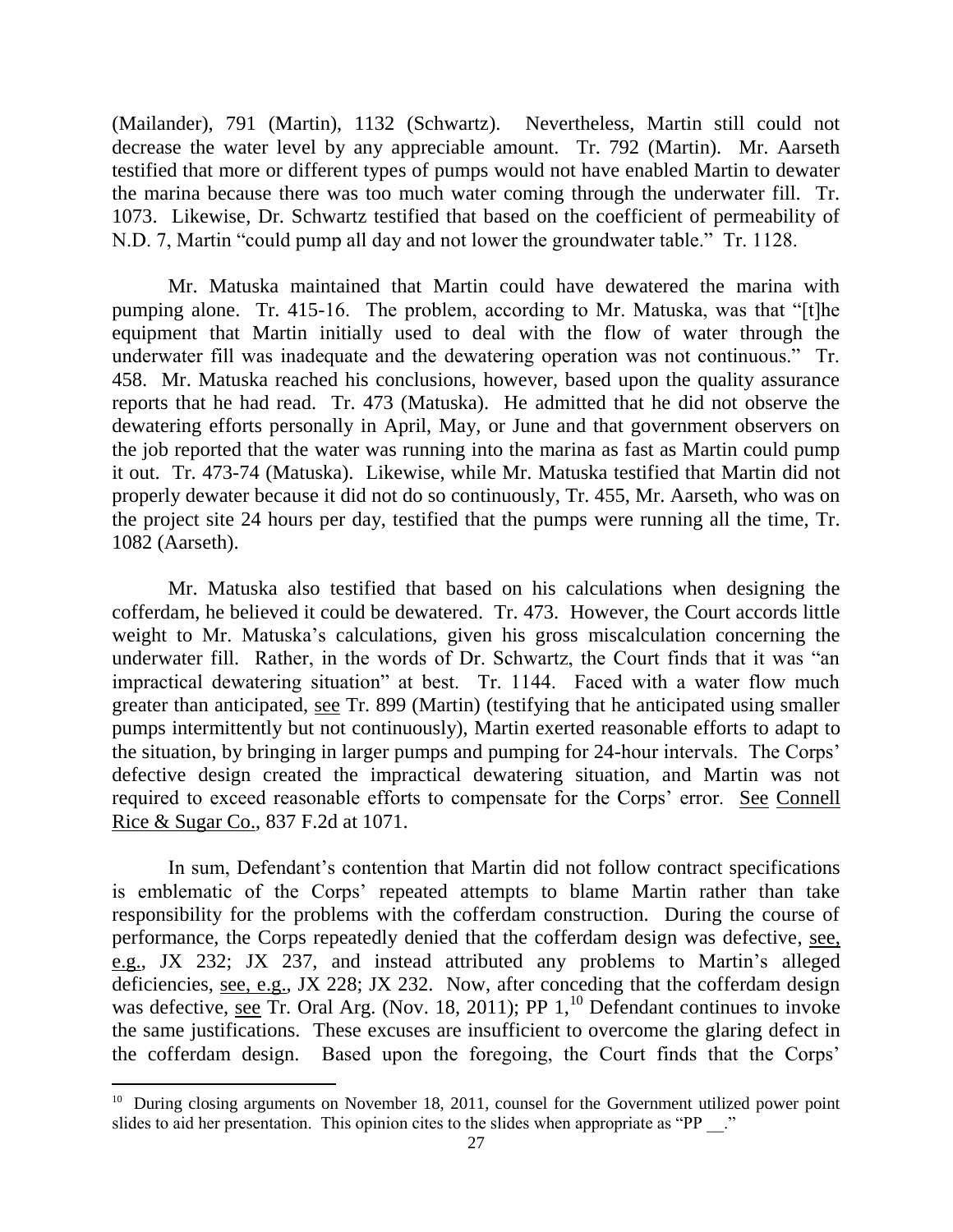defective design caused the problems with construction of the stage one cofferdam. Accordingly, any delays resulting from Martin's efforts to comply with the Government's defective design during that time are excusable. See Sterling Millwrights, 26 Cl. Ct. at 78.

## • Martin's alleged self-imposed delays

In addition to its claim that Martin did not follow certain contract specifications, Defendant also claims that delays on the project resulted from Martin's own self-imposed delays. (Def.'s Br. 34, Oct. 31, 2011.) In particular, Defendant isolates the period between July 22, 2008 and January 13, 2009. See Oral Arg. (Nov. 18, 2011); PP 1. Defendant alleges that the cofferdam was stable as built by July 22, 2008, and that even Martin considered the cofferdam to be stable as built by September 2008. Id. At that point, Defendant claims, "[t]he cofferdam design and specifications are irrelevant." Id. In other words, Defendant suggests that Martin could no longer use the Corps' defective design as an excuse for delayed performance after July 22, 2008 or, at the latest, September 2008. Nevertheless, Defendant claims that between July 22, 2008 and January 13, 2009, Martin completed the equivalent of only one month's work. Id. According to Defendant, the Corps terminated Martin's contract for this reason. PP 2.

The Court disagrees with Defendant's representations. Far from being "irrelevant," the Court finds that the Corps' miscalculation for the underwater fill had a domino effect, preventing the timely progression of construction even after July 22 and September 2008. Dr. Schwartz testified that the stage one cofferdam was "the building block of th[e] whole project." Tr. 1138. He maintained that "[i]f the Stage 1 cofferdam didn't function, nothing else could be done on the interior. It was very important." Id. The continual problems with the stability of the cofferdam and abutments demonstrate that Dr. Schwartz was correct.

## *Stability concerns (July 22, 2008 – September 9, 2008)*

From the beginning of July until the end of September 2008, Martin delayed certain construction activities due to its concerns that the cofferdam and abutments were unstable. Mr. Martin testified that because the clay wedge was sitting on an unstable foundation, it was "never stable" and simply created problems that would have to be dealt with later on in the project. Tr. 797-98. This view was confirmed when the cofferdam nearly failed on July 10, see Tr. 811-13 (Martin), prompting the Corps to direct Martin to place dirty rock against the underwater fill on July 11, see JX 250. In addition, Martin realized for the first time on July 17 that the north abutment was also unstable, as chunks were falling off and it was experiencing slope failures. Tr. 817 (Martin). Mr. Martin testified that, on the following day, the cofferdam was failing again due to cracks in the structure. Tr. 820. Accordingly, Martin was concerned not only about the current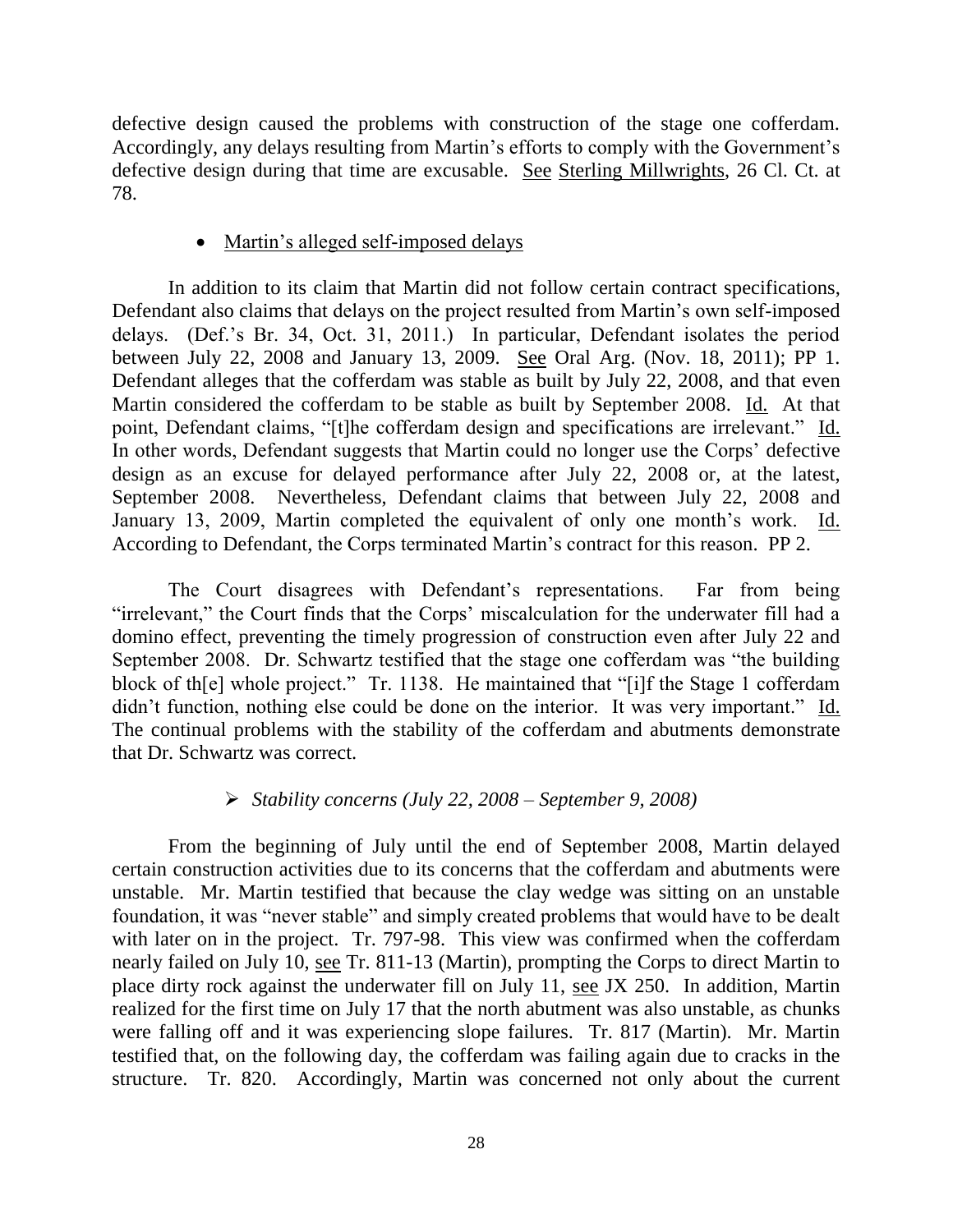stability of the cofferdam, but also its continued stability as Martin excavated at the toe of the cofferdam and placed fill on the abutments. Tr. 1126 (Schwartz).

As of July 3, 2008, the Corps had acknowledged that "safety hazards exist due to the current state of the construction of the cofferdam." JX 232. However, after Martin finished placing the dirty rock on July 15, see JX 254, and completed raising the cofferdam to elevation 1830 on July 22, Stip. 26, Mr. Mailander maintained that a working cofferdam existed, Tr. 205-06. Apparently believing that the dirty rock had ameliorated the stability problems with the cofferdam, the Corps wrote on July 29, 2008 that "[t]he cofferdam has now been safely rectified." JX 278.

At the same time, Mr. Martin continued to communicate to the Corps his view that the cofferdam design was defective and that the cofferdam remained unstable and unsafe. In a letter to the Corps dated July 29, 2008, Mr. Martin wrote, "The design is defective." JX 279. Referring to the use of dirty rock, he continued, "The cofferdam has not been rectified; the experiment to buy some time is already showing signs of [im]minent failure." Id. (further stating that "[t]he rock installed at the toe of the defective cofferdam through your directive is only a temporary fix to the always present dangerous slip plane you mistakenly developed through your defective design").

In addition, Mr. Martin communicated to the Corps that he viewed the ongoing problems with the cofferdam as creating "a potential loss of life situation" and the Corps' "refusal to acknowledge" the problems as "increasing the chance of loss of life." JX 279. Once Martin had raised the cofferdam to elevation 1830 (July 22, 2008), the next step in construction was to excavate the marina down to elevation 1790 and then use the dirt from the excavation to fill the abutments up to elevation 1855. See DX 1, ACE16061, ¶ 1.2.6, ACE16062, ¶ 3.1, ACE16064, ¶ 3.5; Tr. 527 (Heuer); PX 128, ACE007907-09. As Mr. Martin explained at trial, the south abutment was on the right-hand side; the north abutment was on the left-hand side; and the cofferdam was in between the two abutments. Tr. 776. To excavate the marina, men and equipment would be behind the cofferdam, so it needed to be safe. Tr. 772, 776 (Martin).

The Corps responded on August 3, 2008, stating that "[t]he cofferdam was verified to be safe and is not in [im]minent danger of failure." JX 290. Again, on August 22, 2008, the Corps wrote, "[t]he cofferdam and north embankment as constructed are considered to be in a stable condition." JX 333. Accordingly, the Corps directed Martin to continue to construct the embankment and fill the north abutment in accordance with the contract drawings. Id.; JX 353.

By September 4, 2008, the parties were at complete odds. In another letter to Martin, the Corps indicated that it had conducted a stability analysis and reiterated that "[t]he previous safety determination of the cofferdam has not changed." JX 364. On that same day, Martin responded with the following: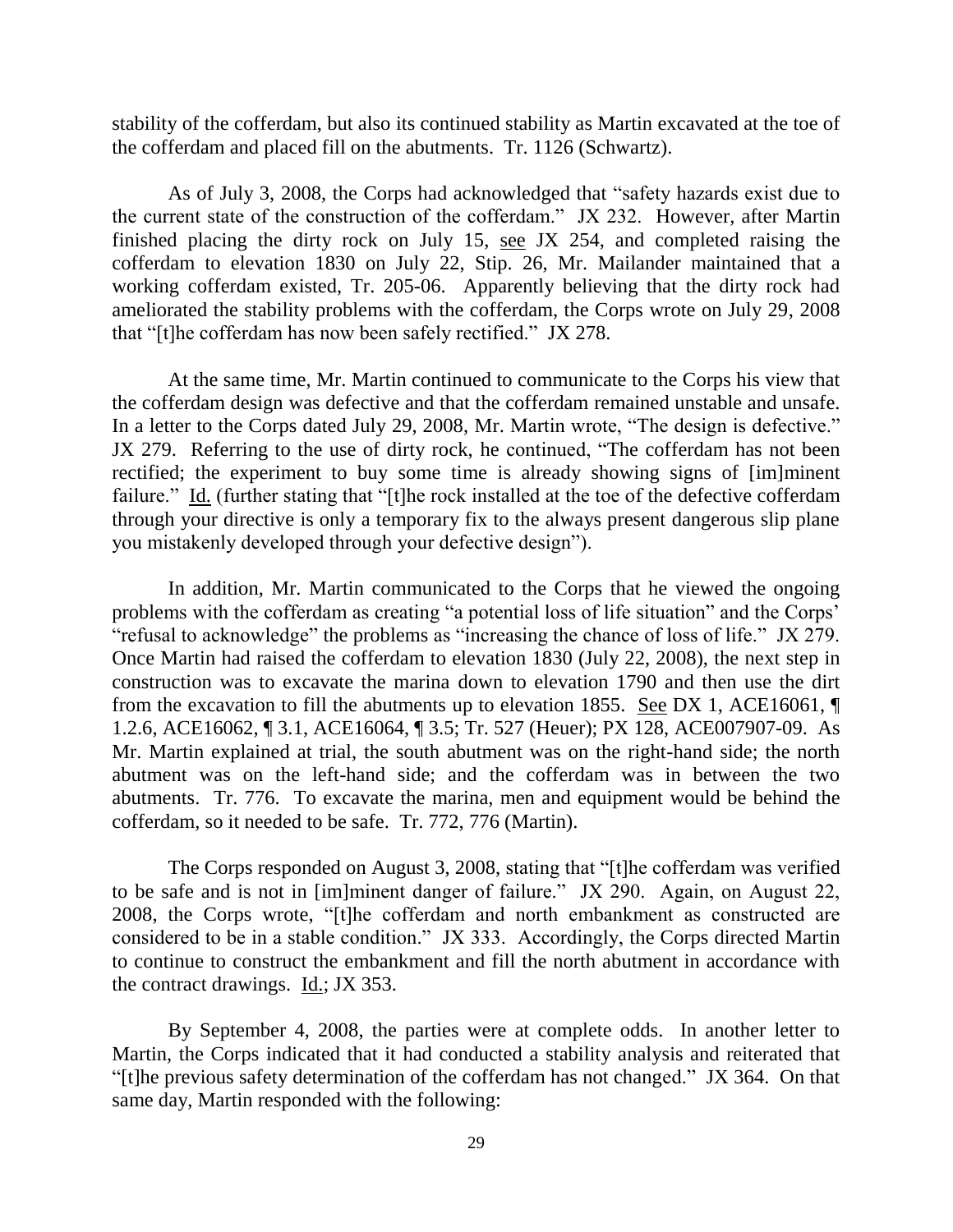The CENWO design engineers have tried 3 times now to justify the stability of the cofferdam and still have not got it right. . . . [I]t appears to me that the CENWO design engineers keep changing the cross-section, sheer strengths, and location-shape of the failure planes until they get a Factor of Safety that will justify the cofferdam stability, all without addressing the real problem.

In layman terms, the real problem is that there is very soft mud wave material landside of the current cofferdam embankment and north abutment. . . . [N]ear failures occurred during construction to-date, with escarpments and tension cracks occurring and re-occurring in both structures. The only thing that prevented total failure was the placement of a rock fill berm. . . . Thus, common sense and engineering judgment tells one that the current conditions are in a very precarious quasi-stable condition, even without slope stability analyses that are currently based on unknown and assumed conditions.

JX 369.

When Martin failed to proceed as directed based upon the above-mentioned concerns, the Corps threatened to terminate Martin's contract. On September 5, 2008, the Corps sent Martin a letter, in which it notified Martin that it may terminate the contract for default within ten days unless Martin began placing compacted fill material and provided a complete construction schedule. See JX 371. The letter also stated that Martin would have the opportunity to meet with the CO on September 10, 2008 to show cause why it should not be terminated. See id.

Despite the Corps' assertions to the contrary, the Court finds that Martin had good reason to delay between July 22 and September 5, 2008, as both Martin's consultant, Dr. Schwartz and the Corps' consultant, Terracon conducted analyses of the cofferdam and abutments and concluded that they were unstable.

Due to its safety concerns, Martin contacted Dr. Schwartz on August 11, 2008 and asked him to conduct an analysis and give his opinion on the current and continued stability of the cofferdam. Tr. 1126 (Schwartz). After reviewing the contract plans and specifications and inspecting the site on August 13 and 14, 2008, see Tr. 1124-26 (Schwartz), Dr. Schwartz concluded that the cofferdam had a "very low stability," Tr. 1159 (Schwartz). Dr. Schwartz calculated that the factor of safety for the underwater fill was 0.93. Tr. 1156 (Schwartz). According to both Dr. Schwartz and the Government's expert, Dr. Deutsch, anything less than one is unsafe and represents incipient failure. Tr. 572 (Deutsch), 1156, 1159 (Schwartz). Moreover, Dr. Schwartz calculated that the factor of safety for the overall cofferdam was only 1.04. Tr. 1159 (Schwartz).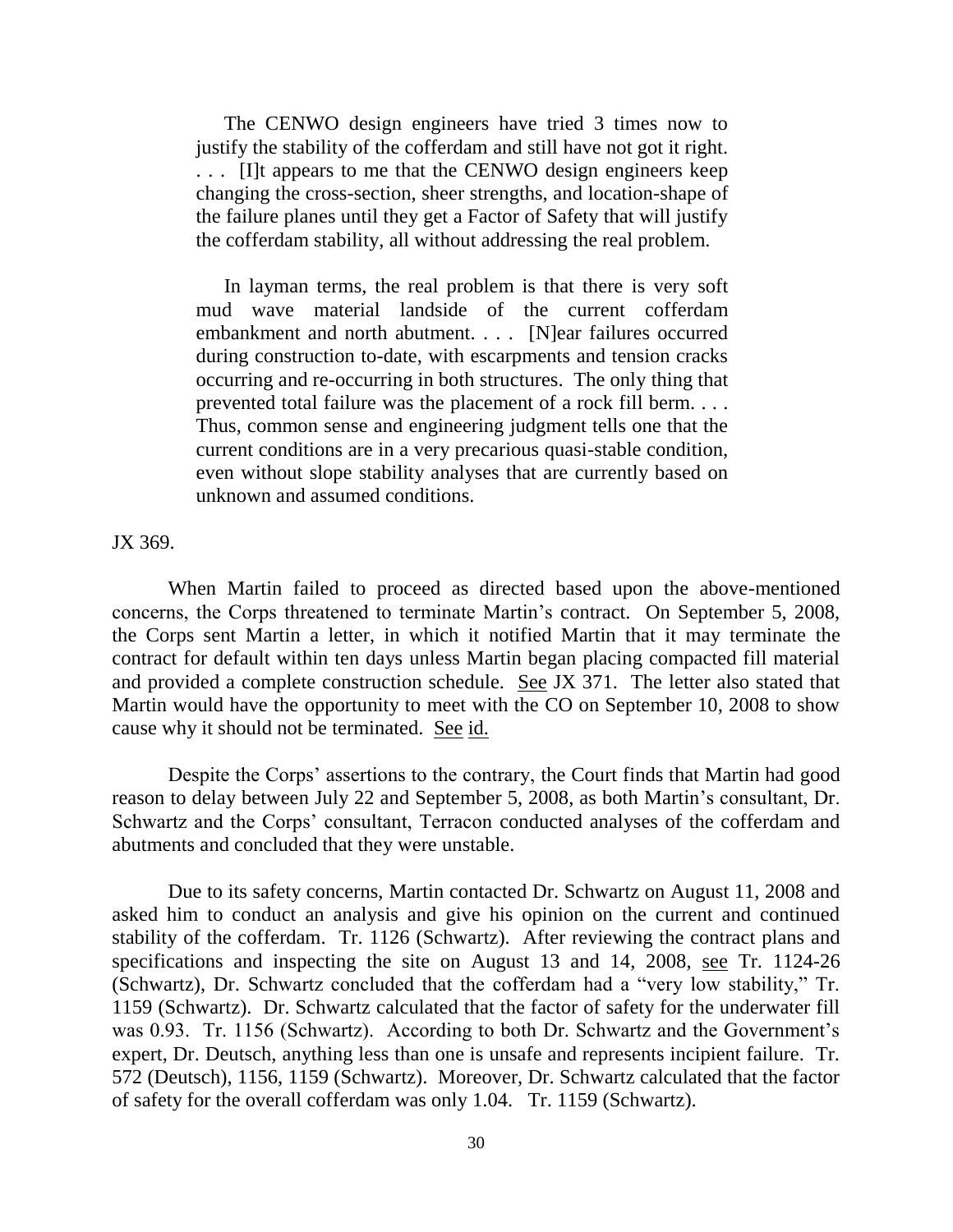Based upon his analysis, Dr. Schwartz sent a letter to the Corps on August 18, 2008, recommending that "marina excavation and embankment fill placements . . . be ceased near the cofferdam embankment and the north and south abutments until" the Corps could develop a safe and functional solution. PX 128; see also Tr. 1169-70 (Schwartz). The Corps sent Martin two letters, on August 22 and 29, 2008, directing Martin to fill west of the 1790 excavation line. See JX 333, 353. Dr. Schwartz maintained that it was unsafe to do so, Tr. 1171-72 (Schwartz), and noted that the cofferdam had cracked and moved again between his August and September inspections, Tr. 1176-77 (Schwartz). Accordingly, on September 3, 2008, Dr. Schwartz sent a second letter to the Corps reiterating many of the concerns set forth in his August 18 letter and stating his expert opinion that Martin should not place fill as the Corps had directed. See PX 130.

Despite the Corps' representations that the cofferdam was stable and safe, its own actions confirmed Dr. Schwartz's conclusions and served to cause further delays. By August 1, 2008, the Corps had established a "no-cross line," directing that "no excavation will be performed to the west of the line shown on the attached drawing until the excavation to the east of the line is completed to elevation 1790." JX 286; see also Tr. 820 (Martin). Mr. Mailander testified that the Corps instituted the no-cross line, in part, so that Martin would not undermine the cofferdam, Tr. 224, and Mr. Matuska testified that the no-cross line would allow the cofferdam to strengthen and stabilize, Tr. 333. Although the Corps may have been wise to establish the no-cross line, its effect was to cause additional delays. As Mr. Martin explained, before the Corps instituted the nocross line, Martin could drive over the top of the cofferdam and the north abutment to haul away its waste. Tr. 821. After the establishment of the no-cross line, however, Martin "had to take virtually the longest route possible to start excavating out of the marina." Id.

In addition, at the beginning of August, the Corps hired a third-party expert, Terracon Consultants, Inc. to assess the strength and stability of the cofferdam structure. Tr. 50, 61-62 (McCormick), 437 (Matuska), 846 (Martin), 1173 (Schwartz). Defendant's witnesses maintained that the Corps hired Terracon only to appease Martin's concerns, see, e.g., Tr. 289-91 (Mailander), 437 (Matuska) (maintaining that "[the Corps] always felt that the cofferdam was stable" but that "to accommodate [Martin] . . . we contracted with Terracon to do this"). Regardless, the results of Terracon's analysis ultimately substantiated Martin's concerns and Dr. Schwartz's conclusions. See PX 174. As Dr. Schwartz noted, Terracon's report "confirmed that the stability was critical especially in the abutment areas." Tr. 1179 (Schwartz).

In its final report, Terracon made a number of recommendations, including that the Corps: (1) change the configuration and slope of the north and south abutments; (2) install and monitor piezometers to measure pore pressures on the north and south abutments; and (3) control the rate of fill on the abutments until pore pressures dissipated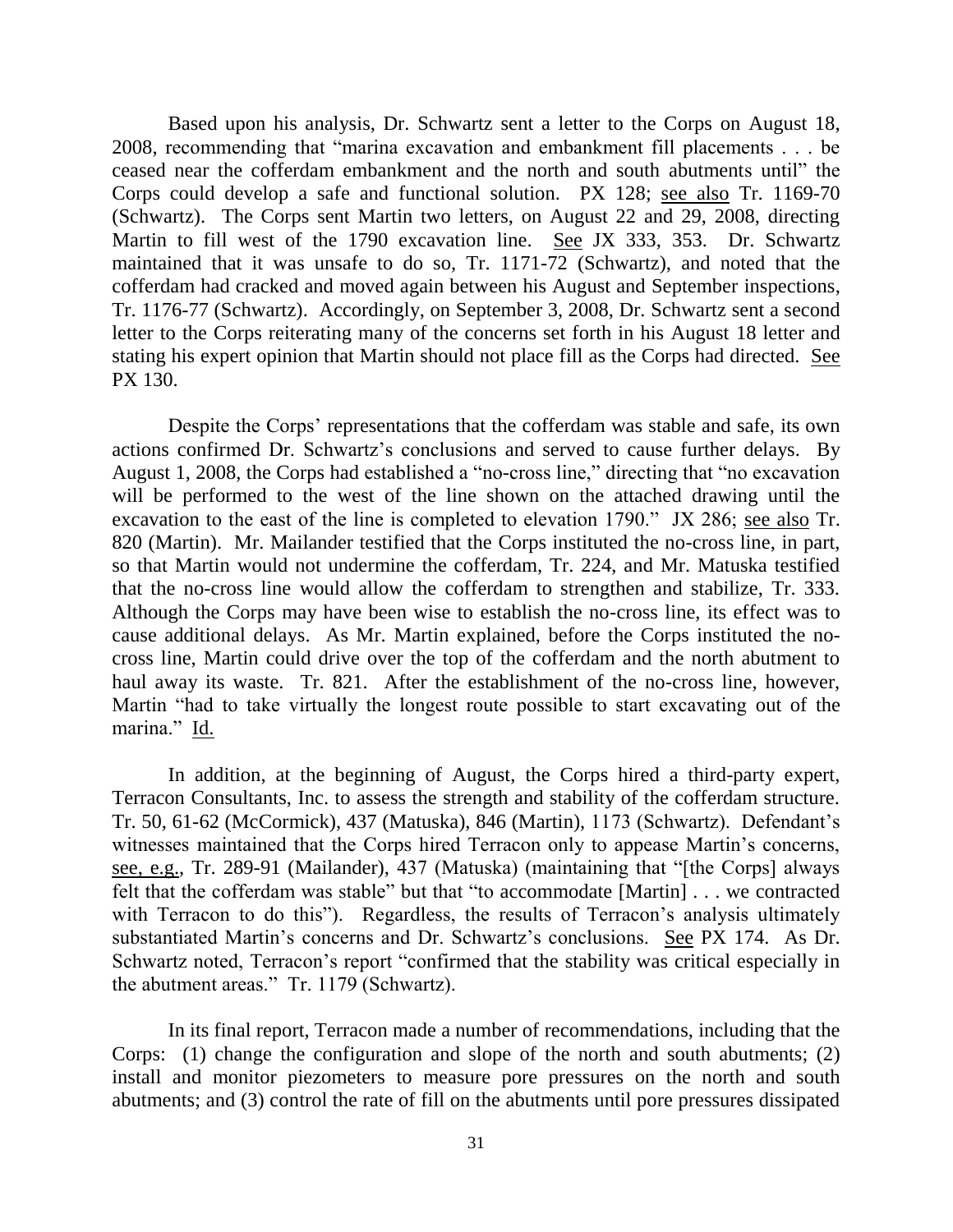and shear strength improved. <u>See</u> PX 174; <u>see also</u> Tr. 1179 (Schwartz). Importantly, the Terracon report indicated that these recommendations were necessary to ensure the appropriate level of safety. See PX 174, ACE102633. Terracon calculated that the factor of safety for the north abutment was only 1.0. Id. at ACE102642. Its report stated:

> Based on our analyses, revisions to design slope geometry are recommended for both of the abutments to produce an appropriate factor of safety. These revisions involve adding a flat bench at elevation 1830 to raise the factor of safety against deep-seated slope instability to an acceptable level.

Id. at ACE102633. Terracon also recommended that pore pressure PZs "be installed and monitored to establish pore pressure trends for at least several weeks before additional fill placement begins." Id. at ACE102634. The conclusions of Dr. Schwartz and Terracon demonstrate that Martin was justified to have concerns about the stability of the cofferdam and north abutment during July and August, and any resultant delays during that time are excusable.

### *Suspension of work (September 10, 2008 – November 28, 2008)*

As directed in the Corps' show cause letter, Mr. Martin and Dr. Schwartz met with representatives of the Corps on September 10, 2008. Tr. 61-62 (McCormick), 838, 846 (Martin), 1173 (Schwartz); see also JX 371. During the meeting, Mr. Bertino asked Martin to fill the north and south abutments to elevation 1830 by November 1, 2008. Tr. 845 (Martin). Martin did so by September 30, 2008, and Mr. McCormick confirmed that Martin made very good progress during that time. Tr. 156-57. From September 30 until December 9, however, Mr. McCormick testified that Martin did not make good progress. Tr. 153. Defendant contends that this is the time period that counts to justify the Corps' termination for default. Tr. Oral Arg. (Nov. 18, 2011); see also PP 1-2. Defendant notes that as of September 2008, Mr. Martin conceded that he was driving 100 ton trucks across the cofferdam. PP 4 (citing Tr. 934, 938 (Martin)). In Defendant's view, this behavior shows that Martin deemed the cofferdam stable and no longer had a reason for excusable delay. Tr. Oral Arg. (Nov. 18, 2011); PP 1.

There are two problems with Defendant's position. First, the Corps' own actions and emails illustrate that the cofferdam was *not* stable as of September 2008. Mr. Martin testified, and representatives of the Corps confirmed, that the Corps directed Martin not to raise the abutments beyond elevation 1830 until Terracon concluded its analysis. Tr. 360 (Mailander), 484 (Matuska), 848 (Martin). Mr. Martin testified that continuing to raise the abutments would have created slope failures. Tr. 848. Likewise, the Corps' own emails reveal that the Corps suspended work on the abutments due to concerns about their stability. See PX 156; PX 163. In an email on September 30, 2008, Corps employee, Brad Jones informed Corps personnel: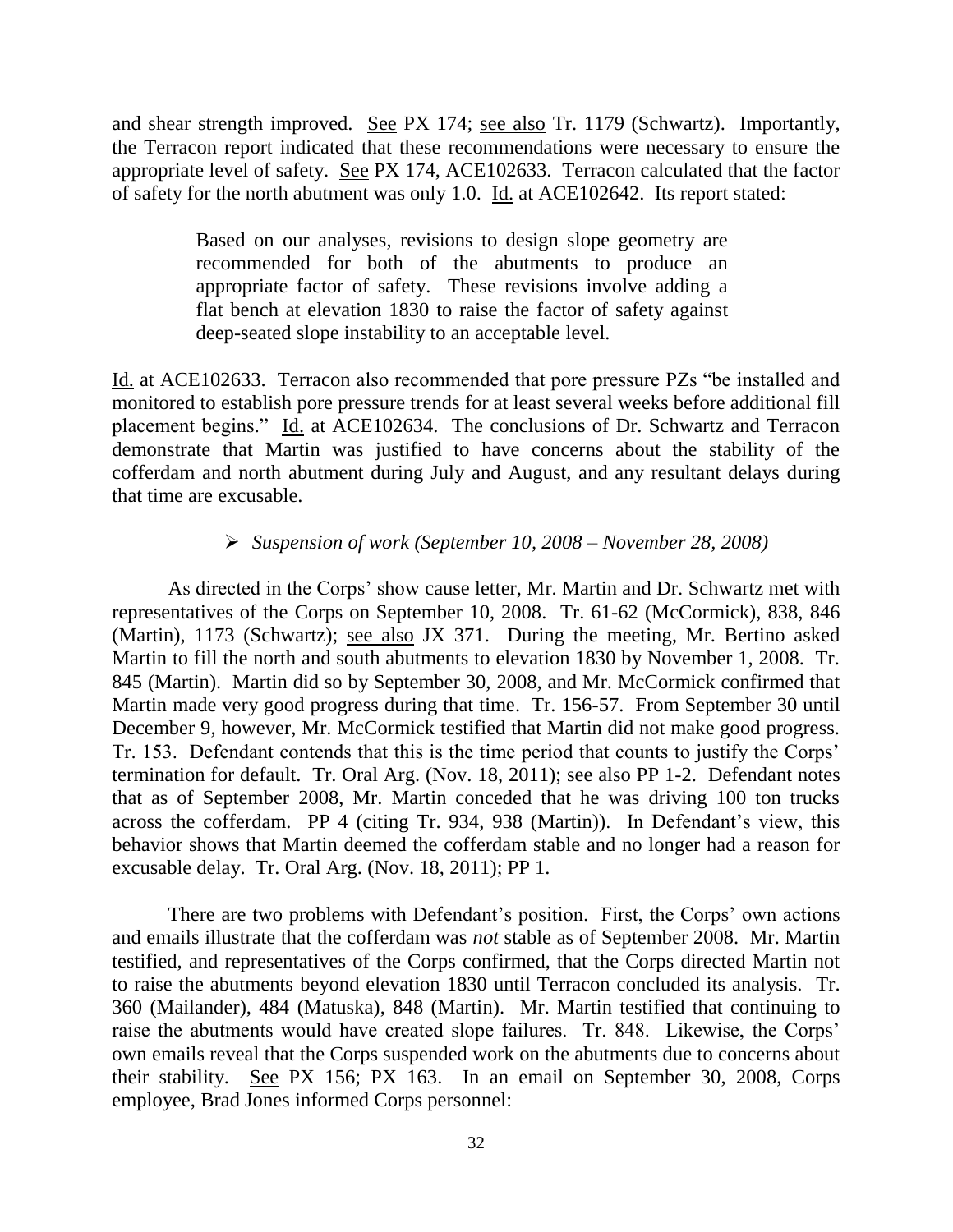Based on the independent geotechnical analysis performed the week of 15 September, there is concern with raising the south abutment above El. 1830. We won't know if this is a real issue until the stability analysis is completed by Terracon. . . . I am hopeful Martin will stop building the abutments once he reaches E. 1830 on his own, as he indicated was his plan to Terry Matuska last week. This would give us time to complete the analysis and get a good read on the stability of the south abutment.

#### PX 153.

Additional emails indicate that the Corps remained concerned about the stability of the abutments through October and November 2008. See PX 156; PX 166; PX 167. For example, on November 19, Mr. Jones sent Corps personnel another email suggesting "the path forward for completing the north abutment." PX 167. He noted that "Terracon's concern is if the north abutment is built too rapidly, a failure may occur through this soft layer." Id. at ACE005426. "[T]o measure the effect on the soft layer during future fill placement," Mr. Jones explained that Terracon suggested installing PZs in both the north and south abutments. Id.

Second, irrespective of whether the cofferdam and abutments were stable, the Corps occasioned most of the delays during the period between September 30, 2008 and November 28, 2008 by directing Martin to suspend work on the abutments. Martin did not continue to fill the abutments to elevation 1855 as designed because the Corps directed Martin not to proceed past 1830 until Terracon concluded its analysis. Tr. 360 (Mailander), 484 (Matuska). Accordingly, Martin halted almost all fill placement and instead, continued excavating and placing riprap through December. Tr. 817, 848, 854 (Martin). Martin did not obtain authorization to proceed on the abutments until October 31 and November 28, 2008 when the Corps issued Modifications 17 and 18. See PX 161; PX 173.

The Court finds that legitimate safety issues justified Martin's reluctance to excavate near the cofferdam and abutments, and to fill the abutments, according to the contract design from July through September 2008. The Corps' defective design created the stability problems, and the Corps compounded the delays by failing to take responsibility and work with Martin to find a solution. In addition, between September and November 2008, the Corps caused most of the delays by directing Martin to suspend work on the abutments until it issued Modifications 17 and 18. Accordingly, the Court finds that the delays occasioned during this time are excusable.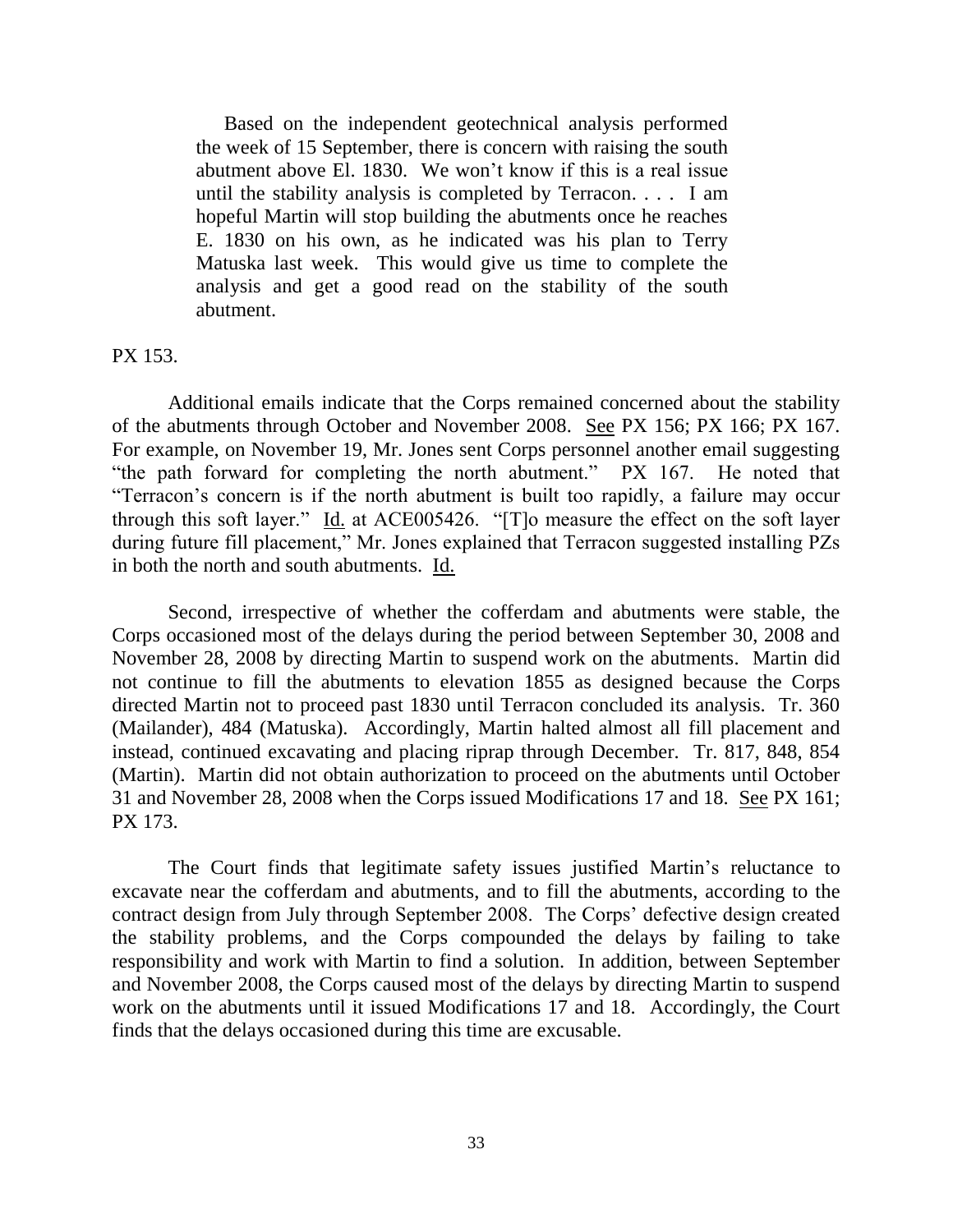#### 2. Modifications

In addition to the Corps' defective design, Martin claims that the Corps' issuance of Modifications 17 and 18 is a source of excusable delay. The Corps did not provide additional time for performance to account for either of the contract modifications. See Tr. 255 (Mailander). The Government contends that the modifications did not entitle Martin to extra time because they actually reduced the amount of work Martin was to perform. (Def.'s Br. 34, Oct. 31, 2011) (citing Tr. 128 (McCormick) (testifying that the modifications reduced the quantity of material to be excavated)). The Government's contention misses the point. Irrespective of the contents of the modifications, the Corps prevented Martin from proceeding with work on the abutments between September 30 and October 31 and November 28, respectively, when Martin received Modifications 17 and 18. It is undisputed that the Corps directed Martin not to proceed with filling the abutments, see Tr. 484 (Matuska) ("[T]he contractor was not permitted to proceed with that work above 1830 until those recommendations of Terracon were incorporated into the modifications."), and each modification confirmed that Martin was to proceed only after issuance of the respective modification, see PX 161; PX 173.

Furthermore, although the modifications reduced the amount of material to be excavated, they redesigned the abutments, thereby changing the work to be performed. Modification 17 raised the excavation of the cofferdam from 1790 to 1800; adjusted the slope configuration of the south abutment; and added a 30 foot-wide berm at elevation 1830. See PX 161; Tr. 1179 (Schwartz). Modification 18 authorized similar changes to the north abutment, including a revised grading plan. See PX 173. Even the Government's witness reluctantly conceded that once the Corps issued the modifications, Martin required some measurable duration of time to construct the abutments as redesigned. See Tr. 130 (McCormick). As such, the Court finds that delays associated with the Corps' issuance of Modifications 17 and 18 are excusable.

## 3. Delays along the critical path

As a result of the Corps' defective design and subsequent modifications, Martin claims that it is entitled to a total extension of 241 days. See (Pl.'s Br. 65, 71, Sept. 23, 2011). To warrant a time extension, "the contractor must show that the excusable event caused a delay to the overall completion of the contract; i.e., the delays must have affected activities on the critical path." CJP Contractors, 45 Fed. Cl. at 372 (internal citations omitted). The "critical path" consists of work that "must be performed on schedule; otherwise, the entire project will be delayed." Sterling Millwrights, 26 Cl. Ct. at 75. "For every day that a critical path activity is delayed it delays the completion of the project one day." Tr. 1224 (Musser). If Martin was entitled to a time extension that would have placed the contract completion date beyond October 11, 2008, then the Corps' termination for "failure to meet the contractual completion date" would be wrongful. JX 674.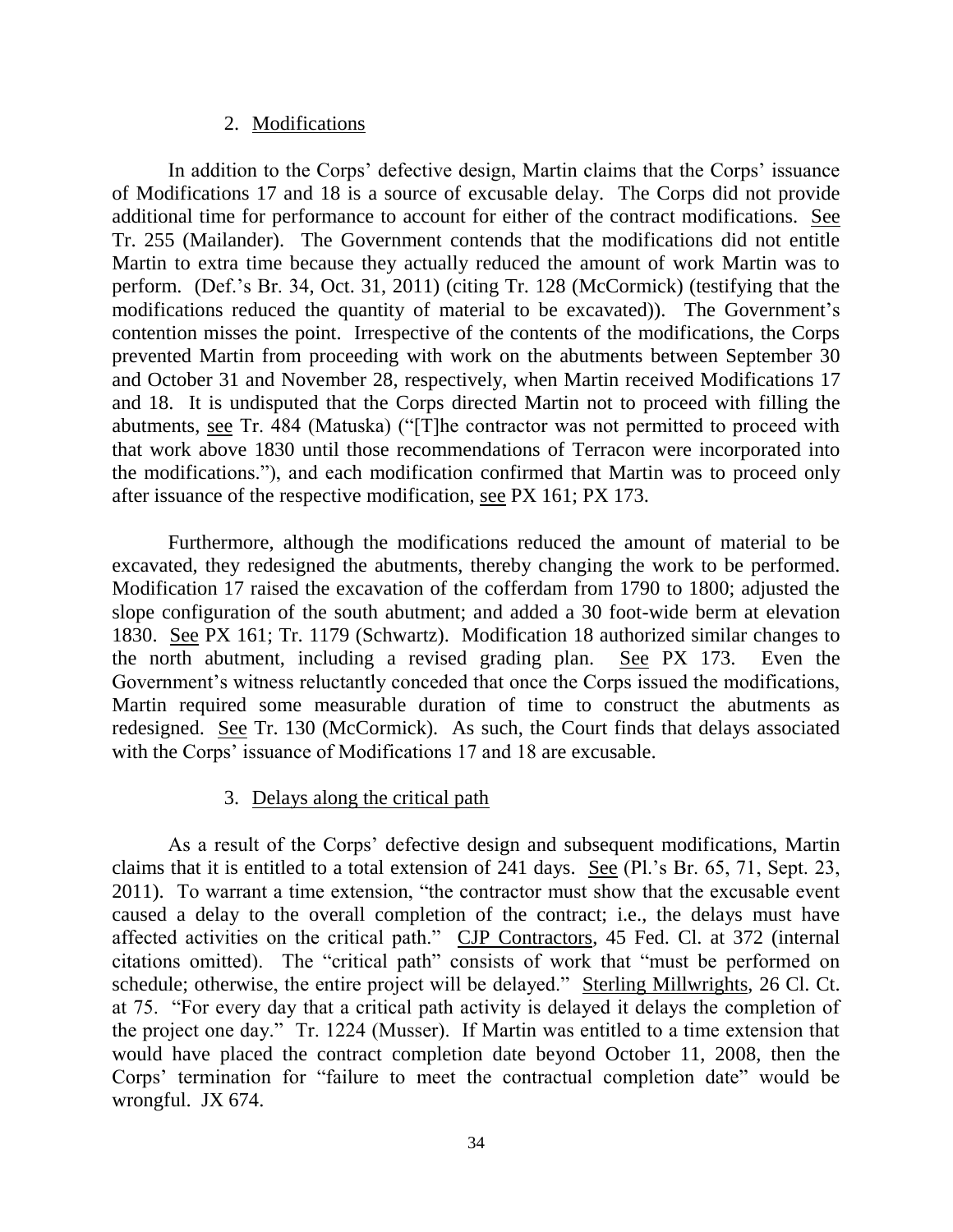The parties both presented schedule delay experts, who agreed that critical path activities included: dewatering the inside of the marina; excavating the inside of the marina; raising the cofferdam to elevation 1825; and filling the abutments to elevation 1855. Tr. 507-09 (Heuer), 1223-24, 1246 (Musser); see also Tr. 376 (Mailander) (confirming that construction of the abutments above elevation 1830 was a critical path activity).

Martin's delay expert, Kurt Musser testified that by June 2008, difficulties with dewatering delayed the planned completion date to November 10, 2008, Tr. 1236, or approximately one month. Defendant's delay expert, Kelly Heuer likewise calculated that delays in "marina dewatering" resulted in approximately a one-month delay (33 days). See DX 156. Specifically, Ms. Heuer attributed thirteen days to attempting to dewater with pumps; five days to identifying and approving use of the clay wedge; and fifteen days to placing the clay wedge. See id. Mr. Musser pointed out that the delays associated with dewatering were critical because when accounted for, they delayed construction into "the beginning of the adverse weather period." Tr. 1236.

In addition, Ms. Heuer noted that just when Martin was about to finish raising the cofferdam to elevation 1825, the cofferdam began to move and slip. DX 156, NC1000015-16. According to Ms. Heuer, the slipping of the cofferdam and subsequent remedial work delayed construction fifteen days. Id. at NC1000017.

Most significantly, Ms. Heuer determined that from July 23, 2008 until January 13, 2009, "[t]here were 144 days of critical delay to the marina excavation activities," including "the excavation of the marina basin and the construction of the marina embankments and abutments." Id. at NC1000018-19. She noted that during this time, "Martin often cited safety concerns arising from the alleged stability issues as the reasons for not proceeding with work in certain areas." Id. at NC1000021. She observed that as of January 7, 2009, "the areas requiring further excavation were mainly located near the cofferdam and North and South abutments." Id. at NC1000020. Finally, Ms. Heuer testified that Martin mitigated 37 days of delay by placing geotextile fabric and riprap concurrently with the marina excavation. Id. at NC1000022-24.

As set forth in this opinion, the Court attributes most of the delays during the period between July 22, 2008 and January 13, 2009 to the Corps.<sup>11</sup> In light of Martin's

 $\overline{a}$ 

<sup>&</sup>lt;sup>11</sup> The Court notes that in Ms. Heuer's report, she ascribes responsibility for the delays, often attributing responsibility to Martin. See PX 156. While the Court finds her testimony instructive as to the project delays, it gives no weight to her determinations as to which party was responsible for those delays. First, Ms. Heuer was qualified as an expert in schedule delay analysis. See Tr. 500. She conceded both that she does not have the background to offer an opinion on geotechnical issues and that it is up to the Court to make responsibility determinations. Tr. 546 (Heuer). Second, Ms. Heuer makes many of her responsibility determinations on the basis of Mr. Matuska's "expert report." See PX 156 (footnotes). The Court accords little weight to Mr. Matuska's report and the conclusions therein. As the designer of the cofferdam, Mr. Matuska was not the person best-suited to evaluate the efficacy of the cofferdam's design.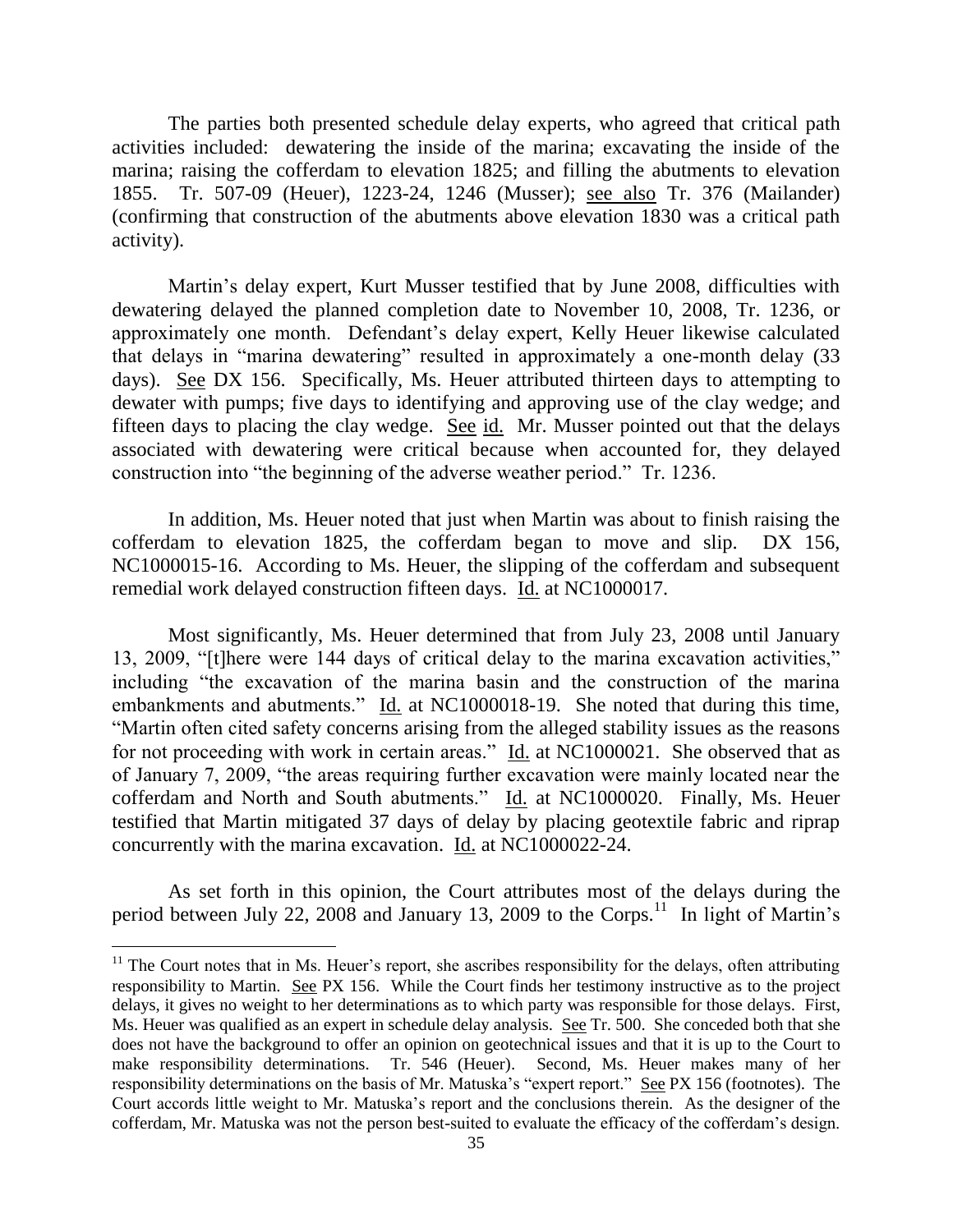legitimate concern with excavating near the cofferdam and north and south abutments, it makes sense that the excavation remaining would be in those areas. Moreover, the fact that Martin continued placing geotextile fabric and riprap during that time, see Tr. 845, 854 (Martin); DX 156, NC1000022-24, confirms Mr. Martin's testimony that he wanted to complete the project and continued with what work he could do.

In light of the status of the critical path activities as of January 13, 2009, Ms. Heuer determined that the project completion date would be March 6, 2009. DX 156, NC1000023. Ms. Heuer did not account for winter weather delays, however. See id. As Plaintiff notes, by the time the Corps issued Modifications 17 and 18, on October 31 and November 28, respectively, construction season was all but over until the next spring. See (Pl.'s Br. 69, 71, Sept. 23, 2011); see also Tr. 1174 (Schwartz) (testifying that by Halloween in the upper Midwest, earthwork is very tentative). This Court has noted that "where excusable delays prolong a job into a season of unfavorable weather not anticipated under the original completion date, the extension given for such delays should take into consideration the foreseeable bad weather." Wunschel & Small, Inc. v. United States, 1 Cl. Ct. 485, 490 (1982) (internal citations omitted).

As the contract completion date was originally scheduled for October 11, 2008, the parties did not account for weather delays in the winter of 2008-2009. Nevertheless, the terms of the contract, as well as the evidence at trial, indicate that the parties foresaw bad weather and did not expect Martin to make much progress after November. By the terms of the contract, the parties anticipated that Martin would be able to work only half of November and March and virtually not at all during December, January, and February. See DX 1, ACE15869 (allotting twelve adverse weather days in November; twenty in December; twenty-three in January; eighteen in February; and twelve in March based on a five-day work week). Mr. Mailander conceded that it is very difficult to work outdoors in North Dakota from December through February, Tr. 381, and Mr. McCormick noted that "in December in North Dakota it is very rarely above freezing," Tr. 64. The winter of 2008-2009 was no different, as Ms. Heuer observed that it was a "very difficult" winter that year. Tr. 512.

Accordingly, the record shows that the Corps did not anticipate Martin finishing the project until spring. See PX 166; PX 167. On November 19, 2008, Mr. Jones sent an email to Corps personnel in which he stated:

> I would like to get the PZs installed in December if we get a window of good weather . . . .

This is confirmed by the Government's concession that one of Mr. Matuska's primary conclusions—that the cofferdam design was not defective—is false. Moreover, Mr. Matuska's report is only two pages long and provides no scientific analysis to support his conclusions. For the same reasons the Court accords little weight to Mr. Matuska's report, the Court accords little weight to Ms. Heuer's responsibility determinations based upon that report.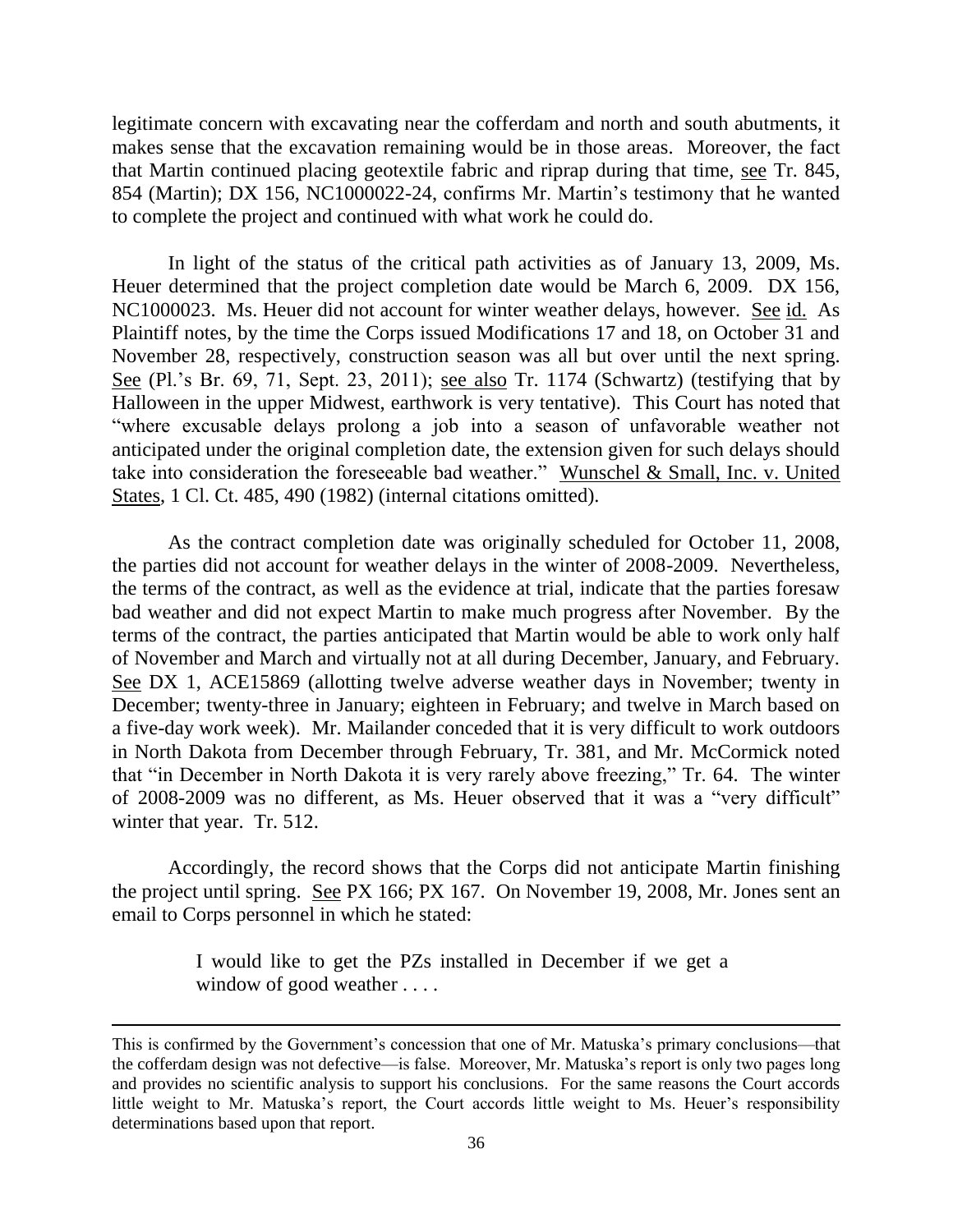. . . Need the field to weigh in on the likelihood of the contractor placing more fill on the abutments this winter. In talking with Mark this afternoon, it sounds like that is unlikely until spring.

PX 167. Mr. McCormick confirmed that by December 2008, the Corps did not expect Martin to make much progress due to the onset of winter weather. Tr. 153.

Thus, while the Corps maintained that "[t]he severe winter weather experienced in North Dakota over the past several weeks was not a factor" in its determination to terminate the contract, JX 674, the Court concludes that it should have been. Once the Corps delayed issuing its modifications until the end of October and November, it was unlikely that Martin would have been able to finish the project until spring, absent unusually pleasant weather. As such, Martin was entitled to an extension to account for winter weather delays, and it was unreasonable for the Corps to terminate Martin's contract without taking winter weather delays into account. When Mr. Musser accounted for the delays occasioned by Modifications 17 and 18, as well as winter weather delays, he calculated that the earliest adjusted contract completion date would have been June 4, 2009. Tr. 1237, 1245-46 (Musser).

Using the most conservative estimates, the excusable delays along the critical path, coupled with winter weather delays, pushed the contract completion date beyond October 11, 2008 and well into the spring of 2009. Accordingly, the Court finds that Martin was entitled to an extension beyond the October 11, 2008 deadline, and even beyond "its January 2009 projected completion," and that the Corps' termination for failure to meet the October 11 deadline "and any subsequent projected dates" was wrongful. JX 674. Because the Court finds that the Government's defective design and subsequent modifications were the controlling cause of the delays, Martin is entitled to have its termination for default converted into a termination for convenience. See FAR 52.249-10(c); Axion Corp. v. United States, 75 Fed. Cl. 99, 117 (2007).

#### B. Waiver

. . . .

While the parties conceive of the case as involving two principal issues, the second (termination after waiver of default) is mooted by resolution of the first (excusability of Martin's default). The Court finds the evidence overwhelming that the Corps' defective design, coupled with its subsequent directives and modifications, resulted in excusable delay, making it improper for the Corps to have terminated Martin's contract for default. As such, the Court need not determine whether the Corps' actions constituted a constructive election to "waive" its right to terminate the contract for default. Nonetheless, the following observations on the waiver issue are appropriate.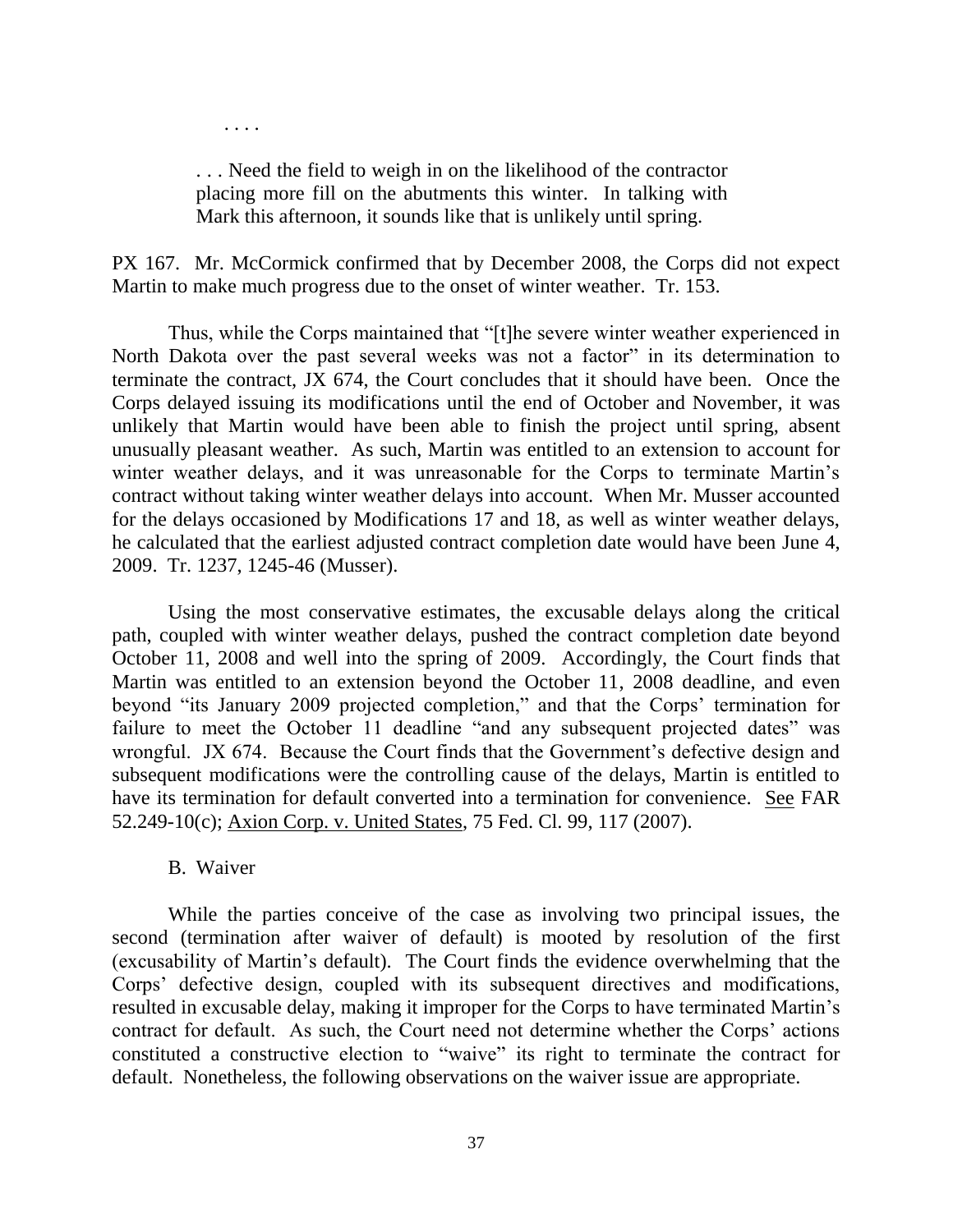In addition to claiming excusable delay, Martin claims that the Corps waived the October 11, 2008 contract completion date and therefore, the Corps was wrong to terminate Martin's contract for failure to complete the project by that date. See (Pl.'s Br. 51, Sept. 23, 2011). In denying that it waived the October 11, 2008 contract completion date, Defendant rightly points out that the Court has applied the waiver defense in construction cases "only . . . when exceptional or rare circumstances are presented." (Def.'s Br. 13, Oct. 31, 2011) (quoting Indemnity Ins. Co. v. United States, 14 Cl. Ct. 219, 224 (1988)). While acknowledging this high standard, the Court concludes that the Corps' conduct in this case may well present such exceptional circumstances.

The Corps threatened to terminate Martin's contract for default in a "show cause" letter dated September 5, 2008. Prior to that time, Martin and the Corps had exchanged a slew of letters throughout July and August, 2008, in which the parties disagreed as to the stability and safety of the cofferdam and thus, Martin's ability or inability to continue with certain work on the cofferdam and abutments. See JX 230; JX 232; JX 237; JX 241; JX 278; JX 279; PX 128; PX 130; JX 333; JX 353. Their disagreements came to a head on September 5, 2008 when the Corps wrote:

> [Martin] will not meet the contract completion date of October 6, 2008. . . . [T]he Government considers the refusal to place compacted fill material west of the excavation line . . . and the absence of a complete construction project schedule . . . to be conditions that are endangering performance of the contract before winter. Therefore, unless this condition is cured in 10 days after receipt of this notice, the Government may terminate for default . . . .

JX 371. In its letter, the Corps also gave Martin the opportunity to meet with the CO on September 10, 2008 to "show cause why this contract should not be terminated for default." Id. In addition, the Corps expressly reserved its rights, stating "it is not the intention of the [Corps] to condone any delinquency or to waive any rights . . . under the contract." Id.

At the meeting on September 10, 2008, the parties appear to have reached an understanding. The next letter from the Corps is an "abeyance letter" dated September 24, 2008, stating:

> Based on our conversation and your commitments regarding the south abutment and rip rap placement, I am satisfied that Martin Construction understands the progress that needs to be made to complete the project in a timely manner. While I still consider Martin Construction to be delinquent in the performance of the contract, I am holding the contract termination in abeyance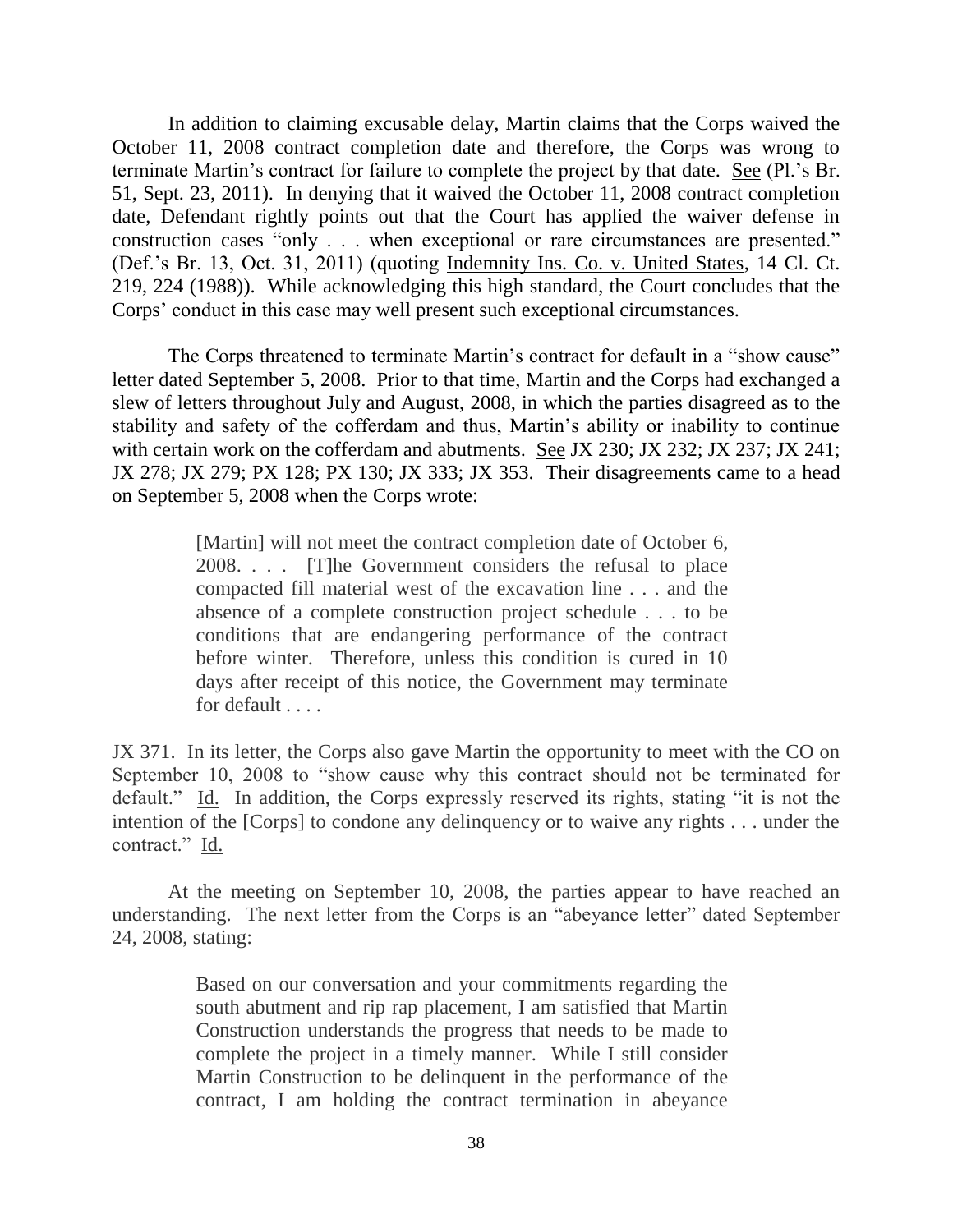pending progress that is made on the south abutment and rip rap placement over the next ten days.

. . . Since the contract is not being terminated so long as satisfactory progress continues, you should commit to rip rap processing.

JX 426. As previously noted, Martin interpreted "progress" to mean raising the abutments to elevation 1830, according to Mr. Bertino's instructions. See Tr. 845 (Martin). Martin completed that task on September 30, 2008. Id.

Thereafter, the abeyance period lapsed on October 4, 2008, and the contract completion date came and went on October 6, 2008, $^{12}$  without a word of protest from the Corps. In fact, the Corps did not mention the prospect of termination for default again until January 2009, just before the Corps actually terminated Martin's contract for default. See JX 673.

In the meantime, Martin submitted updated schedules on September 26, 2008, JX 430, and October 10, 2008, JX 456, showing a projected contract completion date of April 17, 2009. Nothing in the record indicates that the Corps objected to this projected completion date. To the contrary, the record demonstrates the Corps' understanding that Martin would not complete the project until spring. See Tr. 370-71 (Mailander) (testifying that "[w]ith the activities left . . . there was no way by November 19 that all this work would be done before sprin[g]"); see also PX 166; PX 167 (indicating that the Corps did not expect Martin to continue filling the abutments until spring). Nevertheless, the Corps never established a new contract completion date.

After Martin completed raising the abutments to elevation 1830 on September 30, 2008, the Corps directed Martin not to continue work on the abutments until the Corps received the results of Terracon's engineering analysis. See Tr. 360 (Mailander), 484 (Matuska). Although Martin proceeded with some riprap and excavation activities, see Tr. 845, 854 (Martin), it could not proceed with work on the abutments until the Corps issued Modifications 17 and 18 on October 31 and November 28, 2008, respectively, Tr. 484 (Matuska); see also PX 161; PX 173. Modification 18 noted that "[p]ending negotiations, a supplement will be issued to make final adjustment of price and time." PX 173. The Corps never issued a supplement to adjust the time. Instead, despite suspending work on the abutments for one- and two-month periods and issuing two modifications, which changed the configuration of each abutment, the Corps did not extend the contract completion date by a single day.

 $\overline{a}$ 

 $12$  At that point, the contract completion date was October 6, 2008 because the Corps had not yet issued the modification that ultimately extended the completion date to October 11, 2008. See DX 1, ACE09161.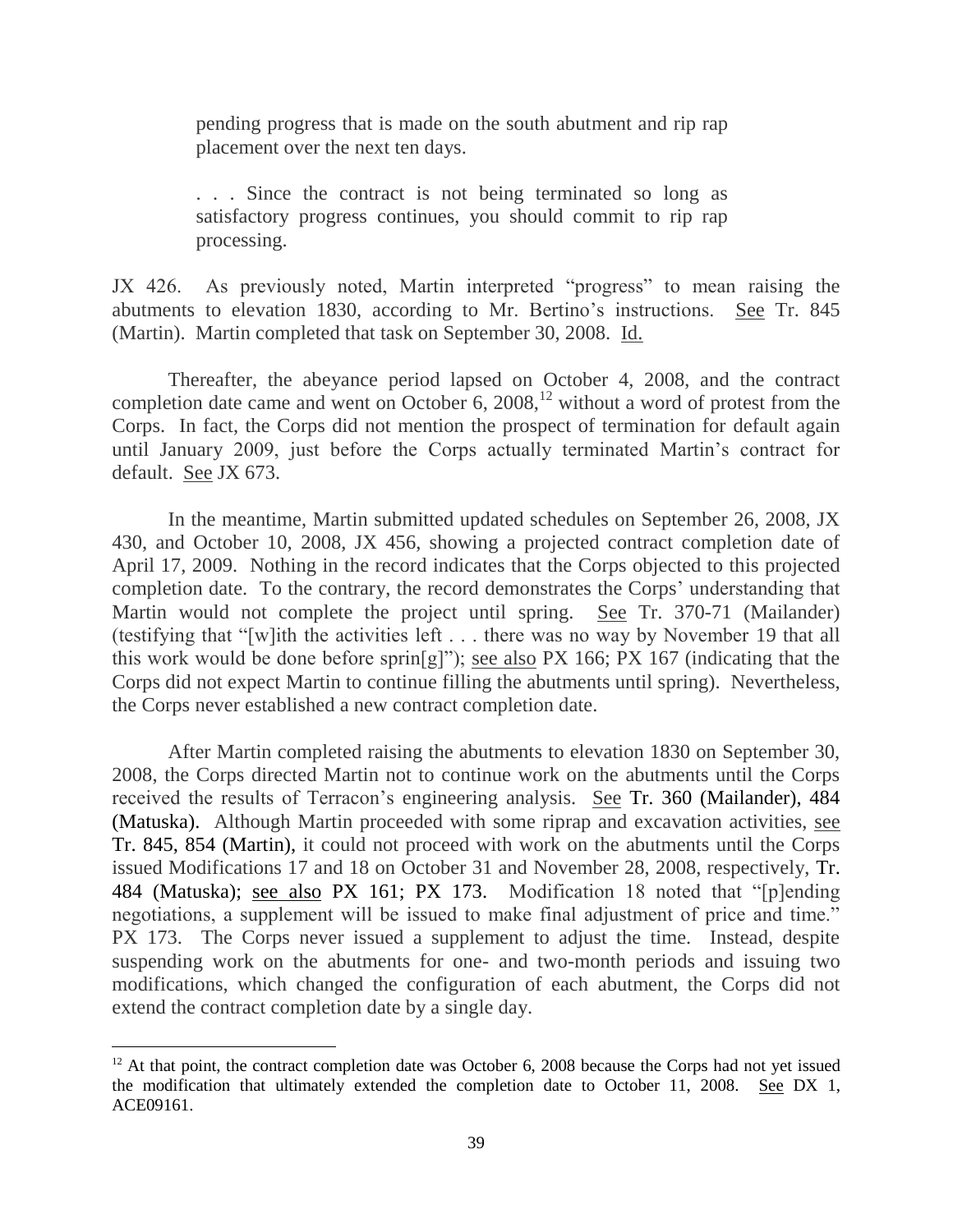In light of these facts, if ever there were exceptional circumstances justifying the application of the waiver defense in a construction contract case, this may very well be the case. The Corps wanted to have it both ways. While reserving its right to terminate for default,<sup>13</sup> the Corps' conduct suggested that it wanted Martin to continue performance. While maintaining that it did not waive the October 11, 2008 contract completion date, the Corps admits that it did not expect Martin to finish the project until December 2008. See Tr. 72-73 (McCormick). Mr. McCormick's testimony is illustrative of this duplicity:

> THE COURT: Mr. McCormick, you told me a few minutes ago that you thought the completion date as of early October I believe is some time in December?

MCCORMICK: That's correct.

THE COURT: But this letter refers to October 11th. Which is it?

. . . .

MCCORMICK: Their contractual completion date was October 11th. Their response to our show cause notice showed them completing the project in December of 2008. . . . We did not modify the contract or incorporate that schedule into the contract, so it was not a contractual completion date.

Tr. 72-73. Mr. McCormick further testified that "[Martin's] realistic completion date was December of 2008," but that the Corps "never provided Martin a specific December date which became the contract completion date." Tr. 72-73.

The Corps cannot reserve default termination rights while also inducing the contractor to continue performance. As set forth in DeVito v. United States, 413 F.2d 1147, 1153 (Ct. Cl. 1969), "[w]here the Government elects to permit a delinquent contractor to continue performance past a due date, it surrenders its alternative and inconsistent right under the Default clause to terminate." The Government's conduct indicates that after considering termination for default in September 2008, the

 $13$  The Court acknowledges that the Corps' reservation of rights and assessment of liquidated damages is a factor mitigating against waiver. See Abcon Assocs., Inc. v. United States, 44 Fed. Cl. 625, 629 (1999). Nevertheless, the Court does not find this factor dispositive of the waiver issue. If that were the case, by reserving its rights or assessing liquidated damages, the Government could "extend its period of forbearance in perpetuity" and essentially "eliminate the **DeVito** doctrine of waiver." Patten Co., ASBCA 35319, 89-3 BCA ¶ 21957 (citing Flintkote Co., GSBCA 4223, 76-2 BCA ¶ 12,031); see also "Waiver of the Right to Terminate for Default: The Impact of No-Waiver Language," 13 No. 12 Nash & Cibinic Rep. ¶ 64 (1999).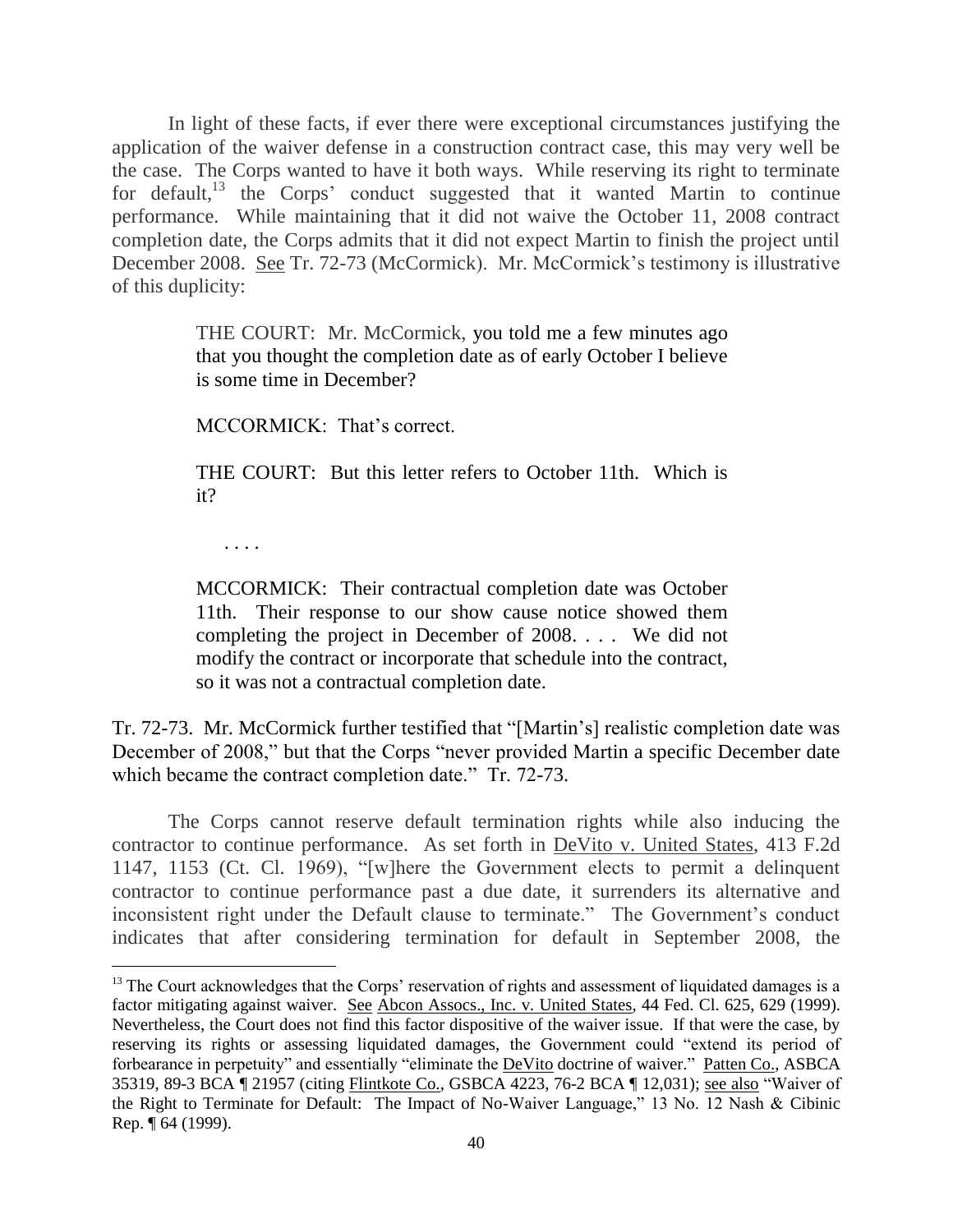Government elected to permit Martin to continue performance and thus, relinquished its right to terminate for default.

By allowing the ten-day abeyance period to lapse without comment, the Corps indicated to Martin that it had made sufficient "progress" within the ten-day period, such that termination was no longer on the table. Moreover, by stating in the abeyance letter that "the contract is not being terminated so long as satisfactory progress continues," the Corps conveyed that failure to meet the October 2008 completion date was no longer a cause for termination. This conclusion is reinforced by the fact that the Corps allowed the contract completion date to pass without comment; did not object to Martin's proposed schedules showing a spring completion date; and did not mention the prospect of termination again until January 2009. Even by December 2008, when Mr. McCormick testified that relations between Martin and the Corps were "strained," he stated that he wanted "to find an orderly end to the contract without a termination for default and without a termination for convenience." Tr. 66-67. The Corps' conduct failed to put Martin on notice that the Corps was considering a termination for default.

Most telling, however, is the Corps' issuance of Modifications 17 and 18 in October and November 2008. Not only the very issuance—but the language used by the Corps in issuing the modifications—indicates that the Corps expected Martin to continue performance. Modification 18 expressly stated that the parties would negotiate "to make final adjustment of price and time." PX 173. That statement did not put Martin on notice that the Corps was considering termination. Moreover, the Corps knew the modification work would take some measurable time to complete, Tr. 130 (McCormick), and in fact, that Martin could not expect to complete much work with the onset of winter weather, Tr. 153 (McCormick). Nevertheless, the Corps issued the modifications without a revised contract completion date and had the temerity to assert that Martin was not entitled to additional time because the modifications decreased the scope of work. See (Def.'s Br. 334, Oct. 31, 2011); Tr. 128-30 (McCormick).

As previously noted, the Court need not definitively decide whether waiver applies here because the evidence is manifest that the Corps' defective design and subsequent actions caused excusable delay, such that termination of the contract on January 13, 2009 was improper. Nevertheless, the evidence strongly suggests that by its conduct, the Government exhibited a willingness to continue performance and thereby manifested its intent to waive the October 11, 2008 contract completion date.

## Conclusion

For the foregoing reasons, the Corps' termination of the contract for default was improper and shall be converted into a termination for convenience of the Government. As set forth in the Court's November 21, 2011 Order, the Court will consider the parties' opposing claims for damages in one consolidated action and in light of this opinion. The